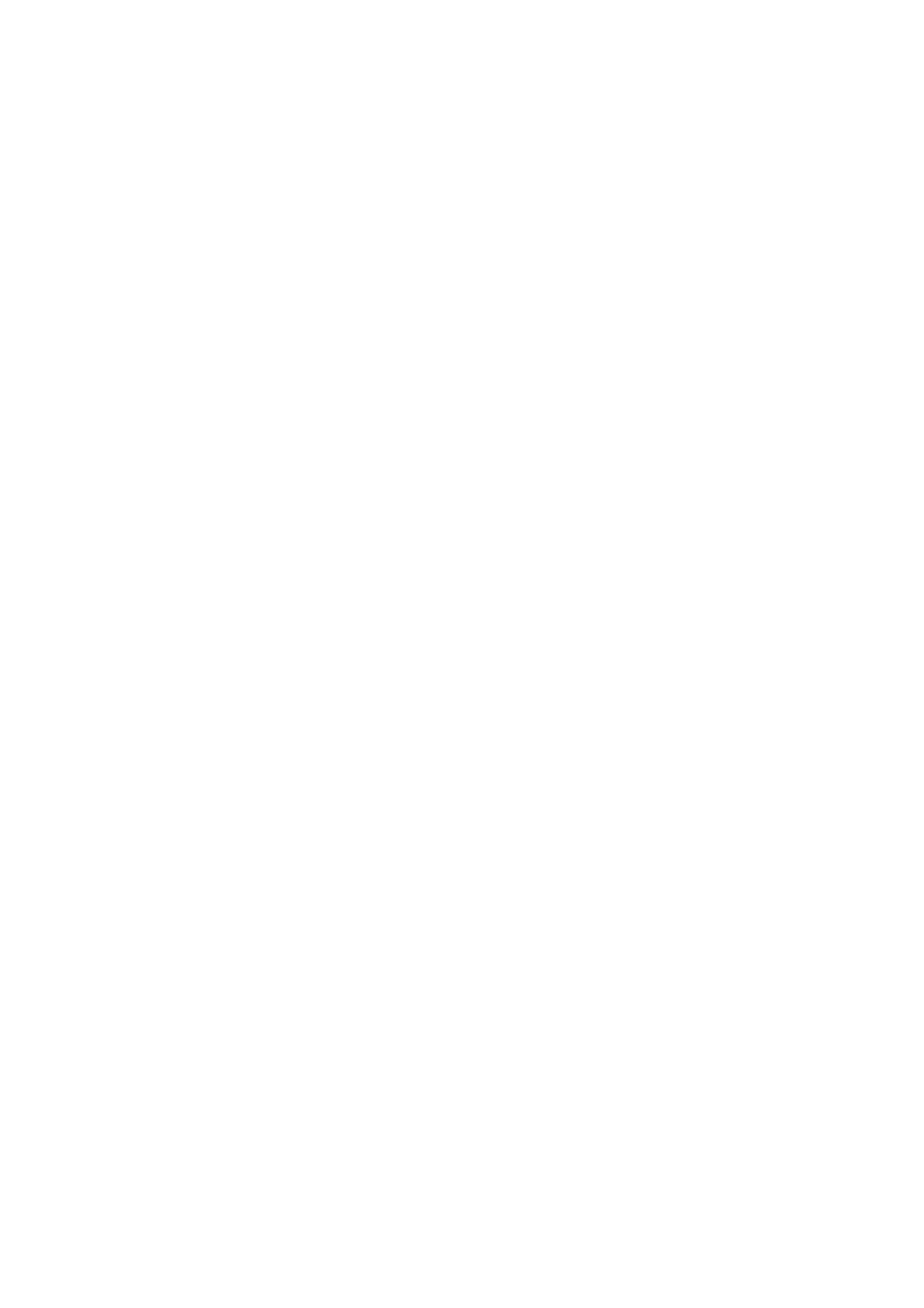### **NO. 10 OF 2001**

## **SUGAR ACT**

#### ARRANGEMENT OF SECTIONS

#### PART I – PRELIMINARY

### *Section*

- 1. Short title.
- 2. Interpretation.

#### PART II – ESTABLISHMENT, POWERS AND FUNCTIONS OF THE KENYA SUGAR BOARD

- 3. Establishment and incorporation of the Board.
- 4. Objects and functions of the Board.
- 5. Composition of the Board.
- 6. Powers of the Board.
- 7. Conduct of business and affairs of the Board.
- 8. Delegation of powers of the Board.
- 9. Remuneration of Board members.
- 10. The Chief Executive Officer.
- 11. Staff of the Board.
- 12. Protection from personal liability.
- 13. Liability of the Board for damages.

### PART III – LICENSING AND REGISTRATION

- 14. Requirement of licence to operate mill.
- 15. Issue of licence and licence fees.
- 16. Registration of millers.

### PART IV – FINANCIAL PROVISIONS

- 17. Funds of the Board.
- 18. The Sugar Development Levy.
- 19. Sugar Development Fund.
- 20. Financial year.
- 21. Annual estimates.
- 22. Investment of Funds.
- 23. Accounts and audit.
- 24. Annual Report.

### PART V – MISCELLANEOUS PROVISIONS

- 25. Annual general meeting.
- 26. Quality, safety and health control measures.
- 27. Safeguard measures.
- 28. Offences and penalties.
- 29. Sugar industry agreements.

 $3$  [Issue 1]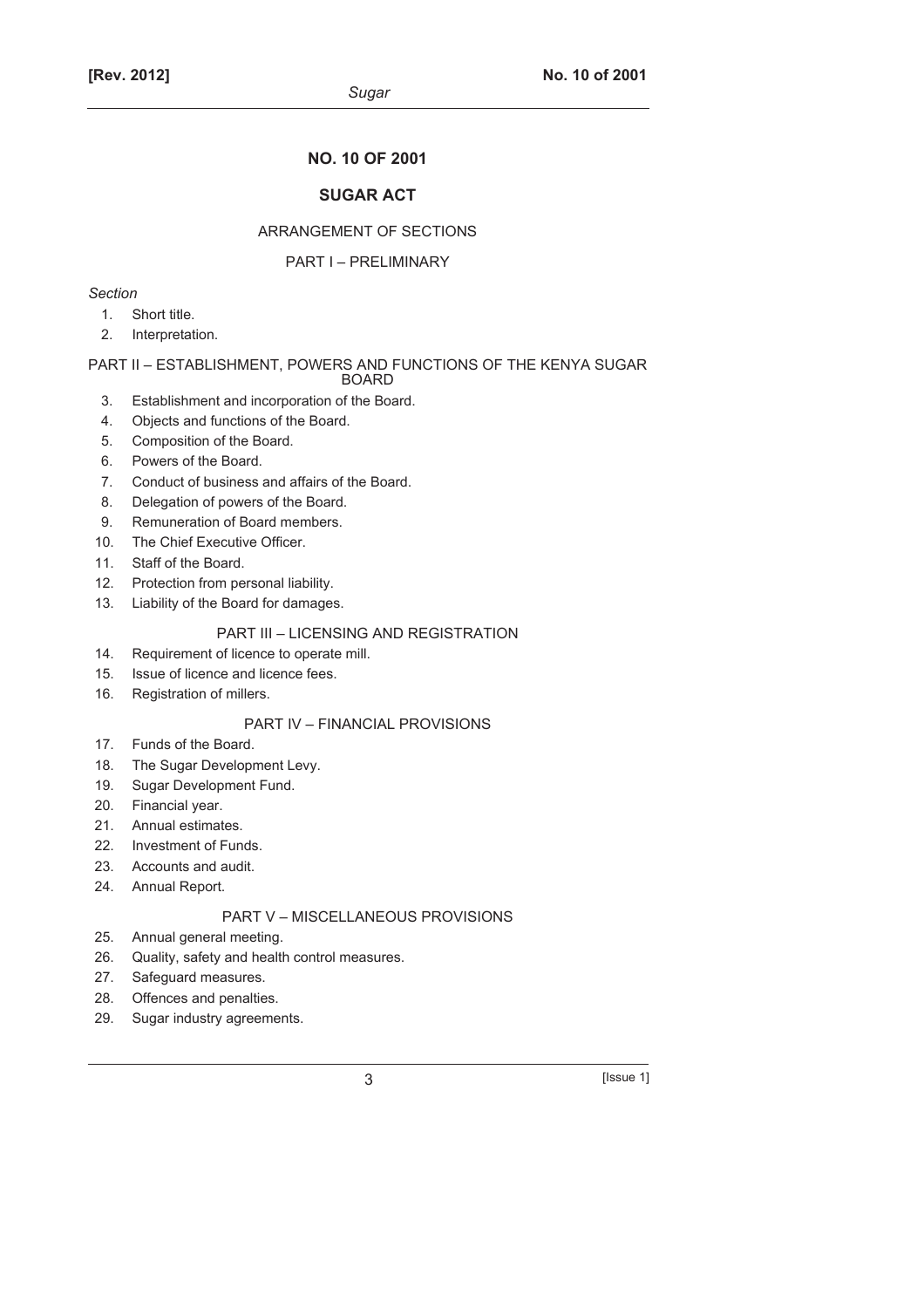- 30. Rights of growers.
- 31. Establishment and constitution of the Tribunal
- 32. Amendment of Second Schedule
- 33 Regulations.

#### **SCHEDULES**

- FIRST SCHEDULE  $\overline{P}$  PROVISIONS AS TO THE CONDUCT OF BUSINESS AND AFFAIRS OF THE BOARD SECOND SCHEDULE – GUIDELINES FOR AGREEMENTS BETWEEN
- PARTIES IN THE SUGAR INDUSTRY THIRD SCHEDULE – PROVISIONS AS TO THE MEETINGS AND PROCEDURE OF THE TRIBUNAL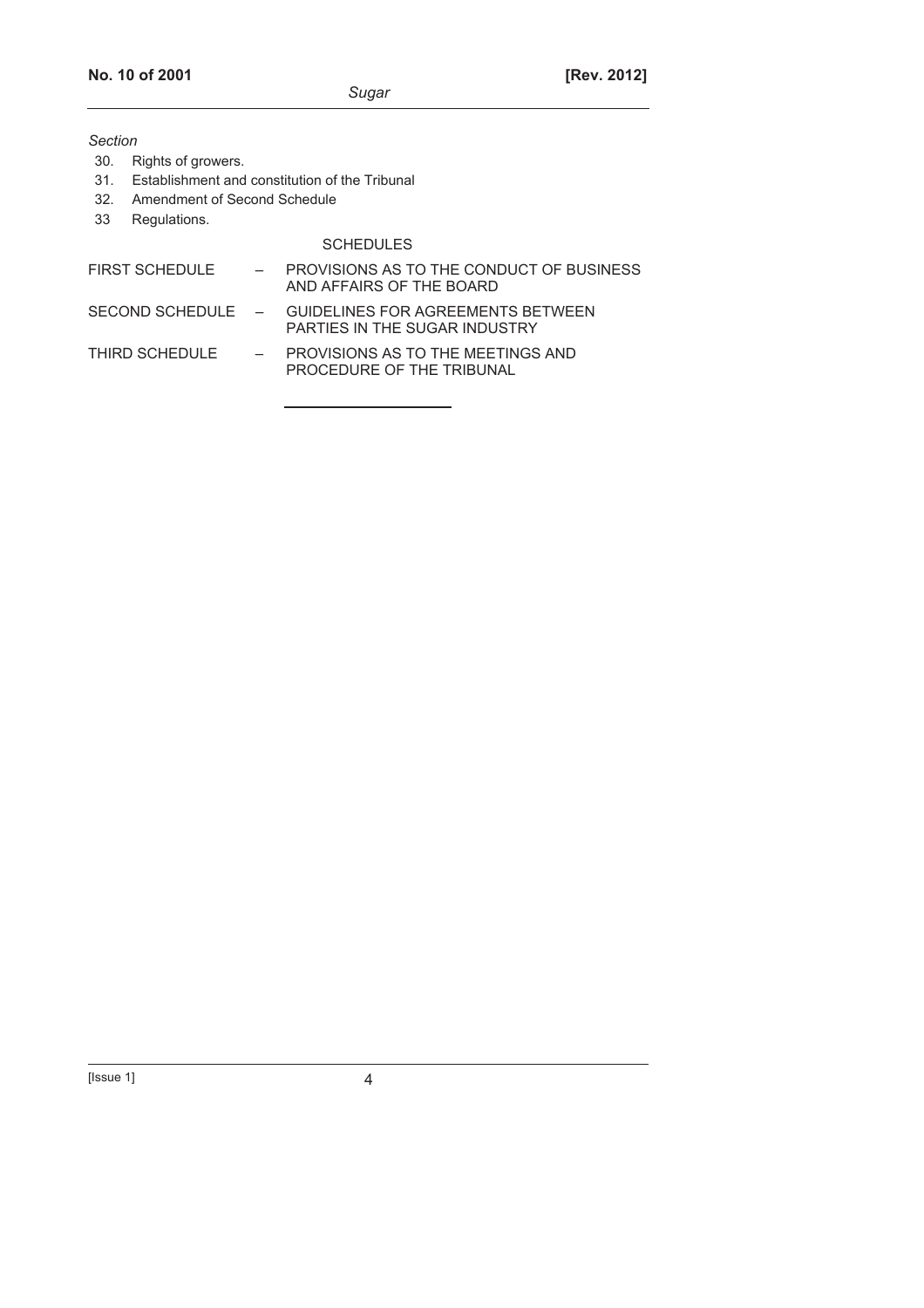#### **NO. 10 OF 2001**

#### **SUGAR ACT**

[*Date of assent: 31st December, 2001.*]

[*Date of commencement: 1st April, 2002*.]

**An Act of Parliament to provide for the development, regulation and promotion of the sugar industry, to provide for the establishment, powers and functions of the Kenya Sugar Board, and for connected purposes** 

[L.N. 47/2002.]

#### PART I – PRELIMINARY

#### **1. Short title**

This Act may be cited as the Sugar Act, 2001.

#### **2. Interpretation**

In this Act, unless the context otherwise requires—

**"agreements"** means the agreements specifying the standard provisions governing the rights and obligations of growers, millers and out-grower institutions in the sugar industry;

**"Board"** means the Kenya Sugar Board established by section 3;

**"by-product"** means any substance (other than sugar) produced incidentally during the process of manufacturing sugar;

**"Fund"** means the Sugar Development Fund established by section 19;

**"guidelines"** means the guidelines for agreements between parties in the sugar industry set out in the Second Schedule;

**"grower"** means a person who produces sugar-cane or any scheduled crop in Kenya for the manufacture of sugar but does not include an outgrower institution;

**"industry"** means the sugar industry in Kenya and includes the growing of sugar-cane and any other sugar producing crop, the manufacturing, refining, marketing and disposal of sugar and its by-products;

**"interested parties"** means the Government, millers, growers or outgrower institutions;

**"licence"** means a licence issued by the Board to a miller;

**"member"** means a member of the Board appointed under section 5;

**"miller"** means a person licensed to operate a sugar mill or a jaggery mill in Kenya for the production of sugar including refined sugar and other byproducts;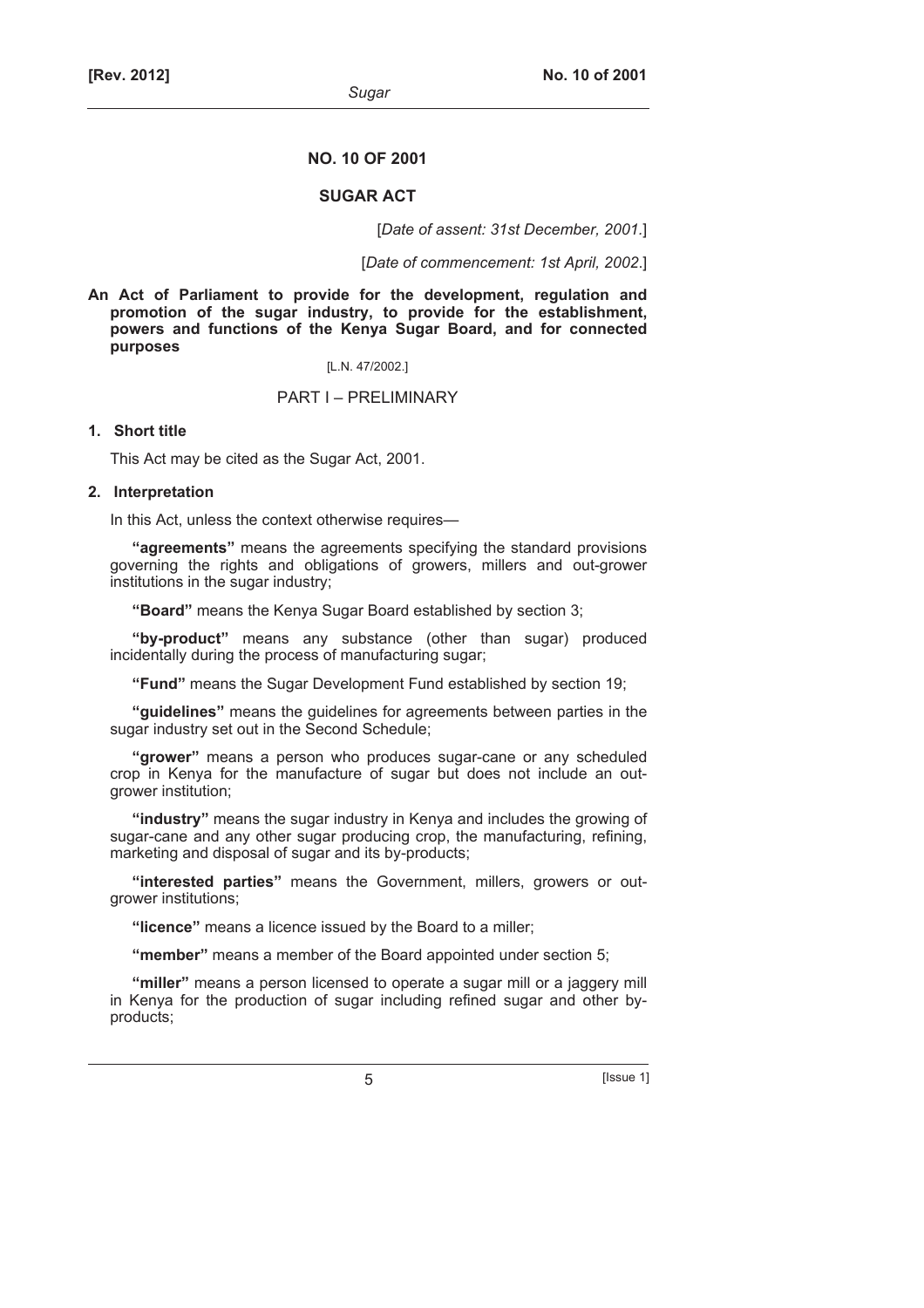**"Minister"** means the Minister for the time being responsible for matters relating to agriculture;

**"out-grower"** means a person who has a sugar-cane farm in a zone and who has in force a cane supply contract in respect of the sugar-cane grown on such farm;

**"out-grower institution"** means an out-grower institution registered under the Companies Act (Cap. 486), the Co-operative Societies Act (Cap.490), Trade Unions Act (Cap. 233) or any other organization registered under any other law that the annual general meeting may approve;

**"refined sugar"** means sugar, which complies with the specifications set by the body for the time responsible for setting standards;

**"scheduled crop"** has the meaning assigned to it in section 2 of the Agriculture Act (Cap. 318);

**"sugar"** means crystalline or liquid sucrose in any of its recognized commercial forms, intended for human consumption or other uses;

**"sugar-cane"** means any plant or part of a plant of the genus *Saccharum* or any hybrid of sugar-cane;

**"Tribunal"** means the Sugar Arbitration Tribunal established under section 31;

**"zone"** means the area within a radius of up to a maximum of forty Kilometres of a sugar mill.

#### PART II – ESTABLISHMENT, POWERS AND FUNCTIONS OF THE KENYA SUGAR BOARD

#### **3. Establishment and incorporation of the Board**

(1) There is established a board to be known as the Kenya Sugar Board.

(2) The Board shall be a body corporate with perpetual succession and a common seal and shall, in its corporate name, be capable of—

- (a) suing and being sued;
- (b) taking, purchasing or otherwise acquiring, holding, charging or disposing of movable and immovable property;
- (c) borrowing or lending money; and
- (d) doing or performing all such other acts necessary for the proper performance of its functions under this Act which may lawfully be done or performed by a body corporate.

(3) The Board shall be the successor to the Kenya Sugar Authority established by the Kenya Sugar Authority Order (Cap. 318, sub-leg). (now revoked) and subject to this Act, all rights, duties, obligations, assets and liabilities of the Kenya Sugar Authority existing at the commencement of this Act shall be automatically and fully transferred to the Board and any reference to the Kenya Sugar Authority in any contract or document shall, for all purposes, be deemed to be a reference to the Board established under subsection (1).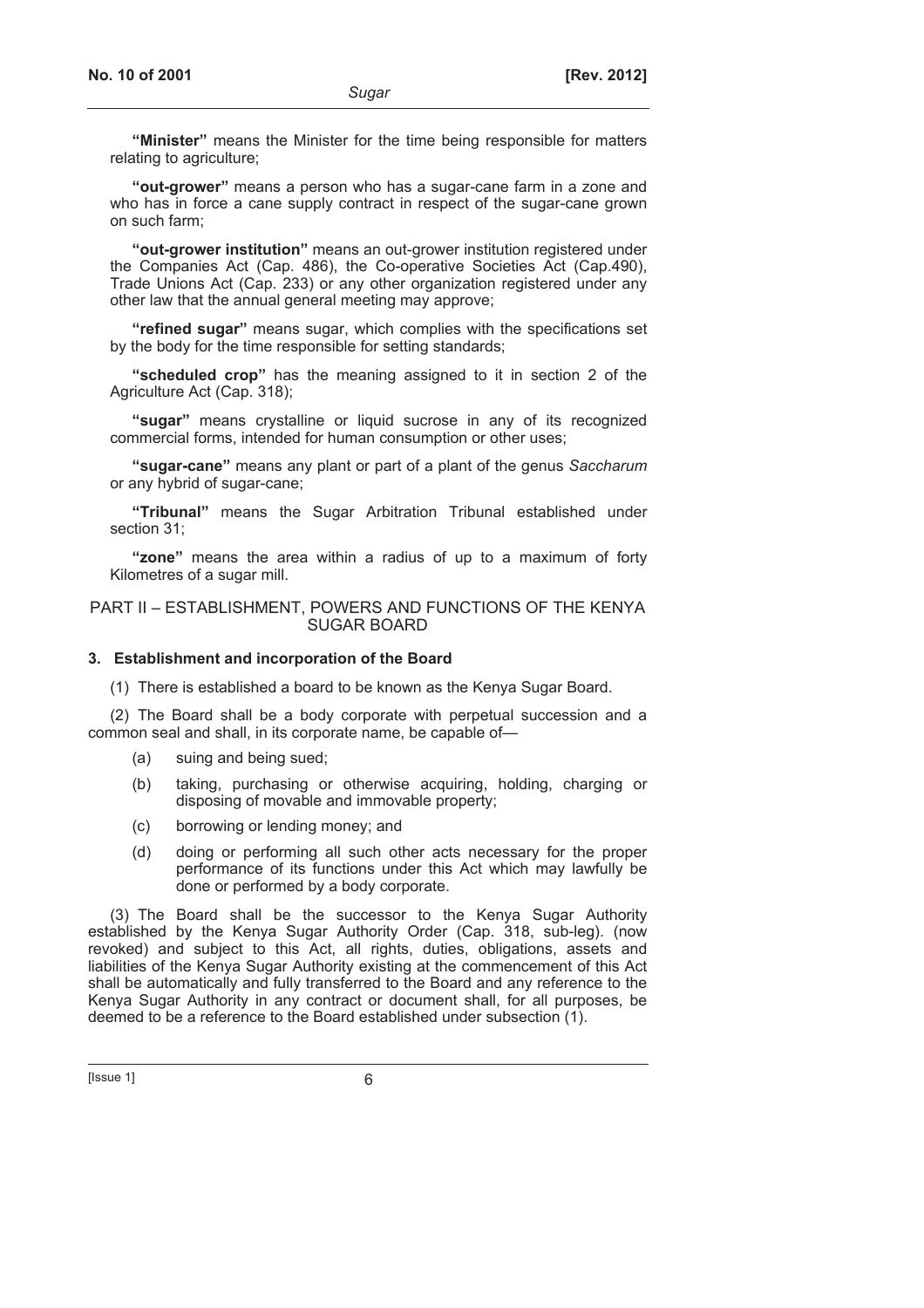### **4. Objects and functions of the Board**

- (1) The object and purpose for which the Board is established is to—
	- (a) regulate, develop and promote the sugar industry;
	- (b) co-ordinate the activities of individuals and organizations within the industry;
	- (c) facilitate equitable access to the benefits and resources of the industry by all interested parties.
- (2) Without prejudice to the generality of subsection (1), the Board shall—
	- (a) participate in the formulation and implementation of overall policies, plans and programs of work for the development of the industry;
	- (b) act as an intermediary between the industry and the Government;
	- (c) facilitate the flow of research findings to interested parties through the provision of effective extension services;
	- (d) monitor the domestic market with a view to identifying and advising the Government and interested parties on any distortions in the sugar market:
	- (e) facilitate the arbitration of disputes among interested parties;
	- (f) facilitate the export of local sugar;
	- (g) promote and encourage the use of environmentally friendly technologies in the industry;
	- (h) provide advisory services to growers, out-grower institutions and millers;
	- (i) facilitate an equitable mechanism for the pricing of sugar-cane and appropriation of proceeds from the disposal of the by-products of sugar production between millers and growers as stipulated in the guidelines;
	- (j) represent the industry in such organizations as are relevant for the promotion of the industry;
	- (k) oversee the formulation of standard provisions governing the mutual rights and obligations of growers, millers and other interested parties;
	- (l) collect, collate and analyze industry statistics and maintain a data base for the industry;
	- (m) licence sugar mills;
	- (n) promote the efficiency and development of the industry through the establishment of appropriate institutional linkages; and
	- (o) perform such other functions as may, from time to time, be assigned by the interested parties.

# **5. Composition of the Board**

(1) The Board shall consist of—

 (a) a non-executive Chairman elected by the Board from among the representatives of growers representatives on the Board and appointed by the Minister;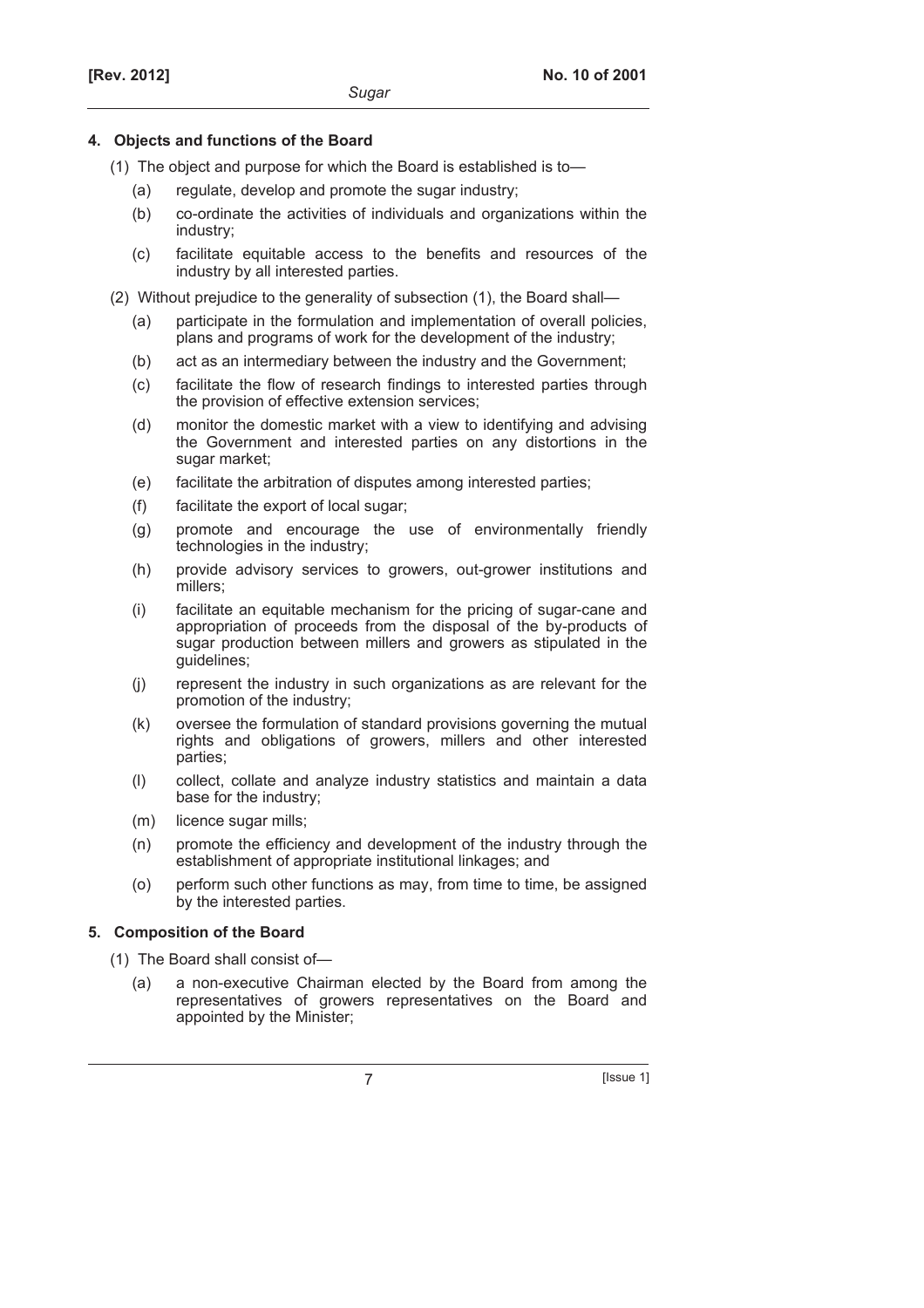- (b) seven representatives elected by growers and appointed by the Minister;
- (c) three representatives elected by millers and appointed by the Minister;
- (d) the Permanent Secretary in the Ministry for the time being responsible for matters relating to agriculture;
- (e) the Permanent Secretary to the Treasury;
- (f) the Director of Agriculture; and
- (g) the Chief Executive of the Board appointed under section 10 who shall be an *ex-officio* member and the secretary to the Board.
- (2) The Board shall elect a vice-chairman from amongst its members.

(3) A member of the Board other than an *ex-officio* member shall hold office for a period of three years, on such terms and conditions as may be specified in the instrument of appointment, but shall be eligible for re-appointment or reelection, as the case may be.

### **6. Powers of the Board**

The Board shall have all the powers necessary for the proper performance of its functions under this Act and in particular, but without prejudice to the generality of the foregoing, the Board shall have power to—

- (a) impose a levy or levies upon growers and millers for the purposes of giving effect to the provisions of this Act;
- (b) control, supervise and administer the assets of the Board in such manner and for such purpose as best promotes the purpose for which the Board was established;
- (c) receive any grants, gifts, donations or endowments and make legitimate disbursements therefrom;
- (d) determine the provisions to be made for capital and recurrent expenditure and for the reserves of the Board;
- (e) lay down policy guidelines for the operations and management of all the funds collected by the Board;
- (f) access all such relevant information as may be necessary for the efficient administration of the industry;
- (g) enter into association with other bodies or organizations within or outside Kenya as the Board may consider desirable or appropriate and in furtherance of the purpose for which the Board is established;
- (h) open a banking account or banking accounts for the funds of the Board; and
- (i) invest any funds of the Board not immediately required for its purposes in the manner provided in section 22.

# **7. Conduct of business and affairs of the Board**

(1) The conduct and regulation of the business and affairs of the Board shall be as provided in the First Schedule.

 $[|$  Issue 1 $|$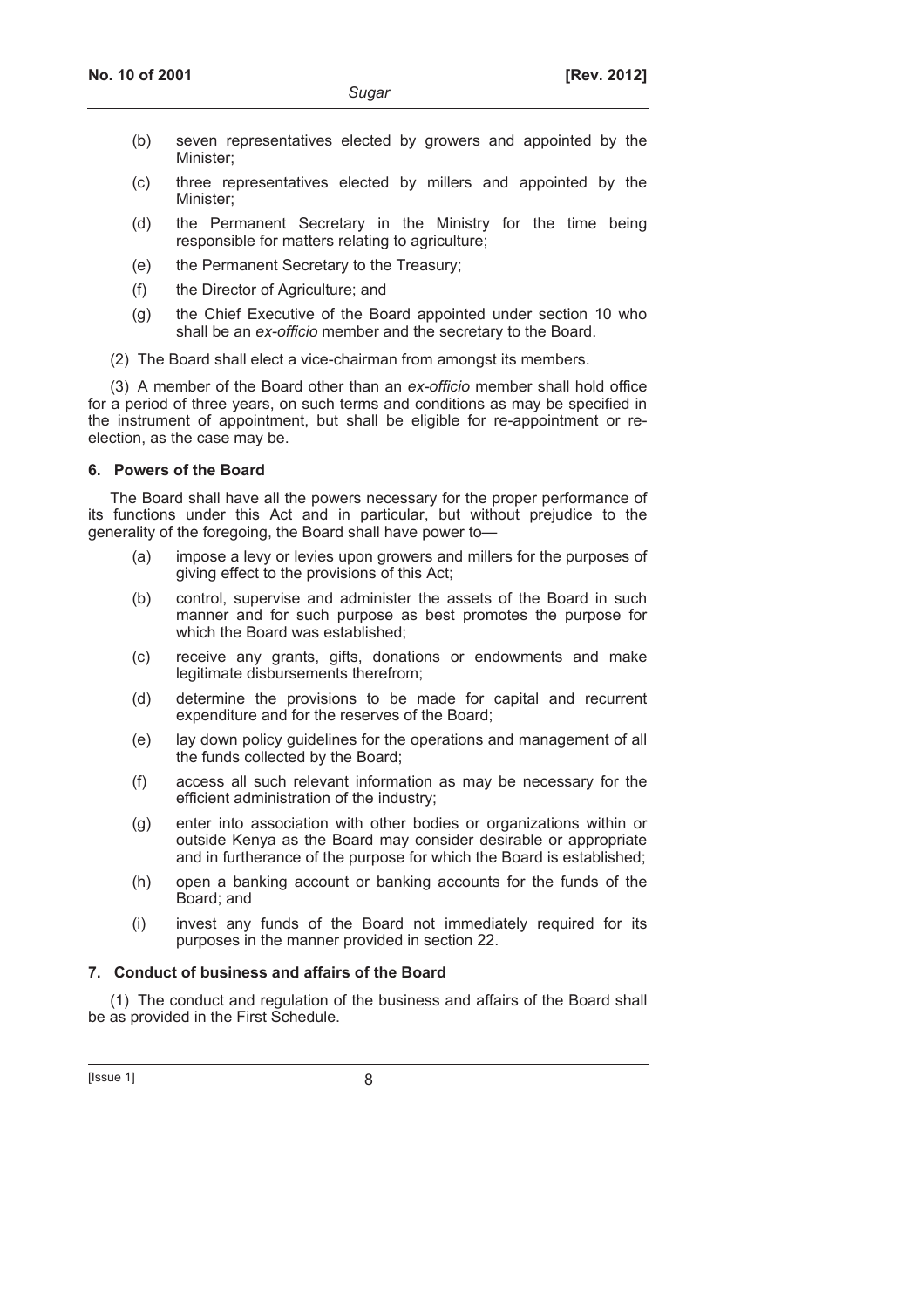(2) Except as provided in the First Schedule, the Board shall regulate its own procedure and the procedure of any committees thereof.

#### **8. Delegation of powers of the Board**

Subject to this Act, the Board may, either generally or in any particular case, delegate to any committee of the Board or to any member, officer, employee or agent of the Board, the exercise of any of the powers or the performance of any of the functions or duties of the Board under this Act.

#### **9. Remuneration of Board members**

The Board shall pay to its members, such remuneration, fees or allowances for expenses as it may determine after consultation with the Minister.

#### **10. The Chief Executive Officer**

(1) There shall be a Chief Executive Officer of the Board who shall be appointed by the Board and whose terms and conditions of service shall be determined by the Board in the instrument of appointment or otherwise in writing from time to time.

(2) No person shall be appointed under this section unless he holds a degree from a university recognized in Kenya in agriculture, economics or business administration and has at least five years experience in a managerial capacity.

(3) The Chief Executive Officer shall be an *ex-officio* member of the Board but shall have no right to vote at any meeting of the Board.

(4) The Chief Executive Officer shall, subject to the directions of the Board, be responsible for the day to day management of the affairs of the Board.

#### **11. Staff of the Board**

The Board may appoint such officers and other staff as are necessary for the proper discharge of its functions under this Act, upon such terms and conditions of service as the Board may determine.

#### **12. Protection from personal liability**

No matter or thing done by a member of the Board, or by any officer, employee or agent thereof shall, if the matter or thing is done *bona fide* for executing the functions, powers or duties of the Board, render the member, officer, employee or agent personally liable to any action, claim or demand whatsoever.

#### **13. Liability of the Board for damages**

The provisions of section 12 shall not relieve the Board of the liability to pay compensation to any person for any injury to him, his property or to any of his interests caused by the exercise of any power conferred by this Act or by the failure, whether wholly or partially, of any works.

### PART III – LICENSING AND REGISTRATION

#### **14. Requirement of licence to operate mill**

(1) No person shall operate a sugar mill or a jaggery mill unless he is a holder of a current licence issued by the Board for that purpose.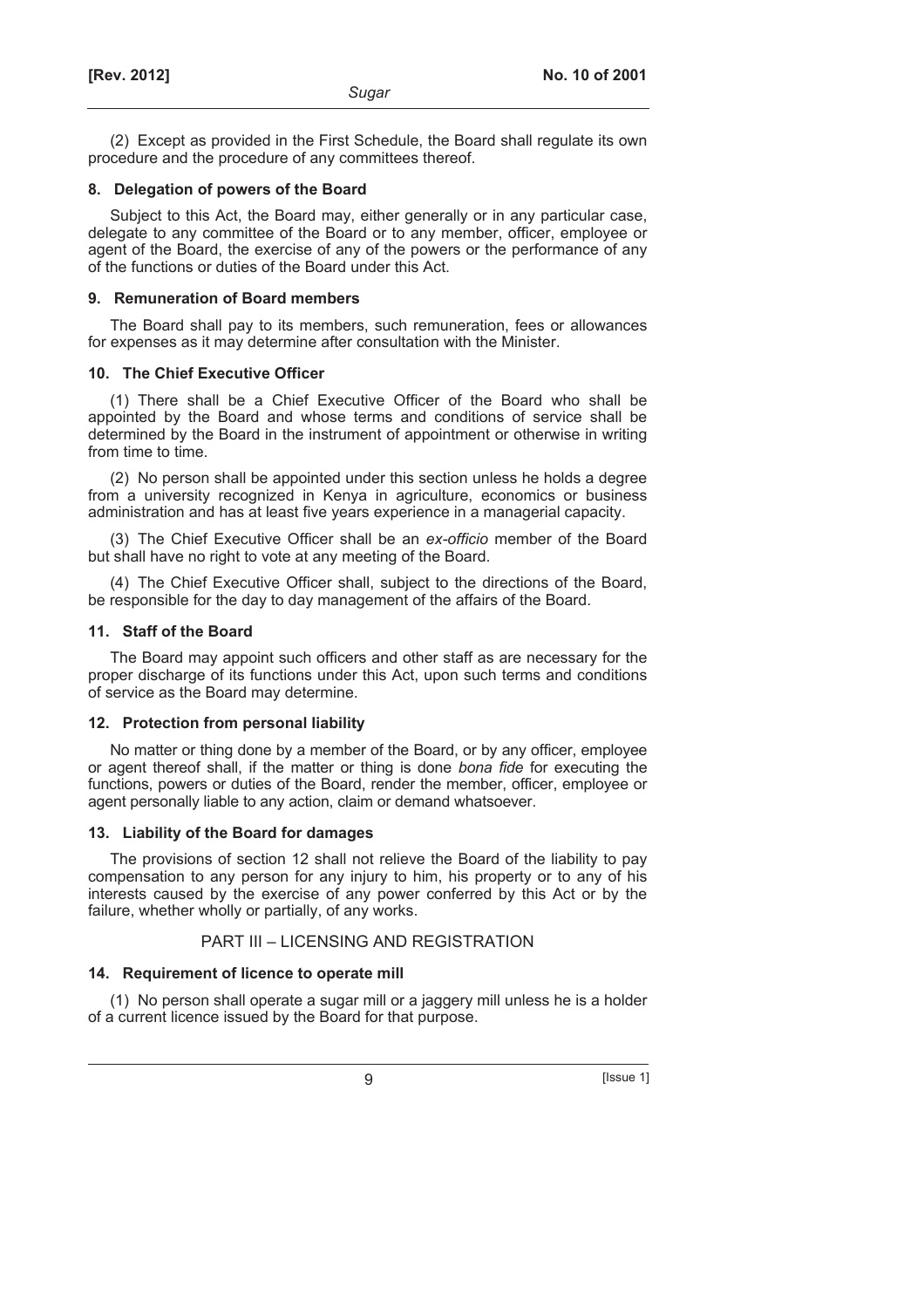(2) Any person who contravenes the provisions of subsection (1) or acts in contravention of the conditions of any licence granted thereunder commits an offence and shall be liable on conviction to a fine of not less than fifty thousand shillings but not exceeding one million shillings, or to imprisonment for a term not exceeding five years, or to both.

### **15. Issue of licence and licence fees**

(1) The Board shall not issue a licence under this Act unless—

- (a) it is of the opinion that the applicant is a fit and proper person to hold such a licence; and
- (b) it is satisfied that the applicant has sufficient knowledge, experience and capacity to enable him conduct business or that he has, amongst his staff, a person with such knowledge and experience:

Provided that the issuance of a licence to an applicant under this section shall not be withheld without reasonable cause.

(2) Every licence shall specify the premises upon which the milling of sugar may be carried on.

(3) Every licence shall, unless earlier revoked, expire on the 30th June next following the date of issue.

(4) There shall be payable for the issue of a licence, such fees as the Board, after consultation with the Minister, may prescribe.

(5) An application for the renewal of a licence shall be made to the Board not later than the 1st June in the year in which the current licence is due to expire.

### **16. Registration of millers**

(1) No person shall conduct the business of a miller unless he is registered as such by the Board and no such business shall be conducted at any premises other than the premises specified in the register.

(2) A person who contravenes any of the provisions of subsection (1) commits an offence.

(3) The Board shall issue to every miller registered under this section, a certificate of registration specifying the premises at which milling may be carried on by the miller.

(4) No fee shall be charged in respect of any registration or certification of registration made or issued under this section.

(5) A miller may offer extension or other services to growers.

(6) Every miller registered under this section shall conduct business in accordance with this Act and any regulations made thereunder.

# PART IV – FINANCIAL PROVISIONS

# **17. Funds of the Board**

The funds of the Board shall comprise—

 (a) such monies as may be appropriated by Parliament for the purposes of the Board;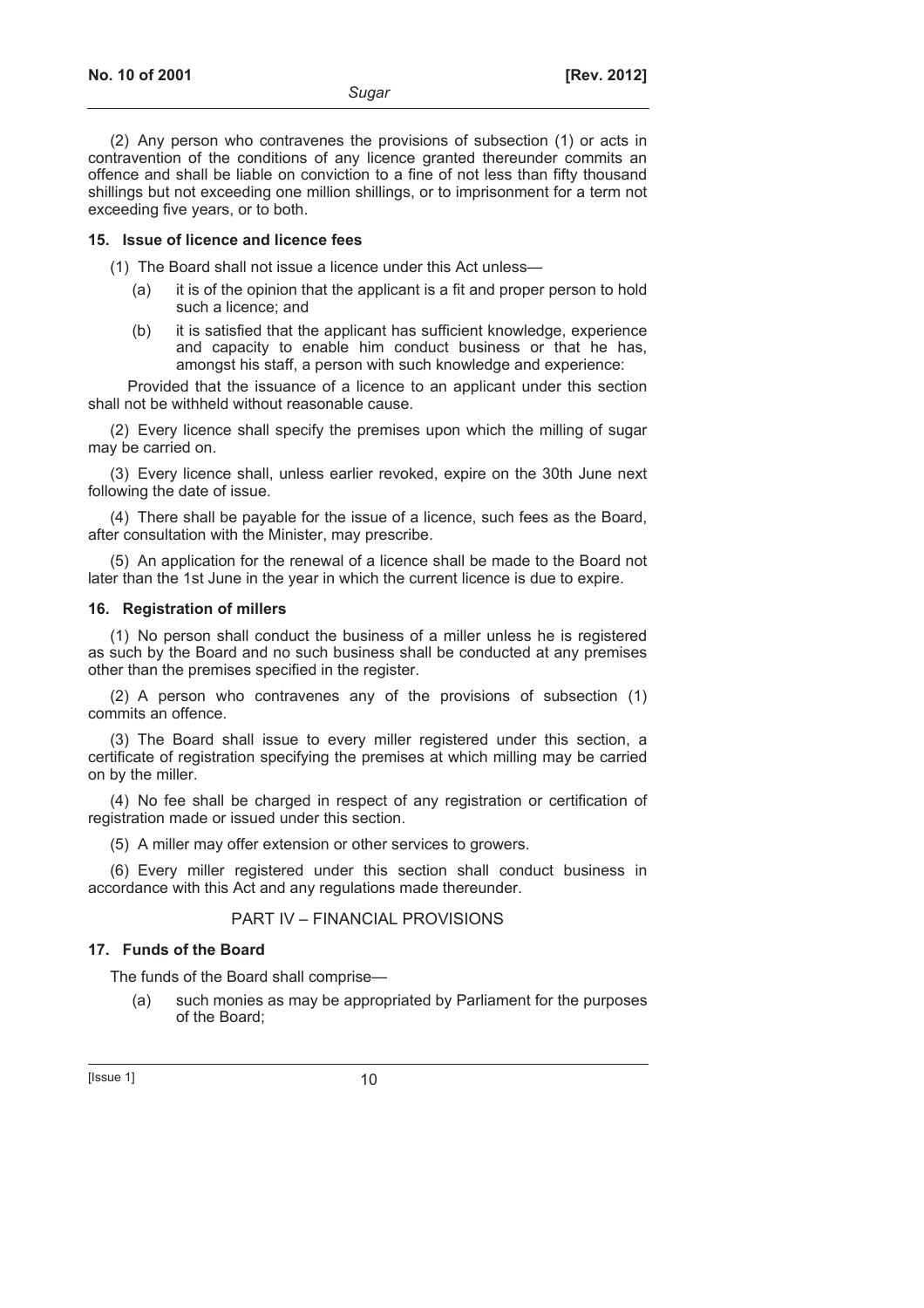- (b) such monies as may accrue to or vest in the Board in the course of the exercise of its powers or the performance of its functions under this Act; and
- (c) all monies from any other source provided for or donated or lent to the Board.

### **18. The Sugar Development Levy**

(1) The Minister may, in consultation with the Board, by order in the *Gazette*, impose a levy on domestic and imported sugar to be known as the Sugar Development Levy.

(2) A levy imposed under this section shall be payable at such rate as may be specified in the order.

(3) An order under this section may contain provisions as to the time at which any amount payable by way of the levy shall become due.

(4) All moneys received in respect of the levy shall be paid to the Board and if not paid on or before the date prescribed by the order, the amount due and any sum payable under subsection (5) shall be a civil debt recoverable summarily by the Board.

(5) If a person fails to pay any amount payable by him by way of the levy on or before the date prescribed by the order, a sum equal to five per centum of the amount shall be added to the amount due for each month or part thereof during which the amount due remains unpaid.

(6) The Board shall apply the money received under this section for the furtherance of the objects of the Board.

## **19. Sugar Development Fund**

(1) There is established a Fund to be known as the Sugar Development Fund which shall be administered by the Board.

(2) The Fund shall consist of—

- (a) the Sugar Development levy;
- (b) any funds provided by bilateral or multilateral donors for the purposes of the Fund;
- (c) any moneys provided by Parliament for the purposes of the Fund;
- (d) moneys from any other source approved by the Board.

# **20. Financial year**

The financial year of the Board shall be the period of twelve months ending on the thirtieth June in every year.

# **21. Annual estimates**

(1) Before the commencement of each financial year, the Board shall cause to be prepared estimates of revenue and expenditure of the Board for that financial year.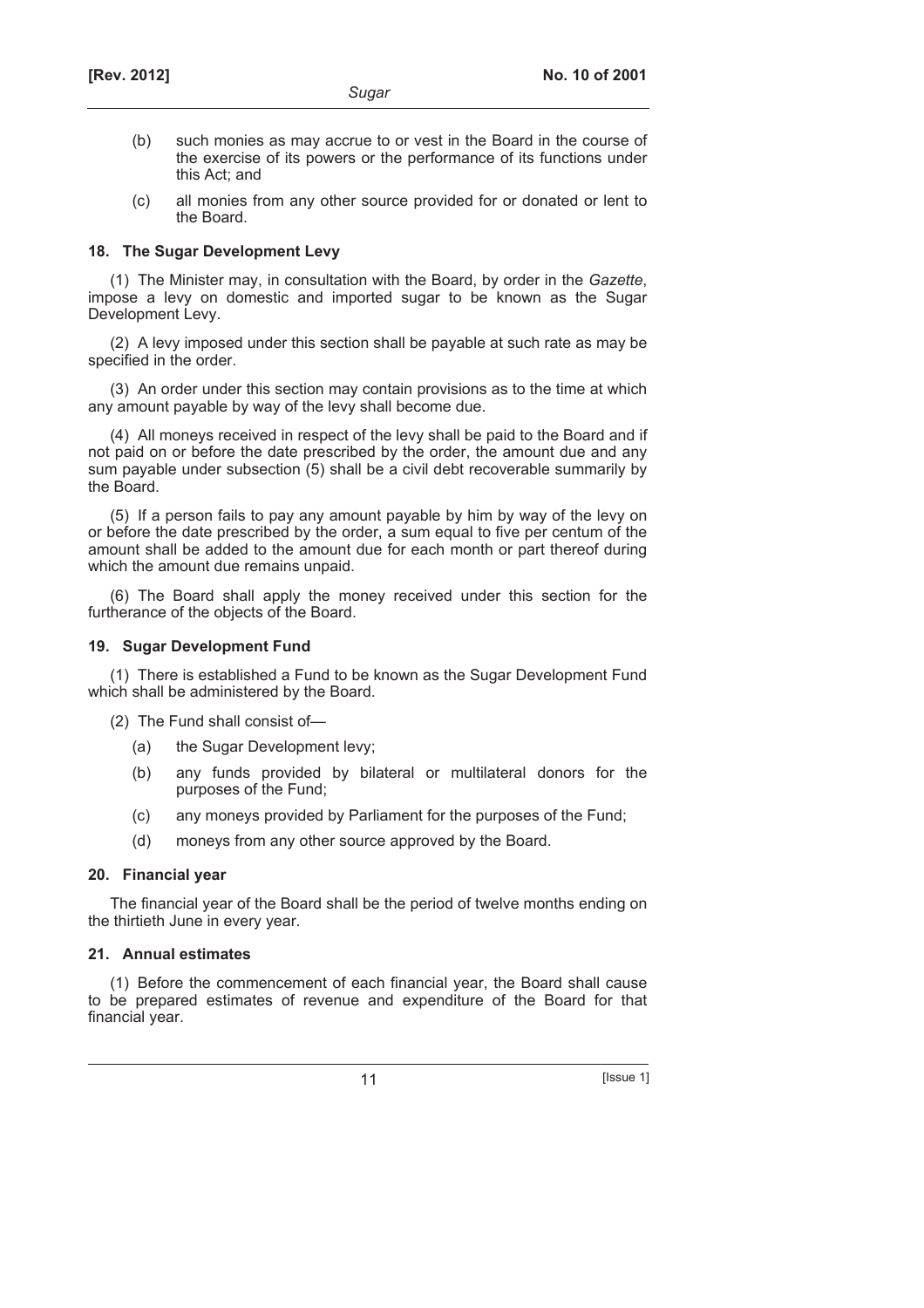(2) The annual estimates shall make provision for all the estimated expenditure of the Board for the financial year concerned and in particular, shall provide for—

- (a) the payment of salaries, allowances and other charges in respect of the staff of the Board;
- (b) the payment of pensions, gratuities and other charges in respect of retirement benefits which are payable out of the funds of the Board;
- (c) the proper maintenance of the buildings and grounds of the Board;
- (d) the acquisition, maintenance, repair and replacement of the equipment and other movable property of the Board;
- (e) the creation of such reserve funds to meet future or contingent liabilities in respect of retirement benefits, insurance or replacement of buildings or equipment, or in respect of such other matters as the Board may deem appropriate.

(3) The annual estimates shall be approved by the Board before the commencement of the financial year to which they relate:

Provided that once approved, the sum provided in the estimates shall not be increased without the prior consent of the Board.

### **22. Investment of Funds**

The Board may invest any of the funds of the Board in securities in which, for the time being, trustees may by law invest trust funds or in any other securities which the Treasury may, from time to time, approve for that purpose.

### **23. Accounts and audit**

(1) The Board shall cause to be kept all proper books and records of accounts of the income, expenditure, assets and liabilities of the Board.

(2) Within a period of three months from the end of the financial year, the Board shall submit to the Auditor-General (Corporations) or to an auditor appointed under subsection (3), the accounts of the Board together with—

- (a) a statement of the income and expenditure of the Board during that year; and
- (b) a statement of the assets and liabilities of the Board on the last day of that year.

(3) The accounts of the Board shall be audited by the Auditor-General (Corporations) or by an auditor appointed by the Board with the written approval of the Auditor-General (Corporations).

(4) The appointment of an auditor under subsection (3) shall not be terminated by the Board without the prior written consent of the Auditor-General (Corporations).

(5) The Auditor-General (Corporations) may give general or specific directions to an auditor appointed under subsection (3) and the auditor shall comply with such directions.

 $[|$ ssue 1 $]$  12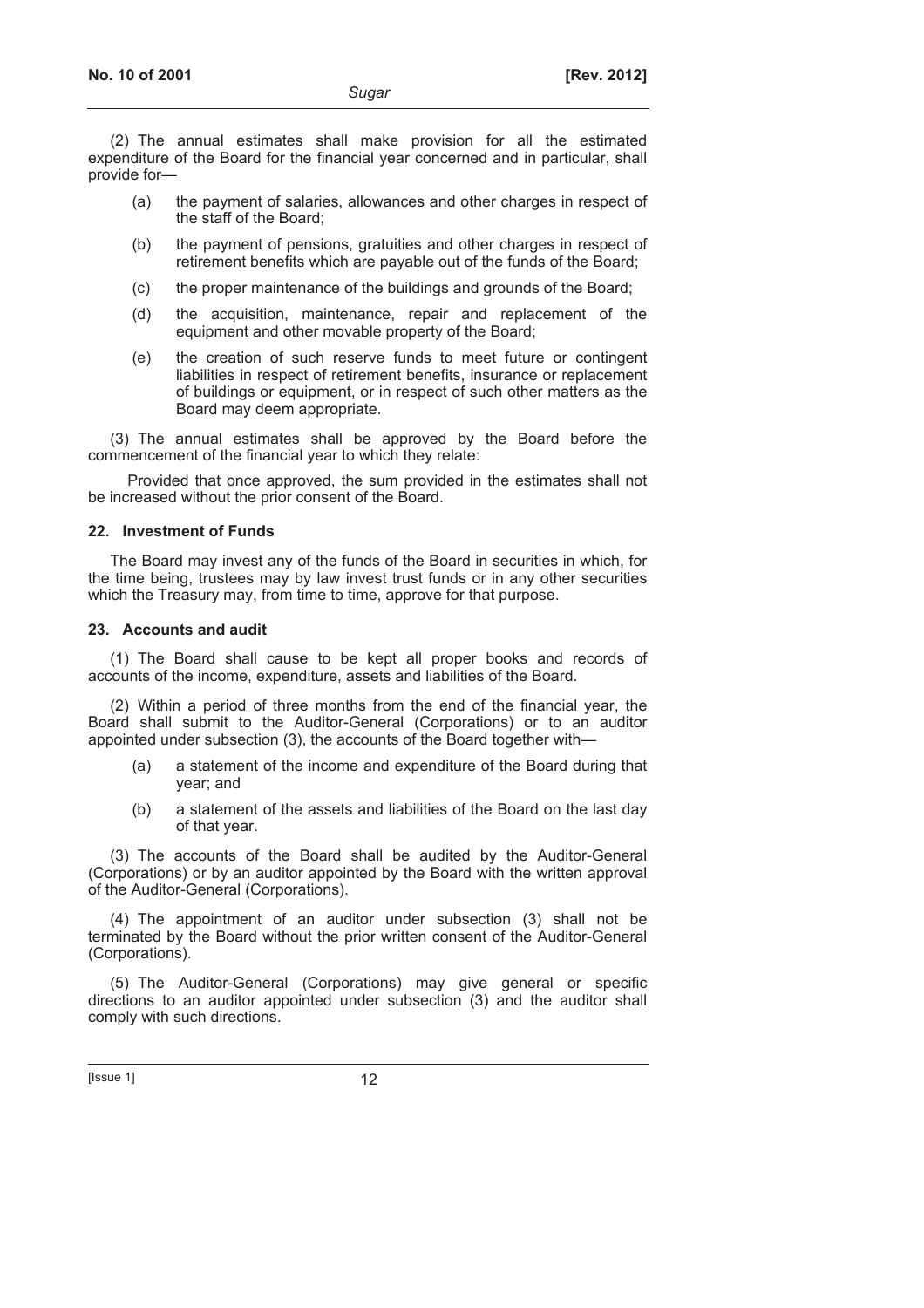(6) An auditor appointed under subsection (3) shall report directly to the Auditor-General (Corporations) on any matter relating to the directions given under subsection (5).

(7) Within a period of six months after the end of each financial year, the Auditor-General (Corporations) shall report on the examination and audit of the accounts of the Board to the Minister and where an auditor has been appointed under subsection (3), such auditor shall transmit a copy of the report to the Auditor-General (Corporations).

(8) The fee payable to an auditor, appointed under subsection (3) shall be determined and paid by the Board.

(9) Nothing in this Act shall be construed to prohibit the Auditor-General (Corporations) from carrying out an inspection of the records and accounts of the Board whenever it appears to him desirable.

(10) Notwithstanding anything in this Act, the Auditor-General (Corporations) may transmit to the Minister a special report on any matters incidental to his power under this Act and section 19(3) and (4) of the Exchequer and Audit Act (Cap. 412) shall, *mutatis mutandis*, apply to any report made under this section.

#### **24. Annual Report**

(1) The Board shall, within three months after the end of each financial year, prepare and submit to the Minister a report of the operations of the Board for the immediate preceding year.

(2) The Minister shall lay the report submitted to him under subsection (1) before the National Assembly within three months of the day the Assembly next sits after the receipt of the report.

### PART V – MISCELLANEOUS PROVISIONS

#### **25. Annual general meeting**

(1) The Board shall, at least once in every year, convene an annual general meeting of representatives of millers and growers for the purposes of considering the annual report and accounts of the Board and for the purposes of transacting such other business of which notice shall be given.

(2) The Board may convene special meetings in addition to the meetings mentioned in subsection (1) for such purposes and at such times as it may deem fit.

(3) Subject to this Act and any regulations made thereunder, the Board may make rules for the regulation of the conduct of business and procedure at the general meetings convened pursuant to this section.

#### **26. Quality, safety and health control measures**

All sugar produced locally or imported into the country shall comply with the prevailing—

 (a) quality standards as set by the body for the time being responsible for setting standards;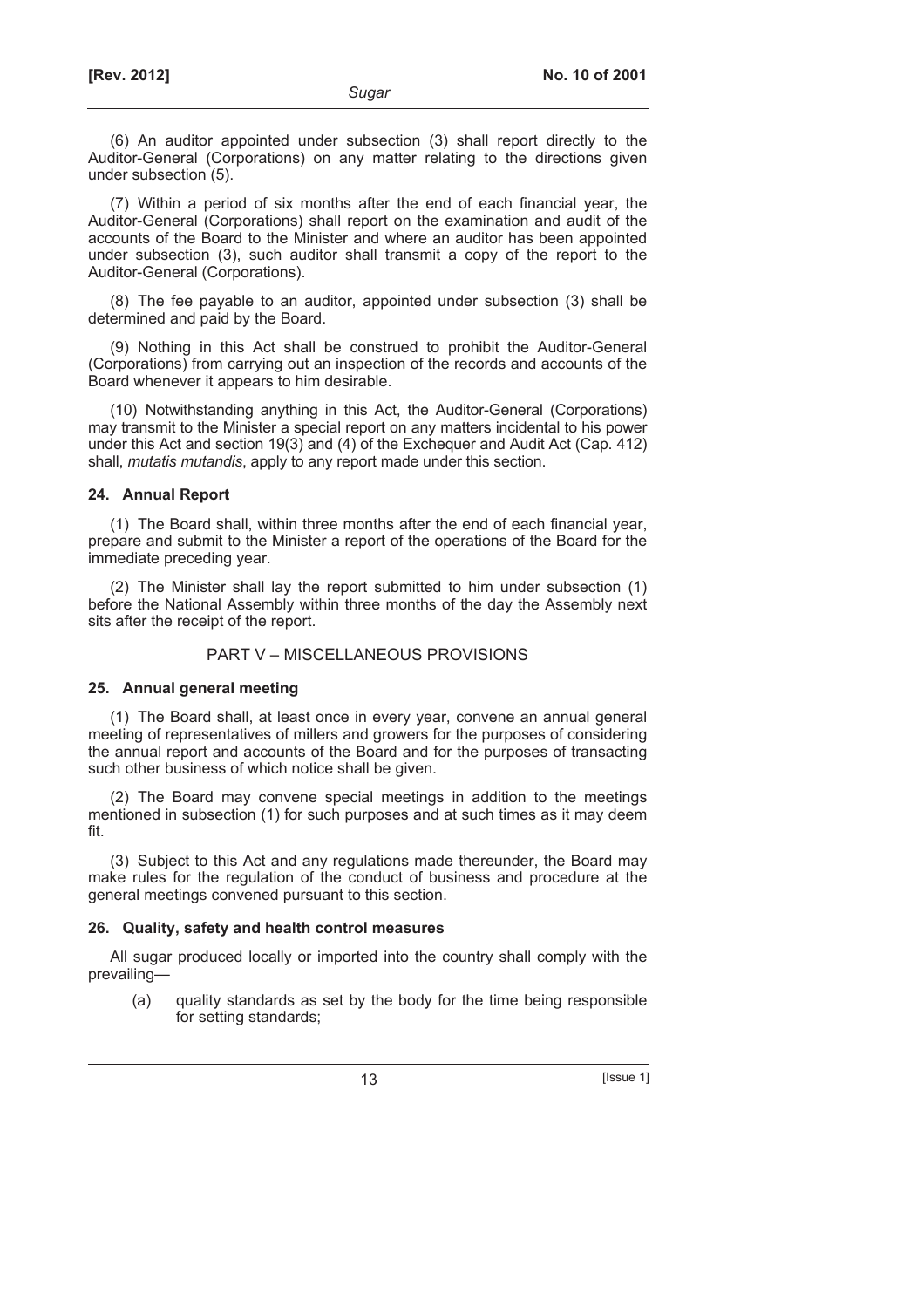- (b) safety and health standards as set by the body for the time being responsible for public health;
- (c) environmental issues as set by the body for the time being responsible for environmental matters.

#### **27. Safeguard measures**

(1) Subject to such regional and international trade agreements to which Kenya is a party, all sugar imports into the country shall be subject to the prevailing import duties, taxes and other tariffs and such imports shall be controlled by the Board.

(2) The Government shall introduce other safeguard measures as may be necessary to protect the industry from unfair trade practices.

#### **28. Offences and penalties**

(1) The Board may direct any organization or person in the industry to produce any document or information, or submit any returns which it reasonably considers necessary for the proper performance of its functions under this Act.

(2) Any person who—

- (a) fails to comply with any direction given by the Board under this Act; or
- (b) furnishes to the Board any information or produces any document which is false or misleading in any material particular; or
- (c) obstructs an officer of the Board in the performance of his functions under this Act; or
- (d) diverts or abets the diversion of transit sugar into the domestic market,

commits an offence.

(3) A person convicted of an offence under paragraph (d) of subsection (2) shall be liable to a fine not exceeding three times the domestic value of the sugar in respect of which the offence is committed, or two million shillings, whichever is the higher, or to imprisonment for a term not exceeding ten years, or to both.

(4) A person who contravenes any of the provisions of this Act commits an offence.

(5) A person convicted of an offence under this Act for which no other penalty is provided shall be liable to a fine not exceeding five hundred thousand shillings, or to imprisonment for a term not exceeding one year, or to both.

### **29. Sugar industry agreements**

(1) There shall be, for the purposes of this Act, agreements to be known as the sugar industry agreements negotiated between growers and millers, growers and out-grower institutions, and millers and out-grower institutions.

(2) The agreements referred to in subsection (1) shall conform to the guidelines set out in the Second Schedule.

 $[|$  Issue 1 $]$  14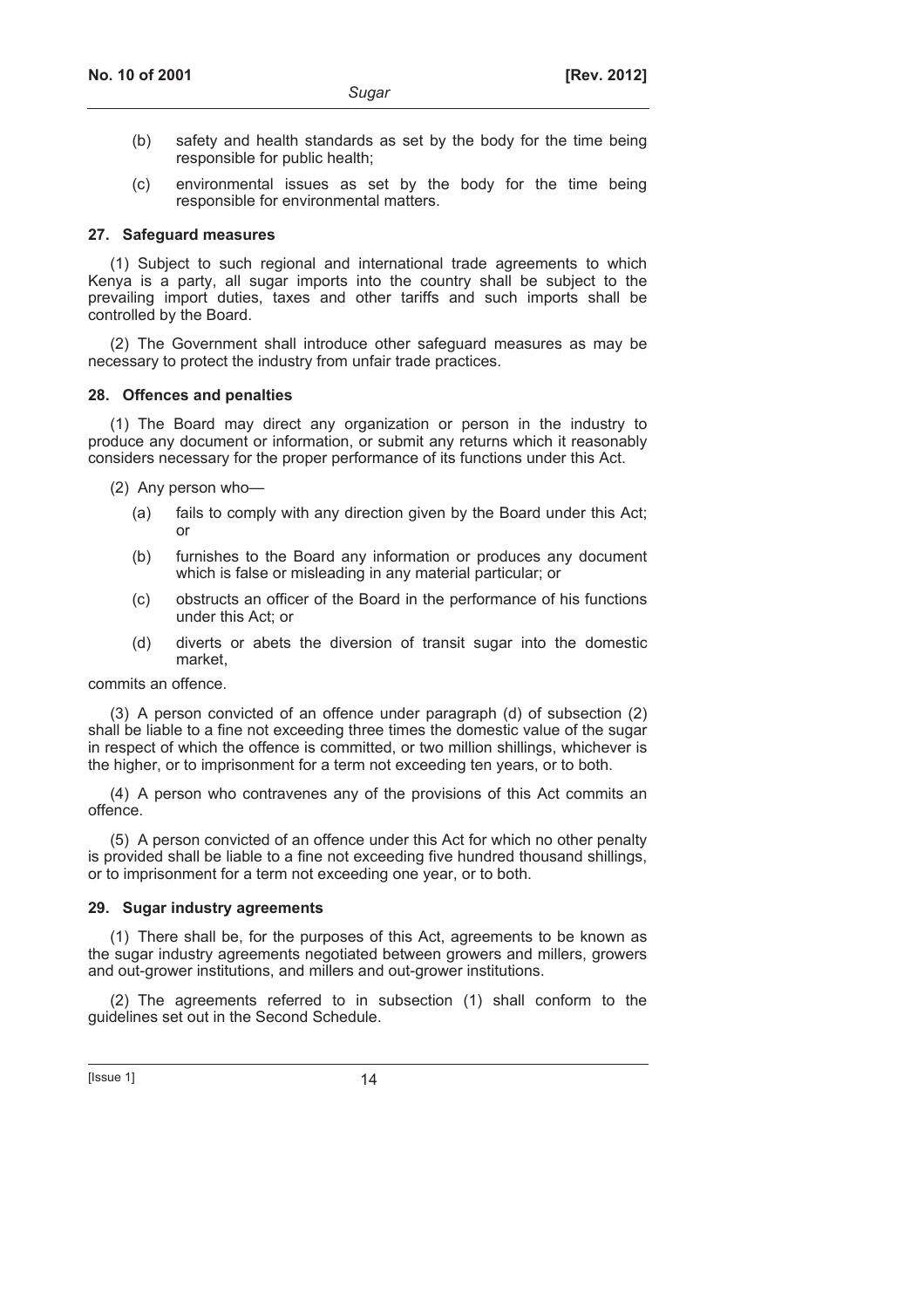(3) Without prejudice to the generality of subsection (2), the matters to be provided for in the agreements shall include—

- (a) the designation of any agricultural crop from which it is possible to manufacture sugar which is subject to the agreement;
- (b) a sugar-cane farming contract providing for the terms and conditions of the production of sugarcane and sugar and prescribing the rights and obligations of growers and millers;
- (c) a formula for determining the price to be paid by millers to growers for sugarcane or any other designated agricultural produce, which may include any factor related to the sale or other disposal of sugar industry products;
- (d) the functions to be executed by the Board in the execution of the agreement;
- (e) the granting of powers to the Board to impose penalties prescribed in the agreement for the contravention of, or failure to comply with any term of the agreement; and
- (f) the imposition of levies upon growers and millers for the purpose of enabling the Board to fulfil any obligation incurred by it in accordance with its constitution.

### **30. Rights of growers**

Notwithstanding any other provision in this Act or any other written law to the contrary, growers shall be entitled to at least—

- (a) 51% shareholding of all privatized sugar factories;
- (b) 51% representation on the Boards of Directors of milling companies.

### **31. Establishment and constitution of Tribunal**

(1) There is established a tribunal to be known as the Sugar Arbitration Tribunal for the purpose of arbitrating disputes arising between any parties under this Act.

- (2) The Tribunal shall consist of—
	- (a) a chairman who shall be a person qualified for appointment as a judge of the High Court of Kenya; and
	- (b) two other members, being persons with expert knowledge of the matters likely to come before the Tribunal and who are not persons with a direct material interest in the sugar industry, all of who shall be appointed by the Minister in consultation with the Attorney-General.

(3) The members of the Tribunal appointed under subsection (2) shall hold office for such period, not exceeding three years, on such terms and conditions as shall be specified in the instrument of appointment but shall be eligible for reappointment for one further term of a period not exceeding five years.

(4) The provisions set out in the Third Schedule shall have effect with respect to the meetings and procedure of the Tribunal.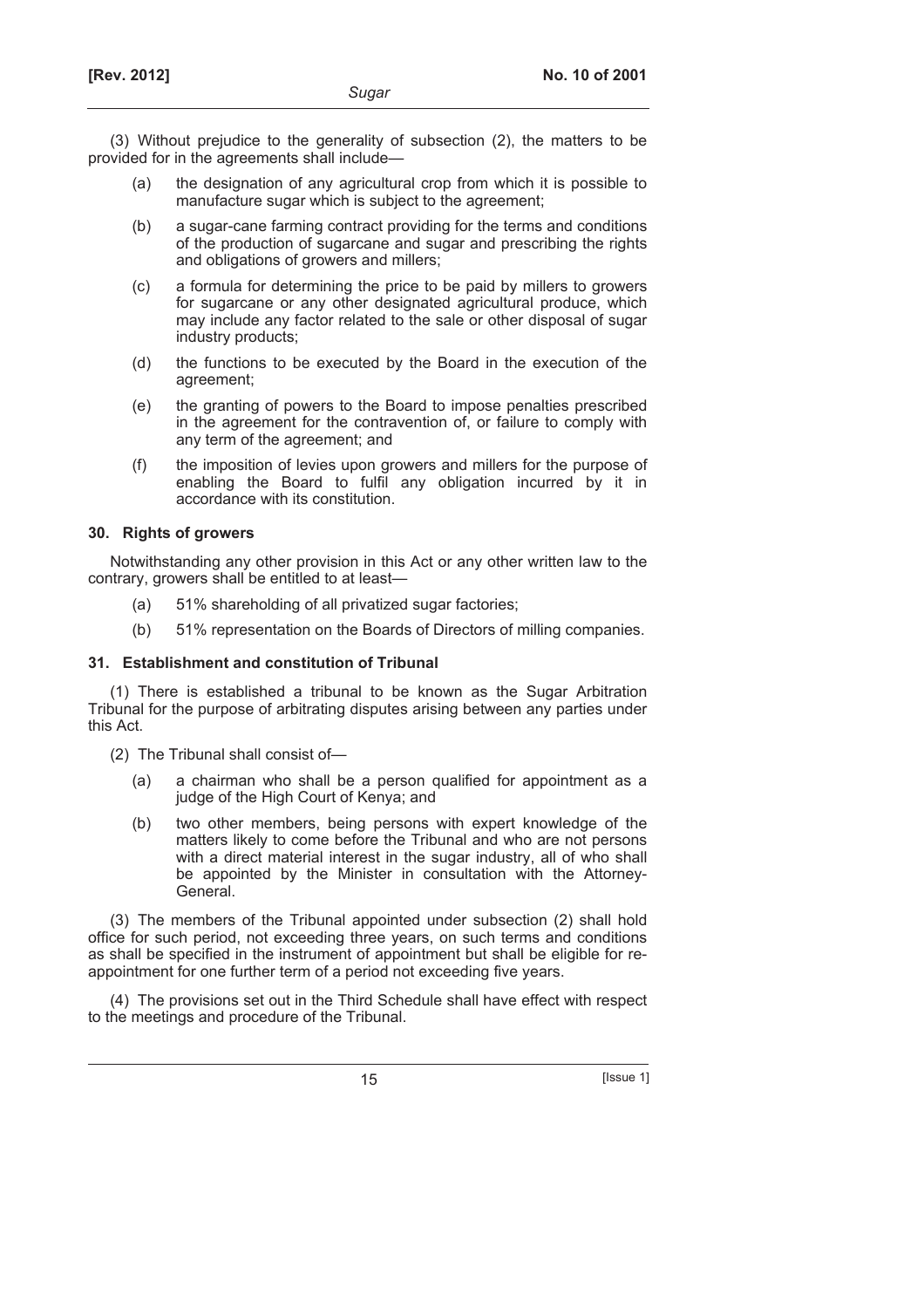(5) Except as provided in the Third Schedule, the Tribunal shall regulate its own procedure.

### **32. Amendment of Second Schedule**

The Minister may, on the recommendation of the Board, by order in the *Gazette*, amend the Second Schedule.

### **33. Regulations**

The Minister may, in consultation with the Board, make regulations generally for the better carrying out of the provisions of this Act and without prejudice to the generality of the foregoing, such regulations shall provide for—

- (a) the regulation and control of the production, manufacturing, marketing, importation or exportation of sugar and its by-products;
- (b) the forms of licences to be issued under this Act, and the form and manner of application therefor;
- (c) the fees which may be charged for any activity relating and incidental to the development, products, marketing and distribution of sugar and its by-products.

# FIRST SCHEDULE

[Section 7.]

### PROVISIONS AS TO THE CONDUCT OF BUSINESS AND AFFAIRS OF THE BOARD

# **1. Vacation of office**

A member of the Board, other than the chairman or an *ex-officio* member, may—

- (a) at anytime resign from office by notice in writing to the Minister;
- (b) be removed from office by the Minister if the member
	- has been absent from three consecutive meetings of the Board without the permission of the Board;
	- (ii) is convicted of a criminal offence and sentenced to imprisonment for a term exceeding six months or to a fine exceeding ten thousand shillings;
	- (iii) is incapacitated by prolonged physical or mental illness;
	- (iv) is adjudged bankrupt; or
	- (v) is otherwise unable or unfit to discharge his functions.

### **2. Meetings**

(1) The Board shall meet not less than four times in every financial year and not more than four months shall elapse between the date of one meeting and the date of the next meeting.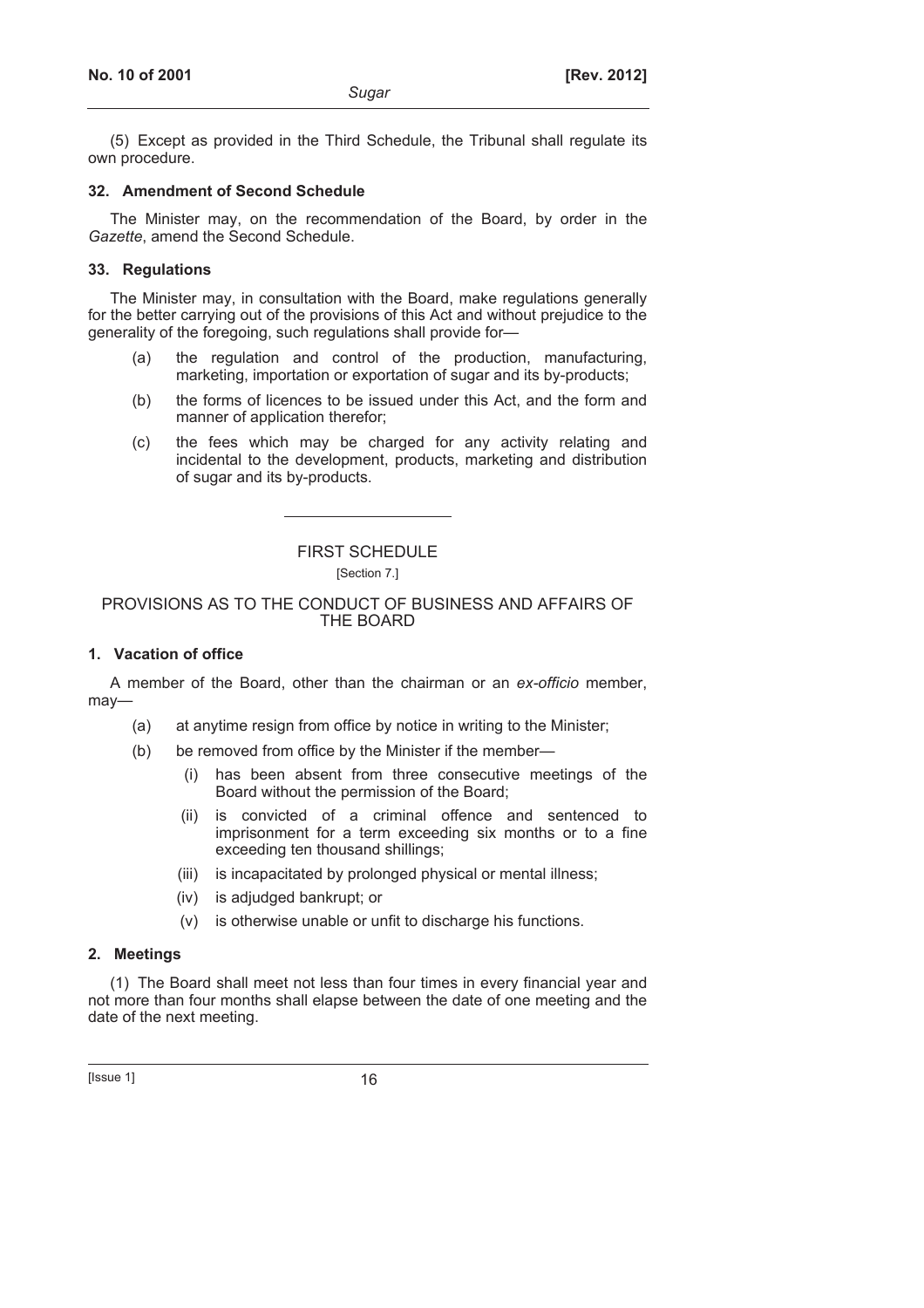(2) Notwithstanding the provisions of subparagraph (1), the chairman may, and upon requisition in writing by at least five members shall, convene a special meeting of the Board at any time for the transaction of the business of the Board.

(3) Unless three quarters of the total members of the Board otherwise agree, at least fourteen days' written notice of every meeting of the Board shall be given to every member of the Board.

(4) The quorum for the conduct of the business of the Board shall be seven members.

(5) The chairman shall preside at every meeting of the Board at which he is present but in his absence, the vice-chairman shall preside and shall, with respect to that meeting and the business transacted thereat, have all the powers of the chairman.

(6) In the event of the absence of both the chairman and the vice-chairman, the members present shall elect one of their number to preside, who shall, with respect to that meeting and the business transacted thereat, have all the powers of the chairman.

(7) Unless a unanimous decision is reached, a decision on any matter before the Board shall be by a majority of the votes of the members present and voting and in the case of an equality of votes, the chairman or the vice-chairman or the person presiding shall have a casting vote.

(8) Subject to paragraph (4), no proceeding of the Board shall be invalid by reason only of a vacancy among the members thereof.

(9) Subject to the provisions of this Schedule, the Board may determine its own procedure and the procedure for any committee of the Board and for the attendance of other persons at its meetings and may make standing orders in respect thereof.

#### **3. Disclosure of interest**

(1) If a member is directly or indirectly interested in any contract, proposed contract or other matter before the Board and is present at a meeting of the Board at which the contract, proposed contract or other matter is the subject of consideration, he shall, at the meeting and as soon as reasonably practicable after the commencement thereof, disclose the fact and shall not take part in the consideration or discussion of, or vote on, any questions with respect to the contract or other matter, or be counted in the quorum of the meeting during consideration of the matter.

(2) A disclosure of interest made under this paragraph shall be recorded in the minutes of the meeting at which it is made.

#### **4. The common seal**

The affixing of the common seal of the Board shall be authenticated by the signature of the chairman and the Chief Executive Officer and any document not required by law to be made under seal and all decisions of the Board may be authenticated by the signatures of the chairman and the Chief Executive Officer:

Provided that the Board shall, in the absence of either the chairman or the Chief Executive Officer in any particular matter, nominate one member to authenticate the seal of the Board on behalf of either the chairman or the Chief Executive Officer.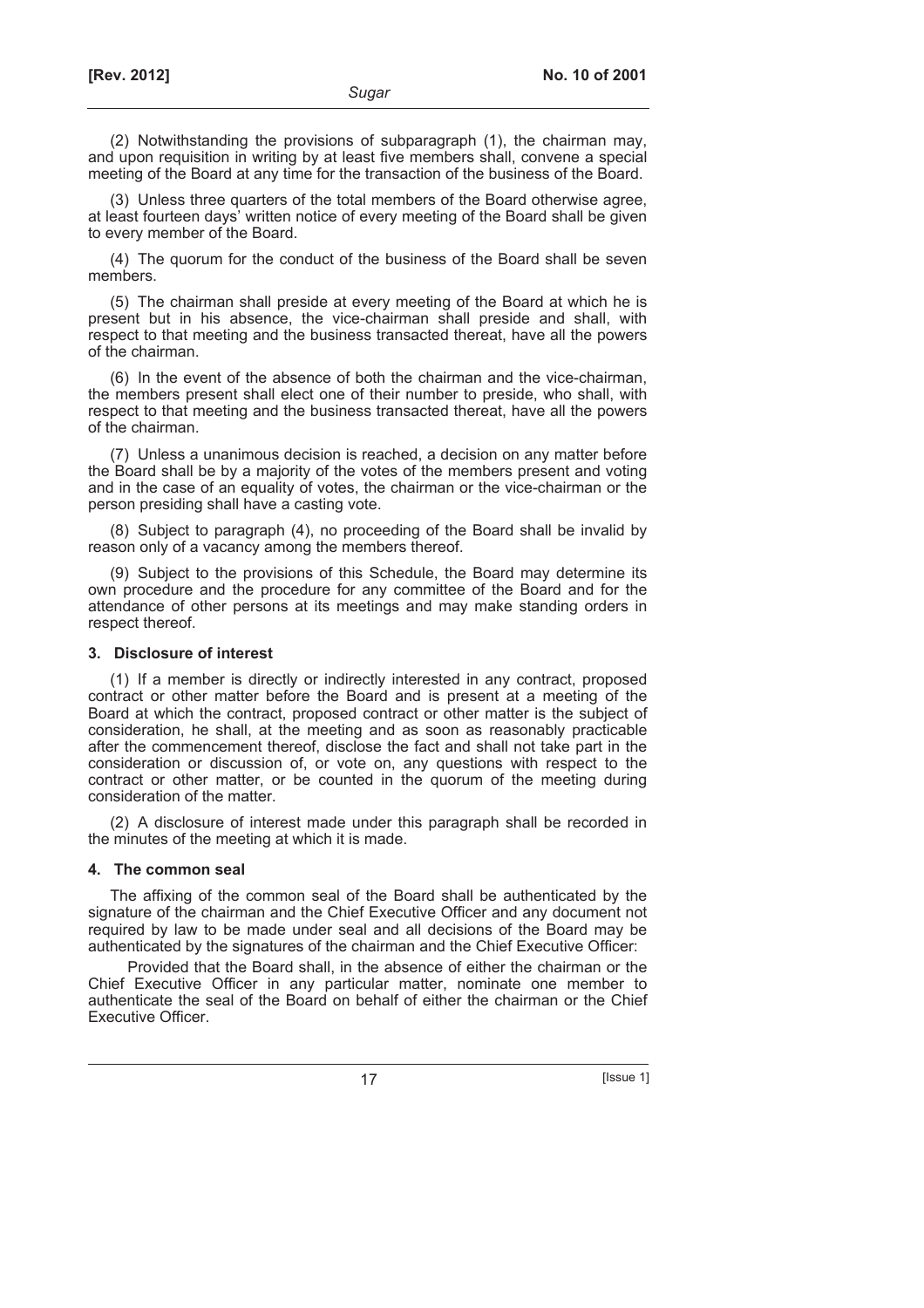### **5. Contracts and Instruments**

Any contract or instrument which, if entered into or executed by a person not being a body corporate, would not require to be under seal, may be entered into or executed on behalf of the Board by any person generally or specially authorised by the Board for that purpose.

# SECOND SCHEDULE

### [Section 29.]

### GUIDELINES FOR AGREEMENTS BETWEEN PARTIES IN THE SUGAR INDUSTRY

# PART 1 – INTRODUCTION AND SCOPE OF AGREEMENTS

# **1. Scope of Agreement**

The agreements define the linkages among the different institutions in the industry and govern the operations of interested parties in the industry and any disputes arising in relation thereto shall be referred to the Tribunal.

### **2. Interpretation**

In these agreements, unless the context otherwise requires—

**"cane supply contract"** means a contract for the supply of sugar-cane to a miller;

**"cane farming contract"** means a contract between a grower and an outgrower institution or miller;

**"***force majeure***"** means events that cannot be reasonably anticipated or controlled and includes acts of war or enemies, riots, strikes, embargoes, acts of God, acts of the Government or of any authority or agency thereof;

**"grower member"** means a member of an out-grower institution;

**"Kenya Sugar Research Foundation"** means the Kenya Research Foundation incorporated under the Companies Act (Cap. 486) with the principal object of promoting research and investigating all problems relating to sugar in Kenya.

**"Kenya Sugar-Cane Growers Association"** the Kenya Sugarcane Growers Association registered under the Societies Act (Cap. 108);

**"Kenya Sugar Manufacturers Association"** means the Kenya Sugar Manufacturers Association registered under the Societies Act.

PART 2 – ROLES OF INSTITUTIONS IN THE INDUSTRY

# **3. The role of the Kenya Sugar Board**

The role of the Kenya Sugar Board is to—

 (a) co-ordinate the activities of the various organizations concerned with the industry, both in the private and the public sector;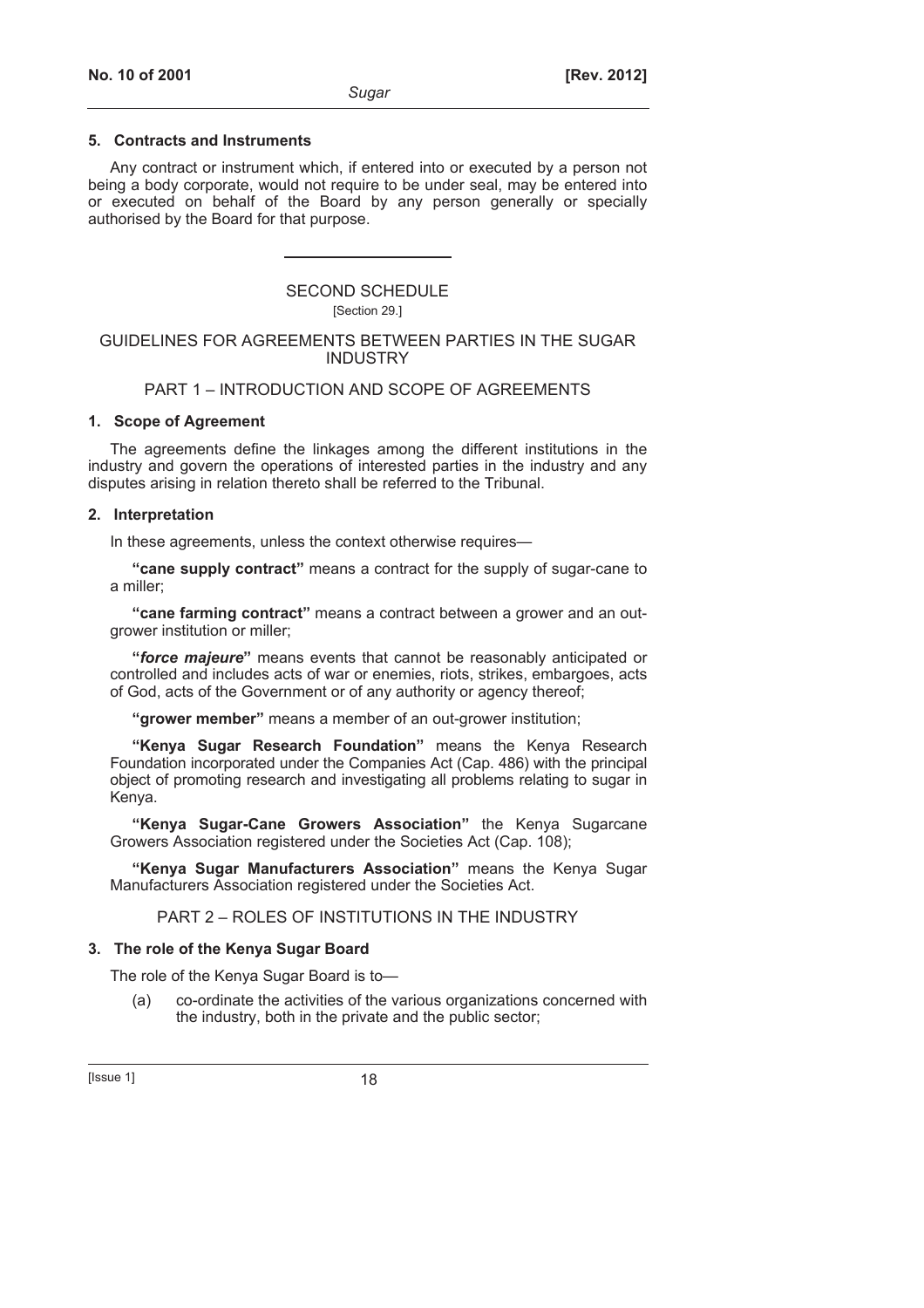- (b) support the general development of out-grower institutions and enable them become effective intermediaries for providing financial assistance and extension services to growers;
- (c) review, on a regular basis, the economic and financial performance as well as the problems and prospects of the industry;
- (d) promote a more extensive use of sugar and its by-products;
- (e) promote the manpower development of farmers and employees in the industry through establishment and co-ordination of a central training institute;
- (f) facilitate dispute arbitration between interested parties;
- (g) license mills;
- (h) facilitate negotiations on cane pricing between growers, out-grower institutions and millers;
- (i) facilitate studies and investigations in respect of any specific or general issue affecting the industry;
- (j) facilitate long-term master plans for the rehabilitation, rationalization of factories and marketing of sugar, with due regard to the interest of all parties concerned;
- (k) collect information and evaluate any fixed investment to be made in the sugar sector by any individual.
- (l) examine and advise on the operating costs of any organization concerned with the industry;
- (m) monitor the production, importation and consumption of sugar and its by-products with a view to ensuring a viable industry;
- (n) ensure that millers and outgrower institutions look into the welfare of its members and infrastructural development of the regions where they are situated.

# **4. The role of the Sugar Research Foundation**

The role of the Kenya Sugar Research Foundation includes—

- (a) breeding of sugarcane varieties suited for various agro-ecological zones of Kenya;
- (b) conducting research on nutritional requirements of sugarcane in order to provide recommendations on the appropriate fertilizers;
- (c) appraising technologies on land preparation, drainage and water management for economical cane production;
- (d) studying and monitoring of pests and diseases that affect sugarcane and recommending appropriate control strategies;
- (e) developing agronomic packages for sugarcane maintenance and management;
- (f) instituting socio-economic investigations to improve human resource management and enhance development of the sugar industry as an agribusiness;
- (g) testing, designing and evaluating of farm machinery and factory equipment for efficient sugar production;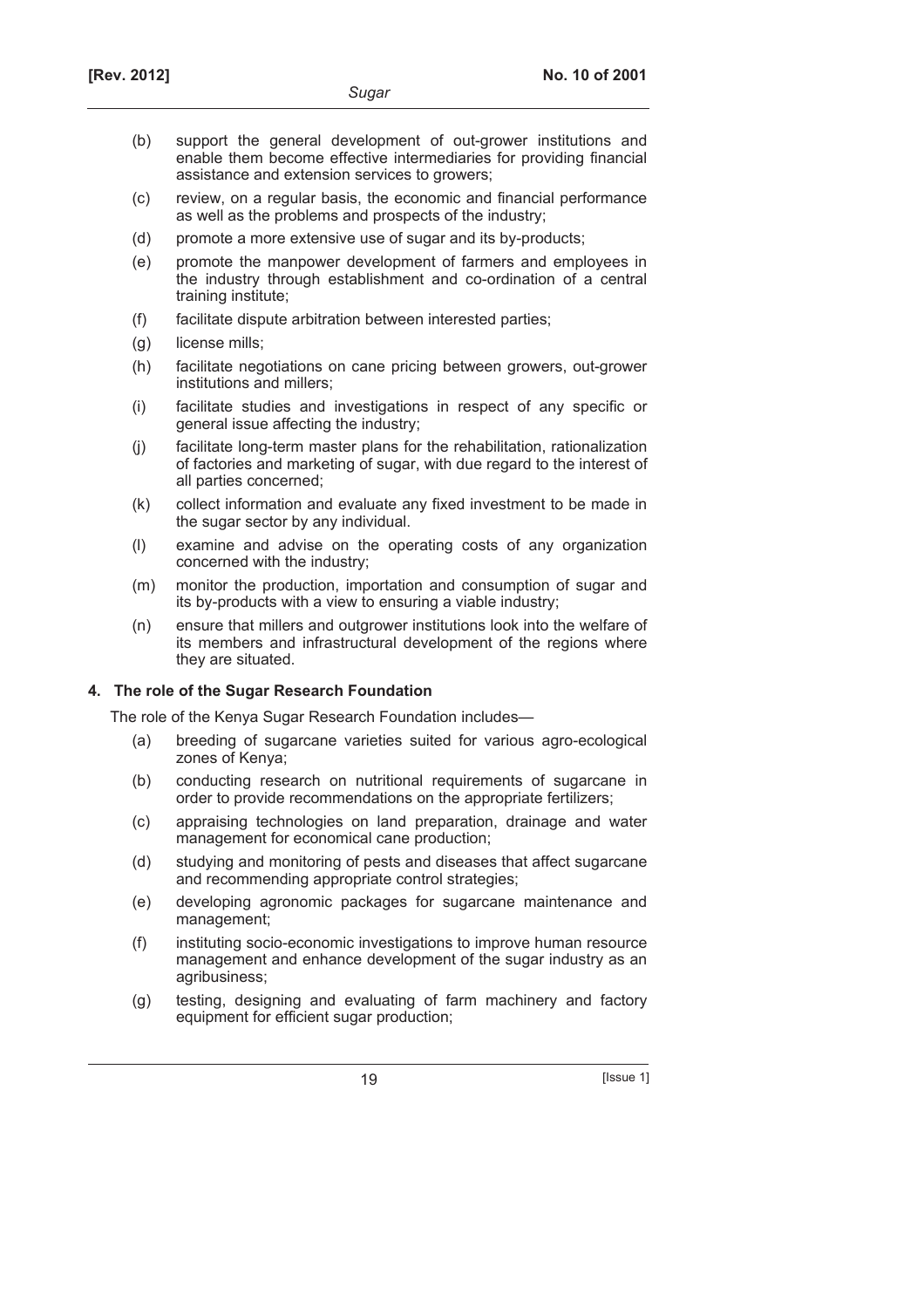- (h) promoting the transfer of sugar technology based on applied research through relevant extension mechanisms;
- (i) fostering research on sustainable productivity, environmental issues, human safety at field and factory levels; and
- (j) collaborating with the Government, the industry, universities and other national and international organizations for the purpose of furthering the Foundation's mission.
- (2) In addition to research, the Foundation shall undertake to—
	- (i) raise funds to support research;
	- (ii) analyse soil and plant samples for advisory purposes; and
	- (iii) offer modular courses on various aspects of cane management and practices

# **5. The role of out-grower institutions**

The functions and role of out-grower institutions include—

- (a) promoting and representing the interests of growers;
- (b) negotiating or arranging, on behalf of such grower members, the terms of supply of sugar-cane to the factory and the co-ordination of the production, harvesting and transport thereof;
- (c) providing financial credit or otherwise arranging finance for such grower members in connection with the production of their sugarcane, including land clearance and preparation, planting, cultivation and tending, harvesting, transport and the supply of goods and services relating thereto;
- (d) providing or procuring services, advice and assistance for such grower members as may be required, to carry out or procure the carrying out of such operations for such members;
- (e) providing or procuring accounting services and books or records for members in respect of their individual operations;
- (f) purchasing, selling or otherwise dealing in, securing or providing such goods, materials, supplies and services a may be required by members;
- (g) negotiating cane prices with millers through the Kenya Sugar-cane Growers Association;
- (h) effectively participating in lobbying for favorable Government policies in the industry through the Kenya Sugar-cane Growers Association.

# **6. The role of the miller**

The role of the miller is to—

 (a) harvest, weigh at the farm gate, transport and mill the sugar-cane supplied from the growers' fields and nucleus estates efficiently and make payments to the sugar-cane growers as specified in the agreement;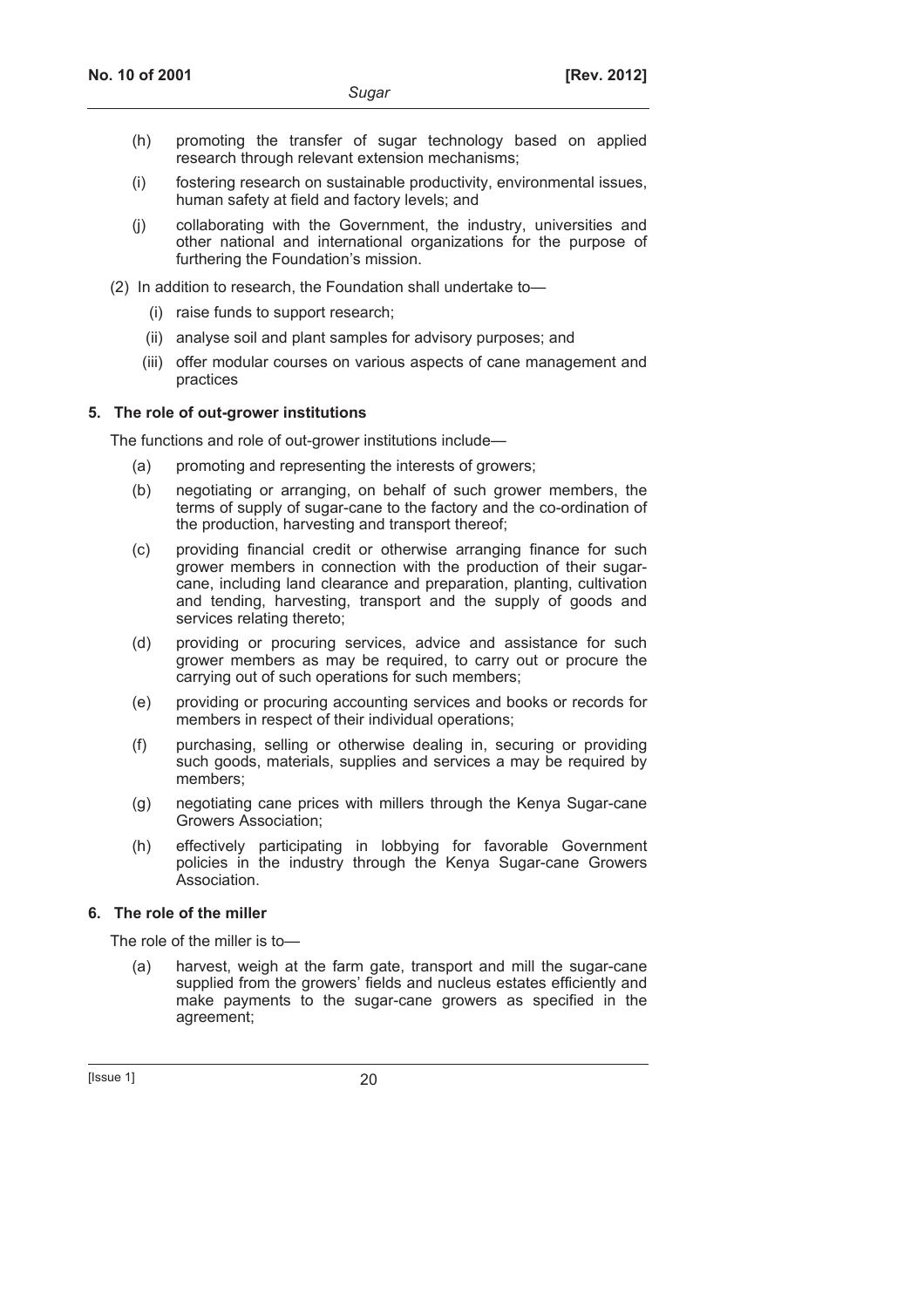- (b) maintain and develop adequate milling capacity for sugar-cane planted on the basis of agreed planting plans with the growers and the out-grower institution;
- (c) mill the sugar-cane efficiently so as to realize maximum returns for the millers and the growers;
- (d) pay the sugar-cane farmer within 30 days of accepting delivery or otherwise pay interest on the sum due at market rates, plus a penalty of 3 per cent per month on late payment;
- (e) participate in lobbying for favorable Government policies in the industry through the Kenya Sugar Manufactures Association;
- (f) maintain accurate weighbridges to ensure correct weight of sugarcane;
- (g) install and maintain appropriate systems and technologies for sampling sucrose content in sugar-cane delivered; and
- (h) negotiate the sugar-cane price with the growers through the Kenya Sugar Manufacturers Association and formulate policies related to sugar marketing, distribution and pricing.

PART 3 – SUGARCANE FIRES AND CANE PRICING

### **7. Sugarcane fires**

(1) The out-grower institutions shall follow the harvesting programs strictly and be subject only to factory capacity;

(2) A miller may decline to accept burnt sugar-cane but where such sugarcane is accepted, the following guidelines shall be adhered to—

- (a) the grower shall sign an authority to harvest his burnt sugar-cane prior to commencement of cutting which authority shall be different from any sugar-cane farming contract and shall set out conditions under which the miller may accept the burnt sugar-cane;
- (b) sugar-cane shall be delivered to the mill weighbridge within a period of up to seven days, inclusive of the day of burning, according to specific factory zones;
- (c) only sugar-cane of an acceptable quality shall be harvested;
- (d) a payment for burnt sugar-cane shall be made one month from the date of the scheduled harvest of the sugar-cane.

# **8. Cane pricing policy**

(1) There shall be a Sugar Cane Pricing Committee (hereinafter referred to as "the Committee") comprising representatives from the Kenya Sugar Board, Kenya Sugar Manufacturers Association and the Kenya Sugarcane Growers Association.

(2) The main objectives of the Committee shall be to review sugar-cane prices which shall be determined on the basis of sucrose content.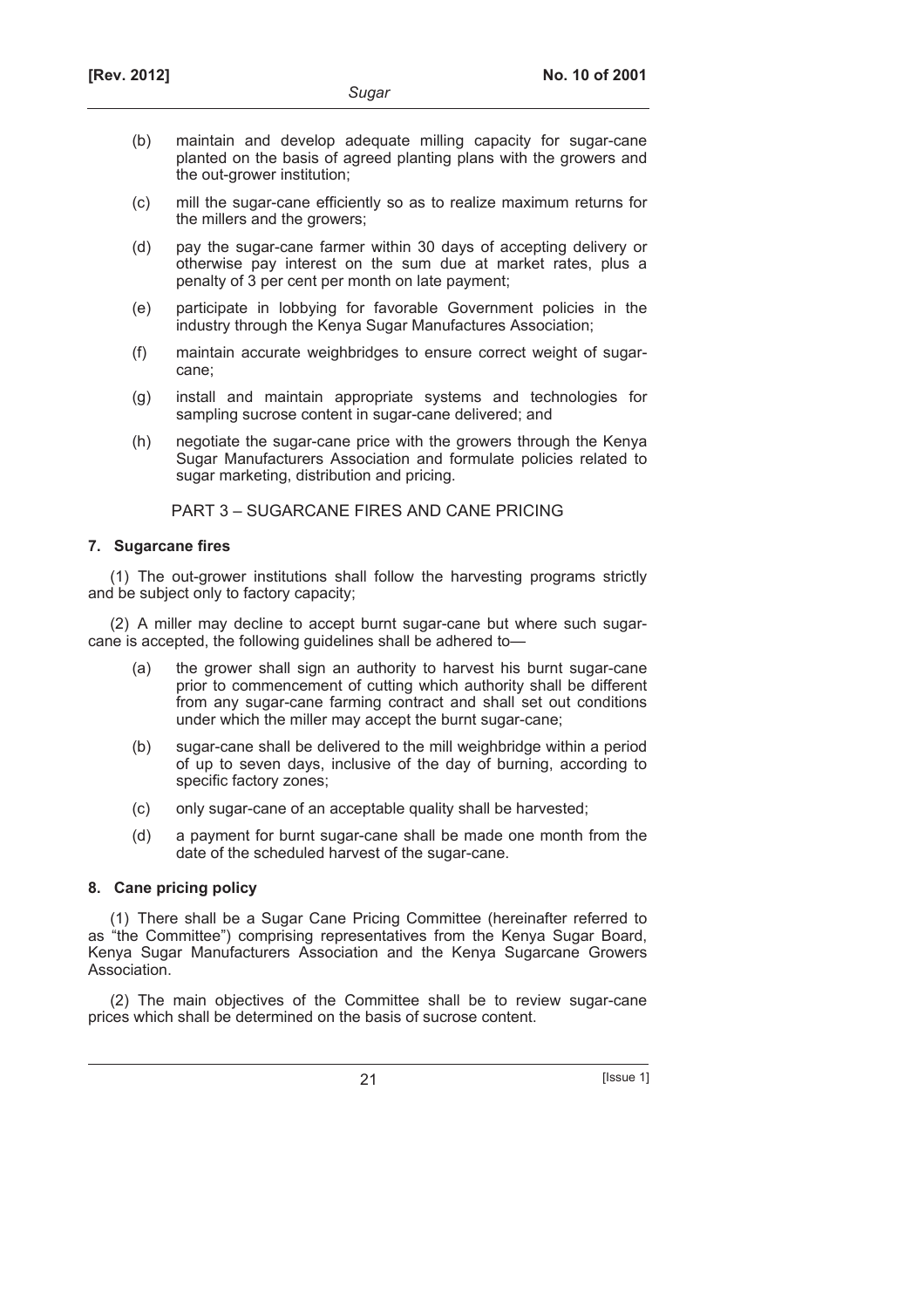(3) The following formula shall be adopted in payment of sugarcane based on sucrose content—

Price of sugarcane = Pol % cane x KR x Farmers' share x monthly average net price of sugar

 $1 + E \%$ 

plus % of value of by-products, where KR=Expected Mill Extraction x Expected Boiling House Recovery and E% = Extraneous matter % cane.

(4) The formula set out in subparagraph (3) shall be subject to change as agreed upon by the Committee.

(5) The exercise of determining the sucrose content of sugarcane for the purpose of sugarcane pricing shall be carried out by a sugar-cane testing unit to be set up by the Committee.

### PART 4 – RELATIONSHIP BETWEEN THE OUT GROWER INSTITUTION AND THE MILLER

# **9. Out-grower and miller Agreement**

(1) Except as otherwise agreed, a miller shall—

- (a) subject to the provisions of a supply contract, buy all sugar-cane of requisite quality harvested from the area specified in the supply contract in accordance with the program provided for herein;
- (b) notify the out-grower institution in advance of any planned closure of the mill for any reason;
- (c) advise the grower of any change in planned activities as soon as the need for such change becomes apparent;
- (d) reject any sugar-cane found not to be of the requisite quality based on parameters established by the Kenya Sugar Board;
- (e) pay the out-grower institution within thirty days of sugar-cane delivery: Provided that the sugar-cane will be harvested not later than twenty-four months for plant crops and not later than twentytwo months for subsequent ratoons.

(2) If a miller fails to pay the out-grower institution as specified, the miller shall be liable to pay interest charges on the outstanding grower loan accounts of the affected growers up to the time it completes payment so as to safeguard the grower's ability to repay the funds borrowed to finance cane production.

- (3) The out-grower institution shall—
	- (a) before the start of each financial year prepare a cultivation and planting program covering all growers and showing acreage, approximate timings and production quantities anticipated for each grower;
	- (b) at the appropriate time, prepare a harvesting program showing the approximate expected time of harvesting the crop of each grower;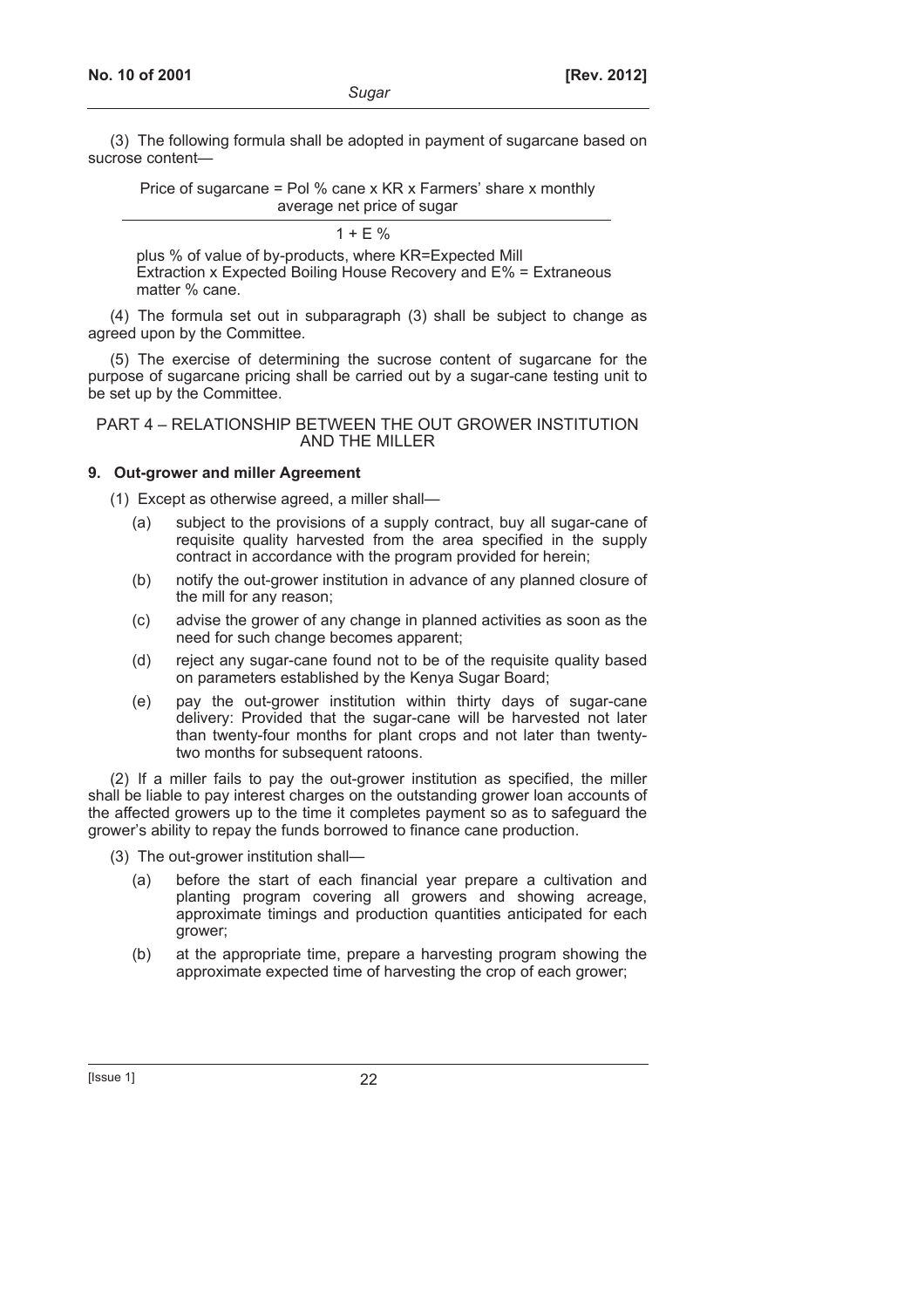- (c) furnish the miller with copies of such programs as soon as they are completed, and consult with the growers regarding any significant changes therein that the miller may subsequently consider necessary to make;
- (d) furnish the miller with a list of all growers showing the acreage of each grower's sugar-cane area as specified in his sugar-cane supply contract:

Provided that the programs referred to in subparagraph (a), (b) and (c) shall be tentative and their implementation shall be to the exigencies of subsequent operations and circumstances.

(4) Neither the out-grower institution nor the miller shall be obliged to perform their respective obligations under an agreement if and to the extent that they or either one of them may be hindered or prevented from so doing directly or indirectly by an event of *force majeure*.

(5) Any event of *force majeure* shall be reported by the affected party to the other party within seven days from the date of its occurrence and the said event shall be certified by the competent authorities of both parties.

(6) The obligations of the parties under the specified agreement shall remain suspended for the period during which the said event of *force majeure* persists.

(7) The provisions of this Part shall apply *mutatis mutandis* to the relationship between the grower and the miller.

### PART 5 – RELATIONSHIP BETWEEN THE OUT-GROWER INSTITUTION AND THE GROWER

## **11. Out-grower institution and grower agreement**

(1) A grower may appoint an out-grower institution as his representative in all matters of sugar-cane development and the financing of sugar-cane supply, including negotiations for the price of sugarcane, costs of farm inputs and related services.

(2) The out-grower institution and the grower may agree on a specific period of maturity for purposes of harvesting, delivery and payment which shall be eighteen to twenty months for plant crop, and sixteen to twenty-two months for first and second ratoon crops:

Provided that by mutual consent the said term may be extended to include the harvesting of one or more ratoon crops or by such period as may be agreed upon, with or without modifications of the terms and conditions herein contained, by a memorandum of extension endorsed hereon not less than three months before the date of the anticipated commencement of harvesting of what would otherwise have been the last ratoon crop under the contract or six years which ever shall be the earlier.

(3) Where a grower decides to discontinue the production of sugar-cane or terminate the relationship with an out-grower institution he shall give a three months' notice of his intention to do so and shall pay all his dues before the expected time of harvest and the out-grower institution will then harvest cane in the normal harvesting manner:

Provided that such notice shall only be effective if the grower shall, within the period of notice, repay in full all loans received by him from the out-grower institution.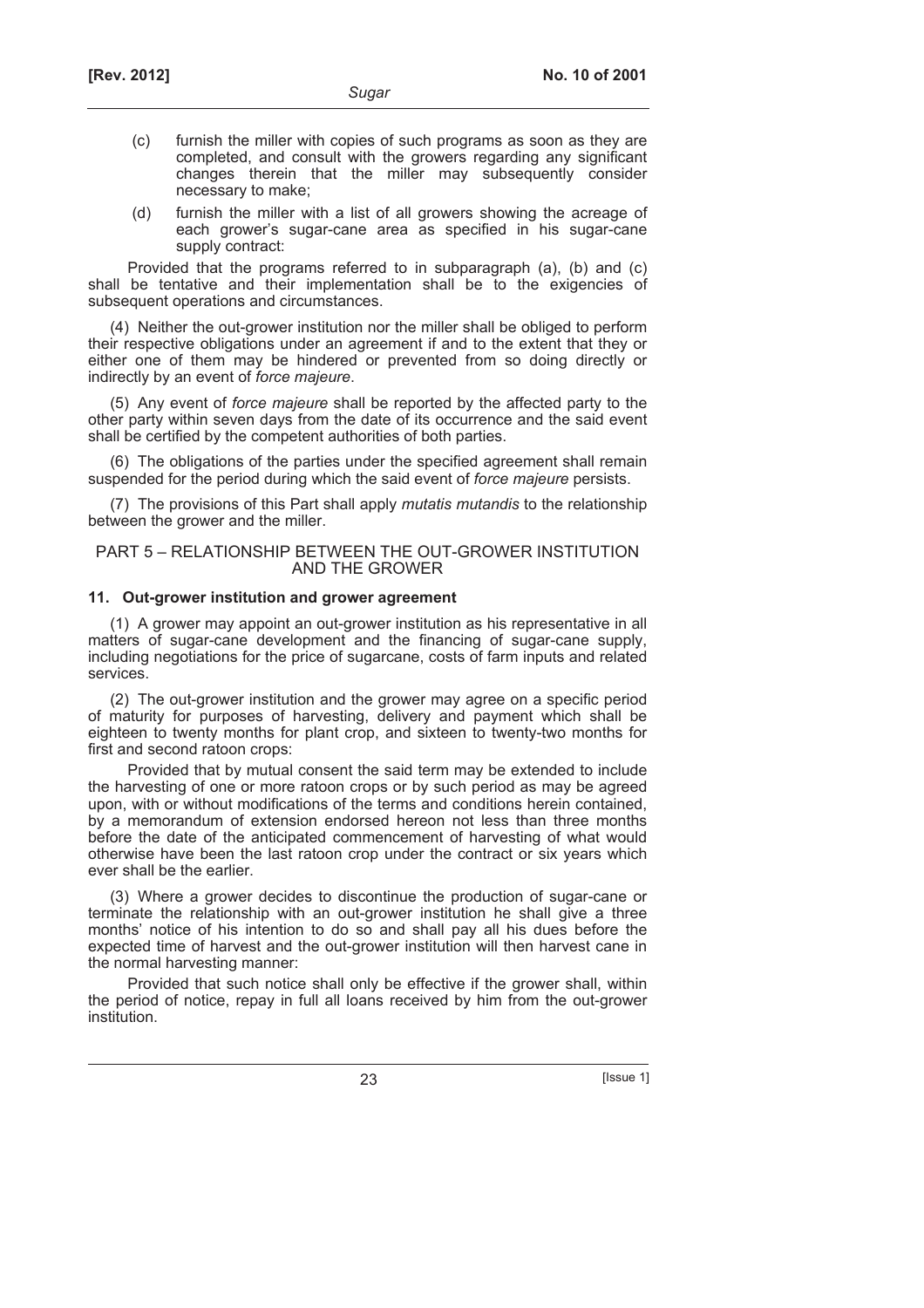(4) Any such termination of the contract shall be without prejudice to all rights accrued and obligations incurred to or by either party prior to the date of termination and shall not prejudice any claim for damages for such breach of contract.

(5) Any question or dispute as to the responsibility to fulfill the terms of the specified agreement due to the reasons stated above shall be referred to the Sugar Arbitration Tribunal.

### **12. Obligations of the grower**

The grower shall—

- (a) plant or cultivate the most suitable variety of cane recommended by the Kenya Sugar Research Foundation;
- (b) allow the cultivation of seed cane nurseries, if the out-grower institution desires, for the multiplication of seed sugar-cane material to be supplied to other growers:

 Provided that such sugar-cane may be used for milling when it is no longer required for seed cane.

 (c) allow the cutting of commercial sugar-cane of both plant and first ratoon only to supply seed to other growers in the absence of suitable nurseries:

 Provided that the age of the seed cane shall be not less than ten but not more than fourteen months;

- (d) at all times allow the out-grower institution to enter upon his land together with any vehicles, machinery or livestock which the outgrower institution may require to—
	- (i) inspect the land and the cane growing thereon;
	- (ii) sample the sugar-cane;
	- (iii) gain access to other grower's land, including such construction of access tracks as may be required for the transport of sugarcane produced by the grower or other growers; and
	- (iv) do anything required to be done by either party in terms hereof:

 Provided that, if the grower fails to facilitate the harvesting of his sugar-cane at the appointed time, the out-grower institution shall refer the matter to the Sugar Arbitration Tribunal;

- (e) maintain his sugar-cane cultivation in a manner which will enhance a satisfactory yield by—
	- (i) maintaining the sugar-cane crop weed-free;
	- (ii) applying at the recommended time and in the recommended amounts all fertilizers and other material recommended by the out-grower institution and the Kenya Sugar Research Foundation;
	- (iii) undertaking the planting and gapping of sugar-cane area at the times recommended by the out-grower institution in order to ensure a high plant population; and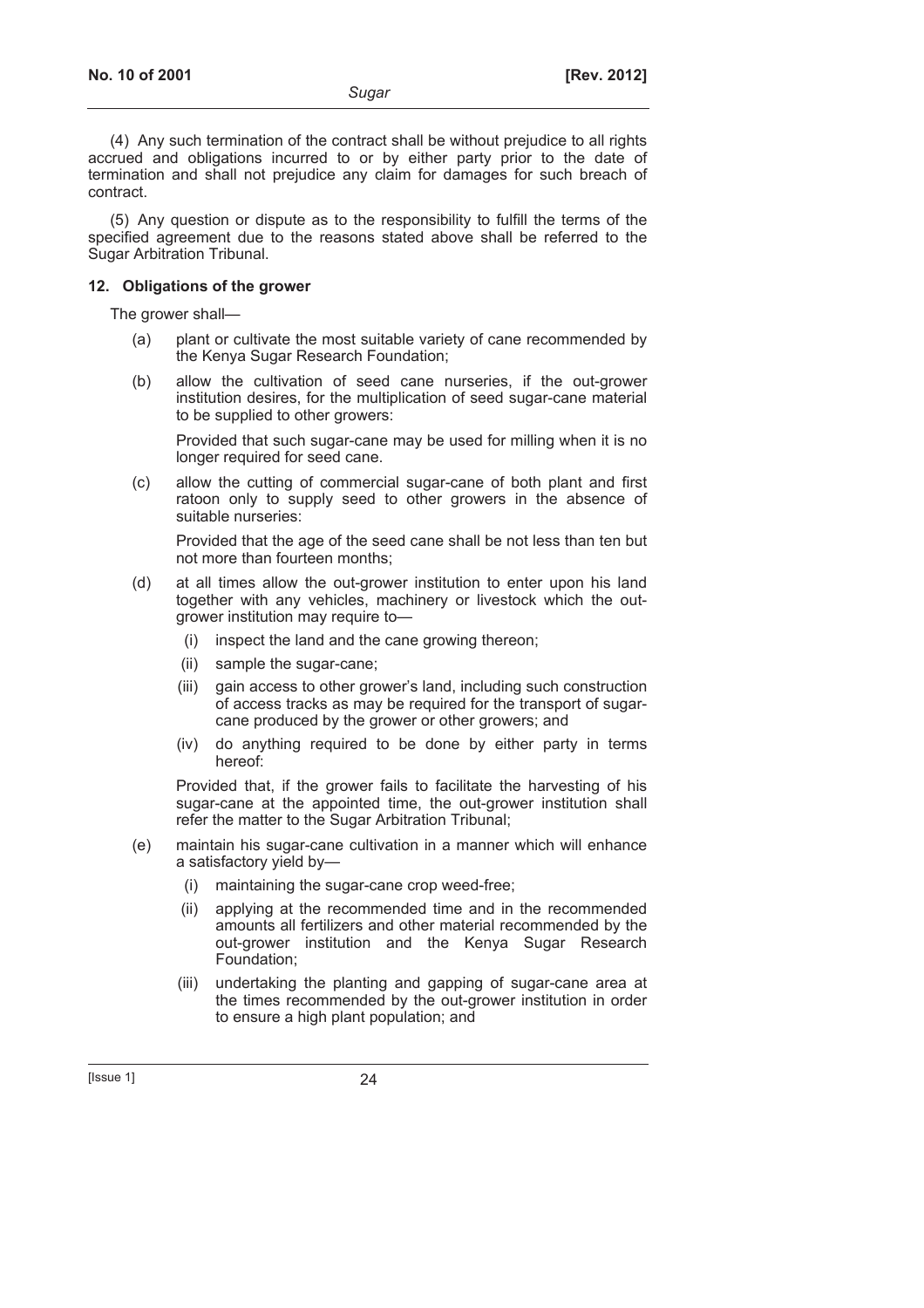- (iv) applying all services and goods, which he may have obtained from the out-grower institution for the benefit for the sugarcane crop solely for that purpose;
- (v) undertaking stubble shaving, inter-row cultivation and trashlining within one month after harvesting;
- (vi) inspecting sugar-cane crops for pests and diseases periodically and removing diseased or infested sugar-cane and disposing them off in a manner prescribed by extension agents;
- (vii) planting the sugar-cane inter-row, one row only of common beans, soyabeans, potatoes, tomatoes, onions, cabbages or carrots;

Provided that—

- (aa) if the out-grower institution so requires, in the case of a default, the grower shall allow all or any such work to be carried out at his cost by the out-grower institution and its agents or employees working in conjunction with the grower;
- (bb) within seven days of receipt of a written notification from the out-grower institution that such operations are necessary to achieve a satisfactory yield of sugar-cane, allow unimpeded access to the out-grower institution and his equipment for the purpose of carrying out any or all operations which the grower has failed to carry out and that notification shall have either been served to the grower or his representative and acknowledged, or shall have been posted to the grower by registered mail.
- (f) offer for harvest and transport by the out-grower institution all such cane as is derived from his contracted sugar-cane plot and no other for use either as seed cane or mill sugar-cane;
- (g) not sell his sugar-cane through a middleman nor dispose of it or any interest therein to any other parties without the written permission of the out-grower institution specifying the tonnage of sugar-cane which may be sold, the date on which the sale may take place and destination of the sugar-cane;
- (h) either attend himself or send an authorised representative to the buying point to witness the condition of the sugar-cane at the time of delivery and to obtain a ticket showing the value of sugar-cane delivered in the absence of an official representative appointed for the purpose;
- (i) bear all direct and indirect costs of the works, goods and services supplied by the out-grower institution as specified in the agreement and unless the same are paid earlier allow such costs to be deducted from payment for sugar-cane supplied by the grower;
- (j) be responsible for maintaining suitable permanent boundary marks and cleared firebreaks for his sugarcane crop;
- (k) be liable to pay the cost of any damage suffered by other growers as a result of failure to comply with the terms hereof;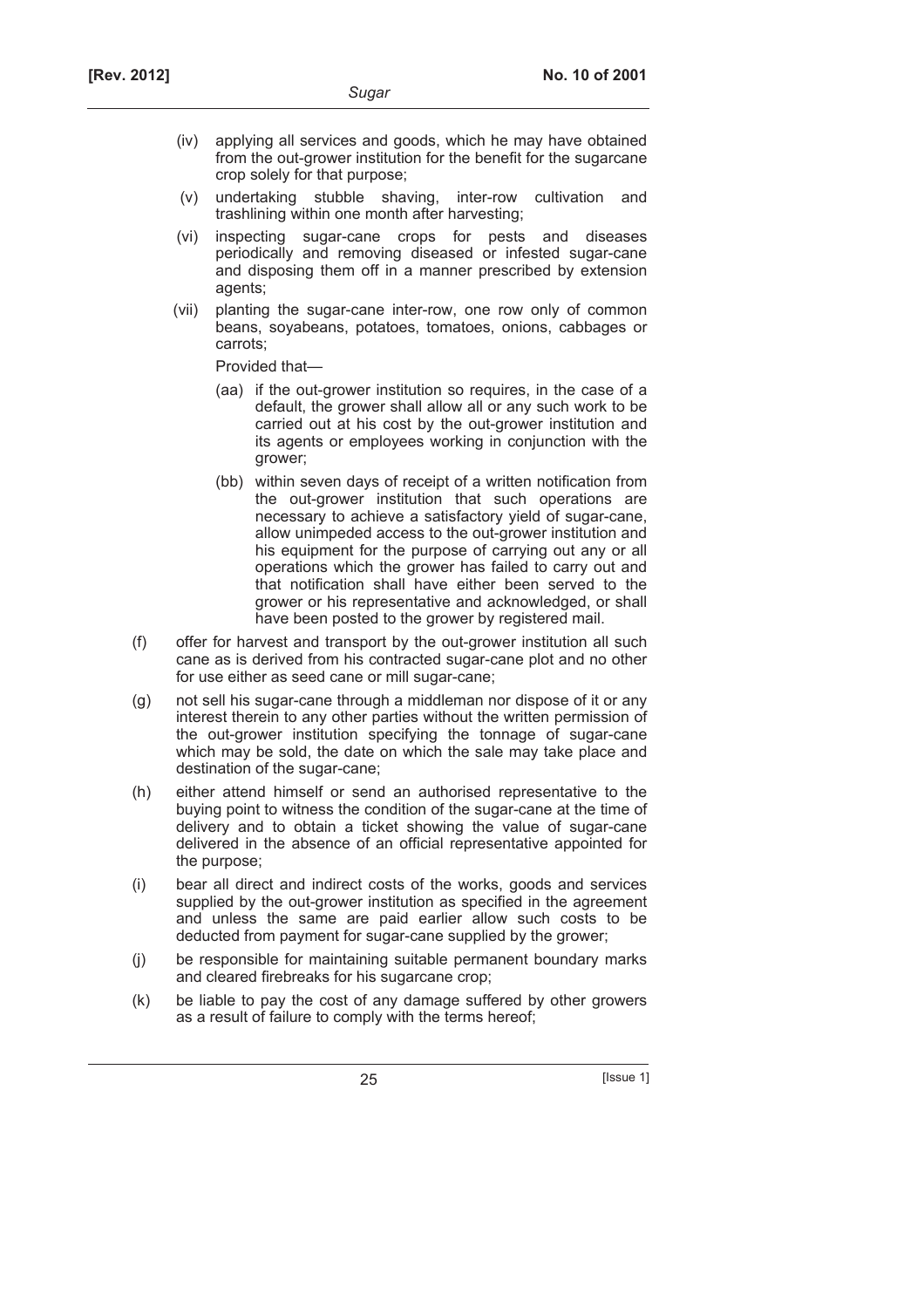- (l) take precautions against fire according to the advice of the outgrower institution;
- (m) not assign his land or any interest therein or any of his rights or obligations under the agreement without the written consent of the out-grower institutions; and
- (n) attend meetings and field days convened by the out-grower institution for the purpose of learning the proper sugar-cane husbandry, operation and application of goods and services obtained from the out-grower institution for the satisfactory yield of sugar-cane.

### **13. Obligation of out-grower Institutions**

The out-grower institution shall—

- (a) during each harvest period, deliver to the miller from the grower, sugarcane in the quantities and on the dates agreed upon between the miller and the out-grower institution;
- (b) within the limits imposed by the condition of the roads, provide and operate an efficient system of transport from the field to the mill;
- (c) cause the grower's sugar-cane to be weighed and tested on arrival at the buying point, allow the grower or his representative access to the weighbridge to check the weight, maintain in duplicate a written or printed record of the value of each load of sugar-cane delivered and give to the grower or his representative on the day of delivery one copy of such record.
- (d) establish seed cane 'B' Nurseries on growers plots for bulking of seed cane to be supplied to other farmers, and for this purpose to purchase, harvest and transport such seed cane after certification by the out-grower institution's agronomist as to its suitability for planting; seed cane which fails to be used for seed will be used for milling:

 Provided that the grower whose sugar-cane is cut for seed will be paid at the price not less than that of mill cane and will not be charged the cost of transport.

 (e) have absolute charge and control of all equipment, machinery, staff and labour concerned with operations on the growers land:

 Provided that the out-grower institution shall exercise due care to ensure that the operational costs to be charged to the grower shall be kept at a reasonable level;

 (f) be entitled, in the event that the grower does not prepare, plant and maintain his land and sugar-cane in accordance with the agreement, to carry out all and any such operations on the grower's land which the out-grower institution shall consider necessary to ensure that the grower's quota of sugar-cane of satisfactory quality will be delivered on the due date, in which case the out-grower institution shall be further entitled to deduct the cost, including a penalty for these operations, from the payment to be made for the grower's sugarcane.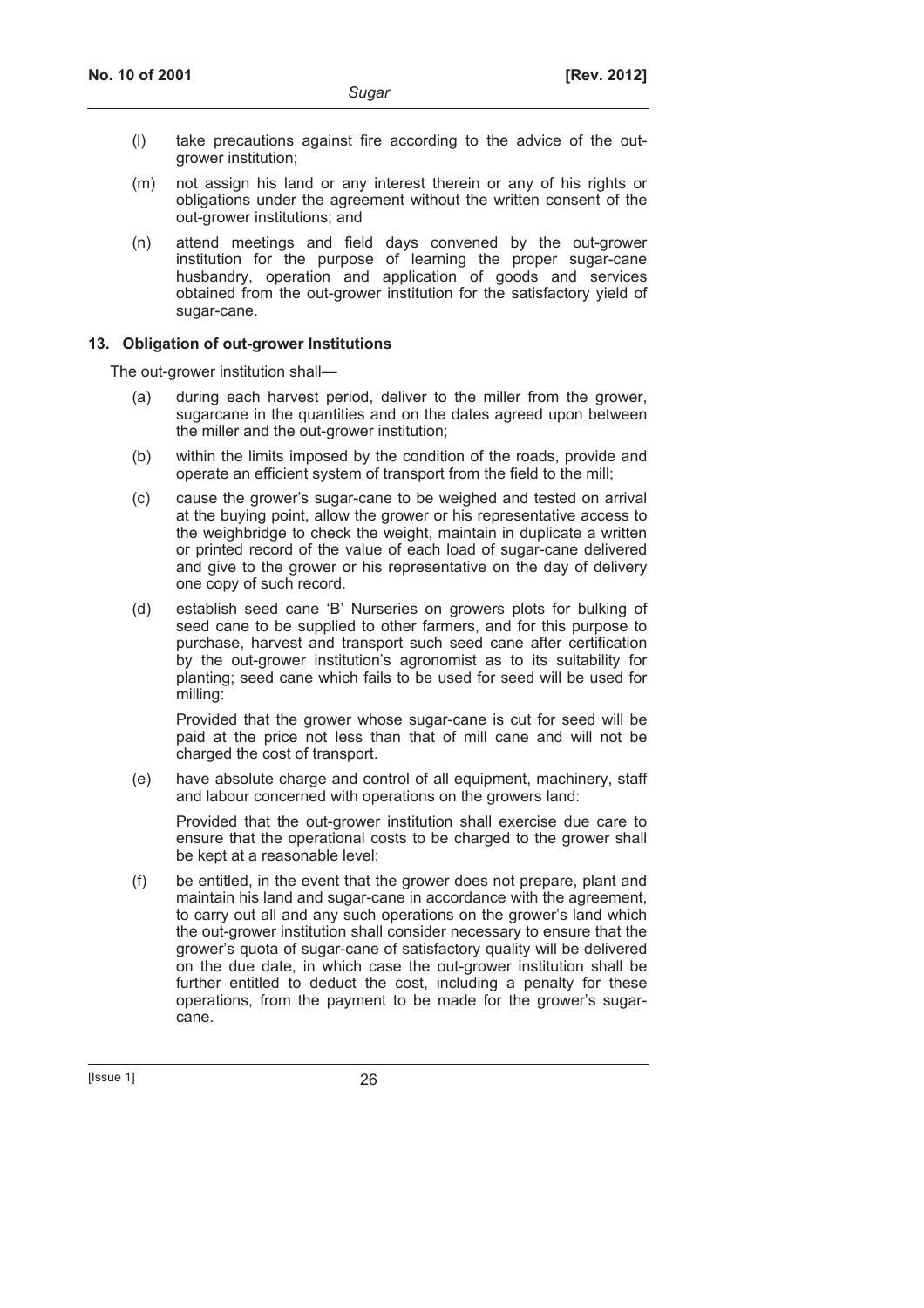- (g) charge interest on any credit that may be granted by the out-grower institution to the grower, such credit being only granted in exceptional circumstances at such rate as may, from time to time, be notified by the out-grower institution and be entitled to deduct such interest from the payment due to the grower in respect of the first cane harvest from the grower's land subsequent to the grant of the credit.
- (h) be entitled to charge the grower for all works, goods and services supplied to the grower by the out-grower institution in accordance with the out-grower institution's schedule of charges from time to time in force at the date the agreement signed:

Provided that:

- (i) the said charges shall at all times be as agreed with the grower;
- (ii) the out-grower institution shall consult with the grower regarding any proposed changes in the said charges before such charges are proposed to take effect and shall maintain such records as are necessary to show the growers that the charges from time to time are as agreed in (i) above;
- (iii) the out-grower institution shall notify all changes to the grower at least thirty days before the charges are due to take effect; and
- (iv) where a grower ends up with a debit balance, the out-grower institution shall immediately write to the grower for arrangements of recovery of the said debt.

### **14. Force Majeure**

(1) Neither the out-grower institution nor the miller shall be obliged to perform their respective obligations under an agreement if and to the extent that they or either one of them may be hindered or prevented from so doing directly or indirectly by an event of *force majeure*;

(2) Any event of *force majeure* must be reported by the affected party to the other party within seven days from the date of its occurrence and the said event be certified by the competent authorities of both parties.

(3) The obligations of the parties under an agreement shall remain suspended for the period during which the said event of *force majeure* persists.

PART 6 – SUGAR INDUSTRY CONTROL MEASURES

# **15. Industry Control**

(1) The sugar industry agreement shall recognize the measures already undertaken to deal with constraints to development which include the setting of a committee comprising the Kenya Sugar Authority, Kenya Ports Authority and the Kenya Bureau of Standards to co-ordinate the inspection and certification of imported sugar.

(2) In dealing with the illegal diversion of unaccustomed transit sugar, there will be control measures put in place from time to time.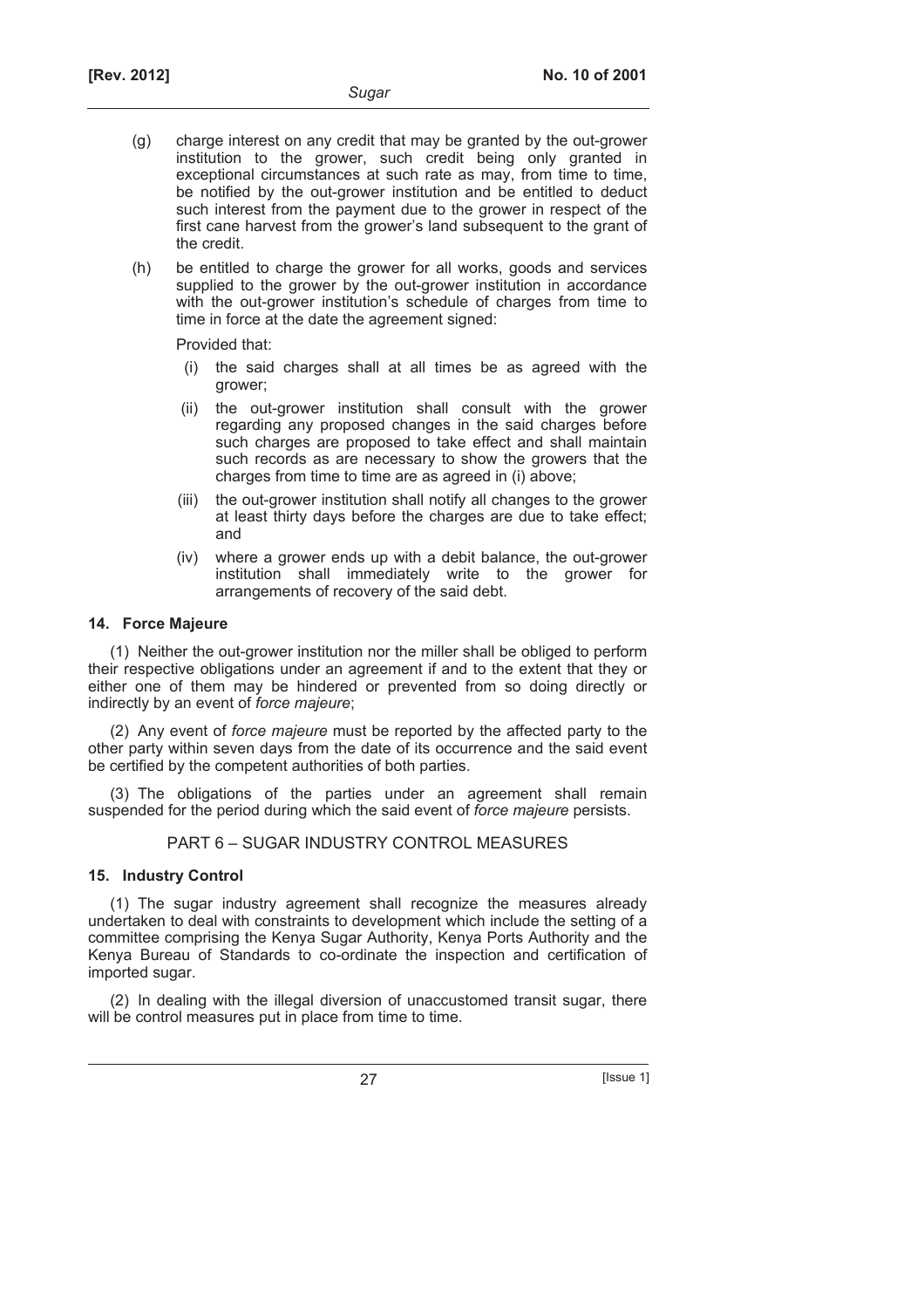(3) In addition to existing taxes on imported sugar the antidumping duty and countervailing duty have been imposed.

(4) The Minister for finance shall, by notice in the *Gazette*, establish a five person advisory committee to investigate cases of dumping or subsidization of goods exported to Kenya and to report its findings to the Minister.

### **16. Sugar specification**

 (a) The following are the specifications for mill white and refined sugar as per the Kenya Bureau of Standards specifications (KS:05-38):

| <b>Parameters</b> | <b>Raw Sugar</b> | <b>Mill White</b> | <b>Refined Sugar</b> |
|-------------------|------------------|-------------------|----------------------|
| Colour (ICUMSA)   | $1200$ (max)     | 400 (max)         | $60$ (max)           |
| Moisture %        | $0.25$ (max)     | $0.10$ (max)      | $0.70$ (max)         |
| Polarimter(s)     | 97.5 (min)       | 99.5 (min)        | $99.8$ (max)         |

### THIRD SCHEDULE [Section 29.]

### PROVISIONS AS TO THE MEETINGS AND PROCEDURE OF THE TRIBUNAL

### **1. Resignation**

Any member of the Tribunal may, at any time, by notice in writing to the Minister, resign his office.

### **2. Vacation of office of member**

(1) If a member of the Tribunal becomes a member of the Board or, in any case where a member other than the chairman is appointed to the service of the Government or the Commission his office shall become vacant.

(2) The chairman or a member of the Tribunal may be removed from office by the Minister if he is—

- (a) unable to discharge the functions of his office by reason of mental or physical infirmity; or
- (b) an undischarged bankrupt; or
- (c) convicted of an offence involving fraud or dishonesty; or
- (d) convicted of a criminal offence and sentenced to imprisonment for a term exceeding six months or to a fine exceeding ten thousand shillings.

(3) In the event of the inability of any member of the Tribunal to attend for the purpose of any particular proceedings, the Minister may appoint another person to be a member of the Tribunal for the remainder of the term of the member whose vacancy caused the appointment.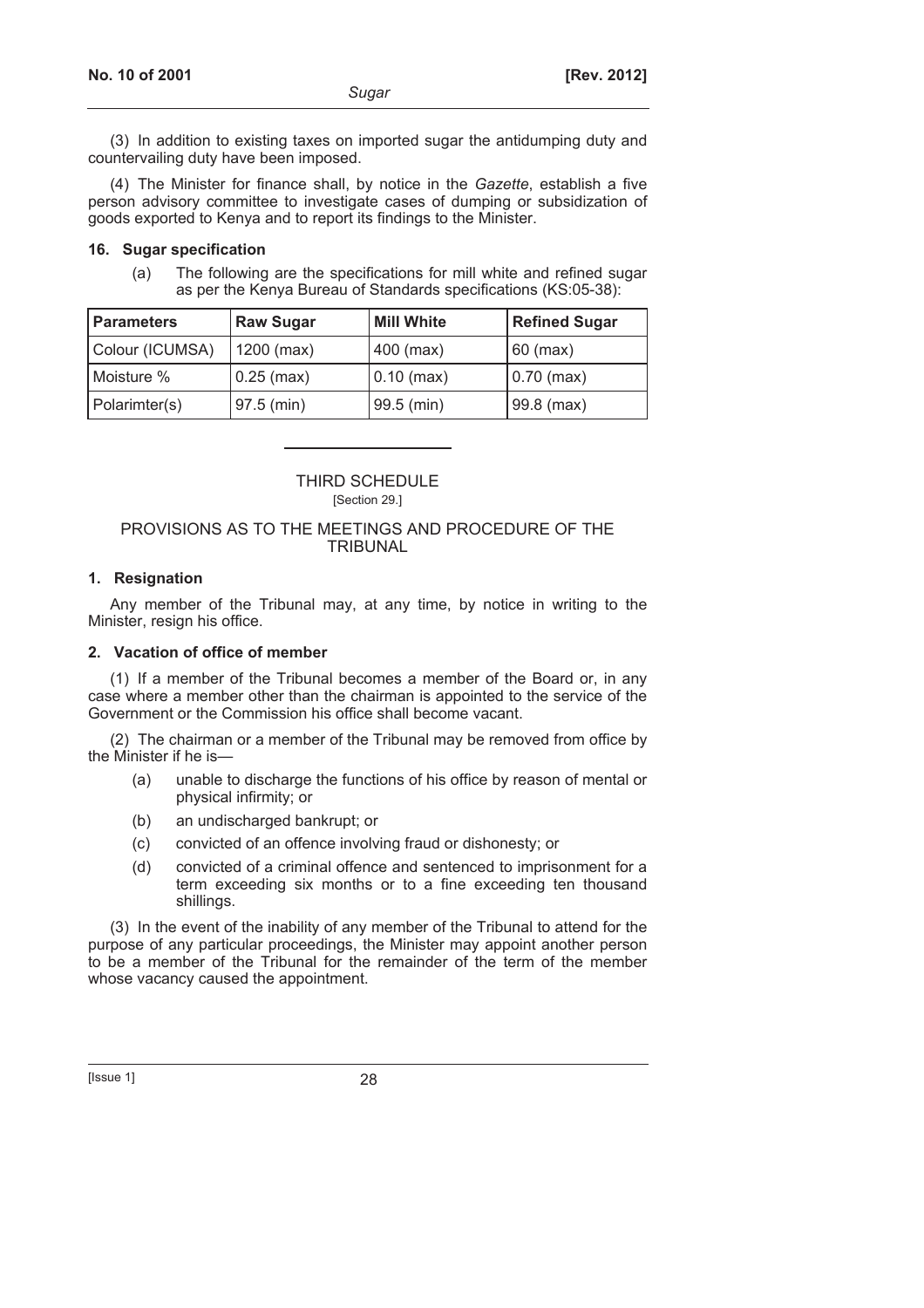#### **3. Disclosure of interests**

If any member of the Tribunal has any interest in any particular proceedings before the Tribunal he shall so inform the Minister and the Minister may, after considering that interest, appoint another member in his place for the purpose of the particular proceedings.

### **4. Vacancy**

Where the office of any member becomes vacant, whether by death or otherwise, the Minister may appoint another person to be a member of the Tribunal for the remainder of the term of the member whose vacancy cause the appointment.

### **5. Temporary members**

In the event of the inability of any member of the Tribunal to attend for the purpose of any particular proceedings, the Minister may appoint a temporary member for the purposes of those proceedings.

### **6. Majority decisions**

The decision of the Tribunal shall be that of the majority and shall be signed by the members thereof agreeing thereto.

### **7. Proceedings to be valid**

No proceedings of the Tribunal shall be invalid by reason only of a vacancy among the members thereof.

### **8. Powers**

The Tribunal shall have the powers of the High Court—

- (a) to administer oaths to the parties and witnesses to the proceedings;
- (b) to summon witnesses and to require the production of documents;
- (c) to order the payment of costs; and the provisions of the law relating to Commissions of Inquiry in Kenya with respect to—
	- (i) the protection of the members of the Tribunal from suit;
	- (ii) the form of summonses to witnesses;
	- (iii) to giving or fabricating of false evidence;
	- (iv) the duty and indemnity of witnesses, and the penalty for contumacy, insult or interruption of proceedings; and
	- (v) the appearance of advocates; shall with any necessary adaptations or modifications, apply to the members of, the witnesses before, and the proceedings before, the Tribunal in like manner as they apply to Commissions of Inquiry.

### **9. Venue**

The Tribunal shall sit at such place as it may consider most convenient having regard to all the circumstances of the particular proceedings.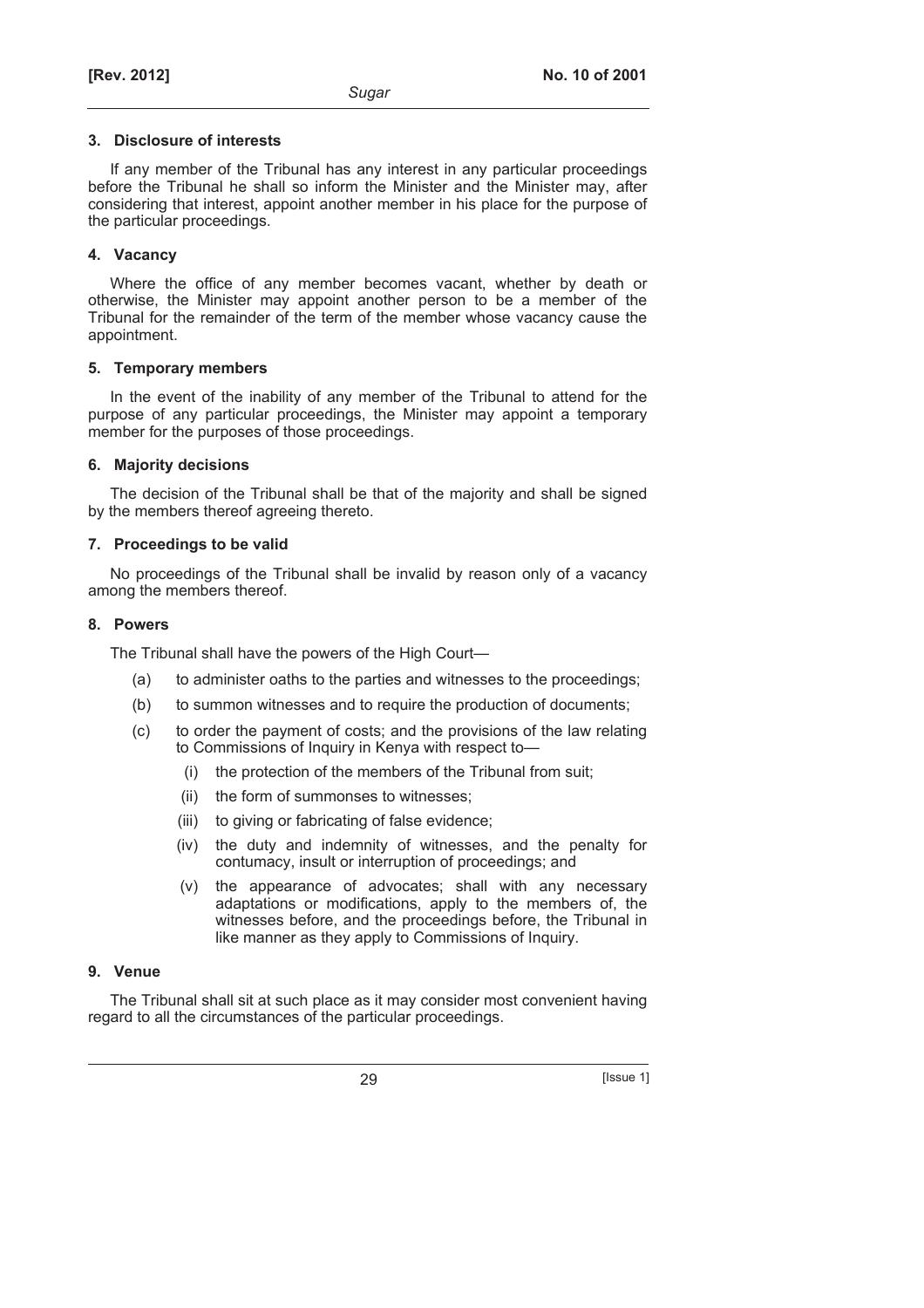# **10. Rules**

Subject to the provisions of this Schedule, the Tribunal shall have power to make rules governing its procedure.

### **11. Proof of document**

A document purporting to be a copy of any order of the Tribunal, and certified by the chairman to be a true copy thereof, shall in any legal proceedings be *prima facie* evidence of the order.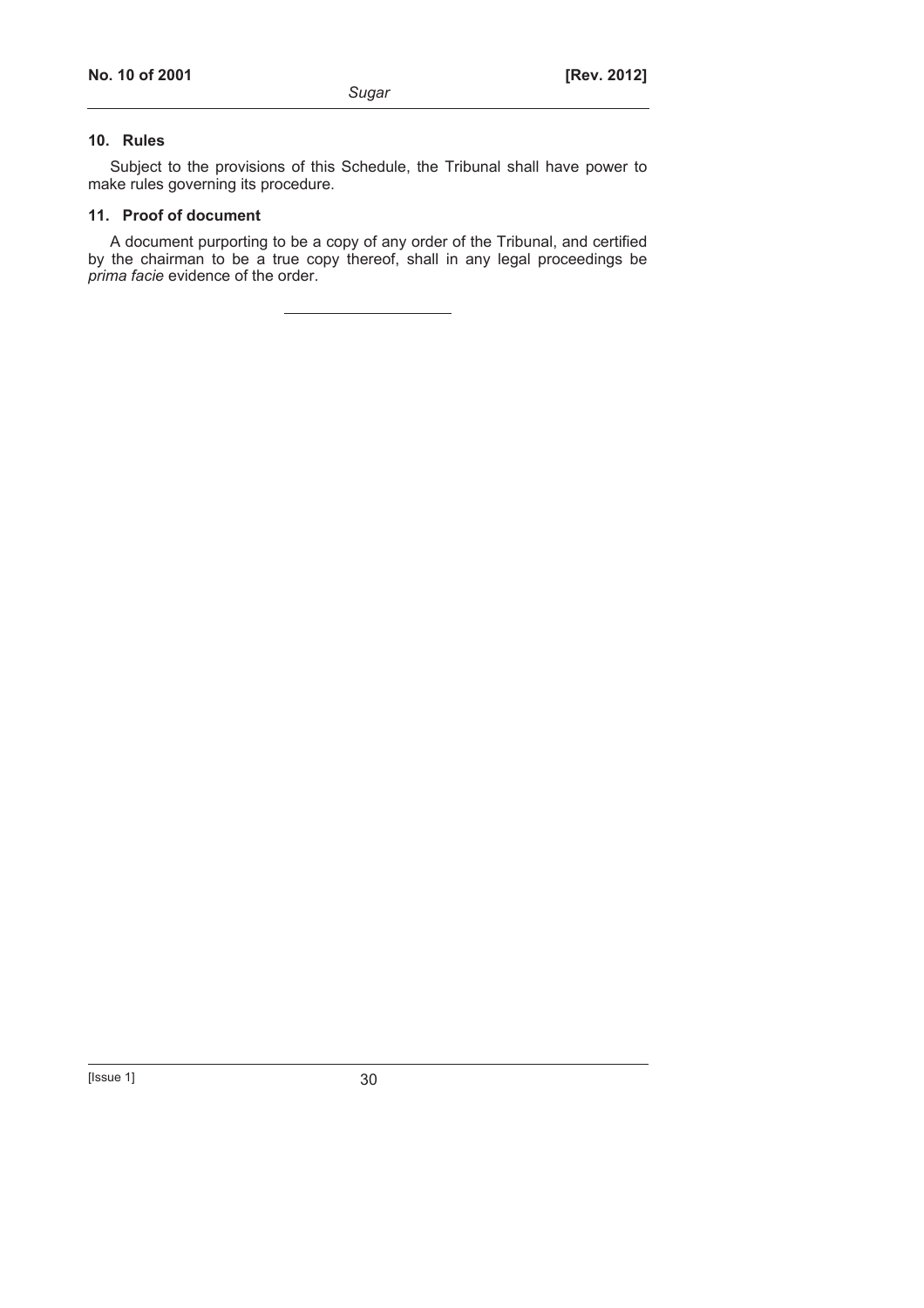### **NO. 10 OF 2001**

# **SUGAR ACT**

# SUBSIDIARY LEGISLATION

# *List of Subsidiary Legislation*

|                                                               | Page |
|---------------------------------------------------------------|------|
|                                                               | 33   |
|                                                               | 43   |
| 3. Sugar (Imports, Exports and by-Products) Regulations, 2008 | 45   |
|                                                               | 53   |
|                                                               |      |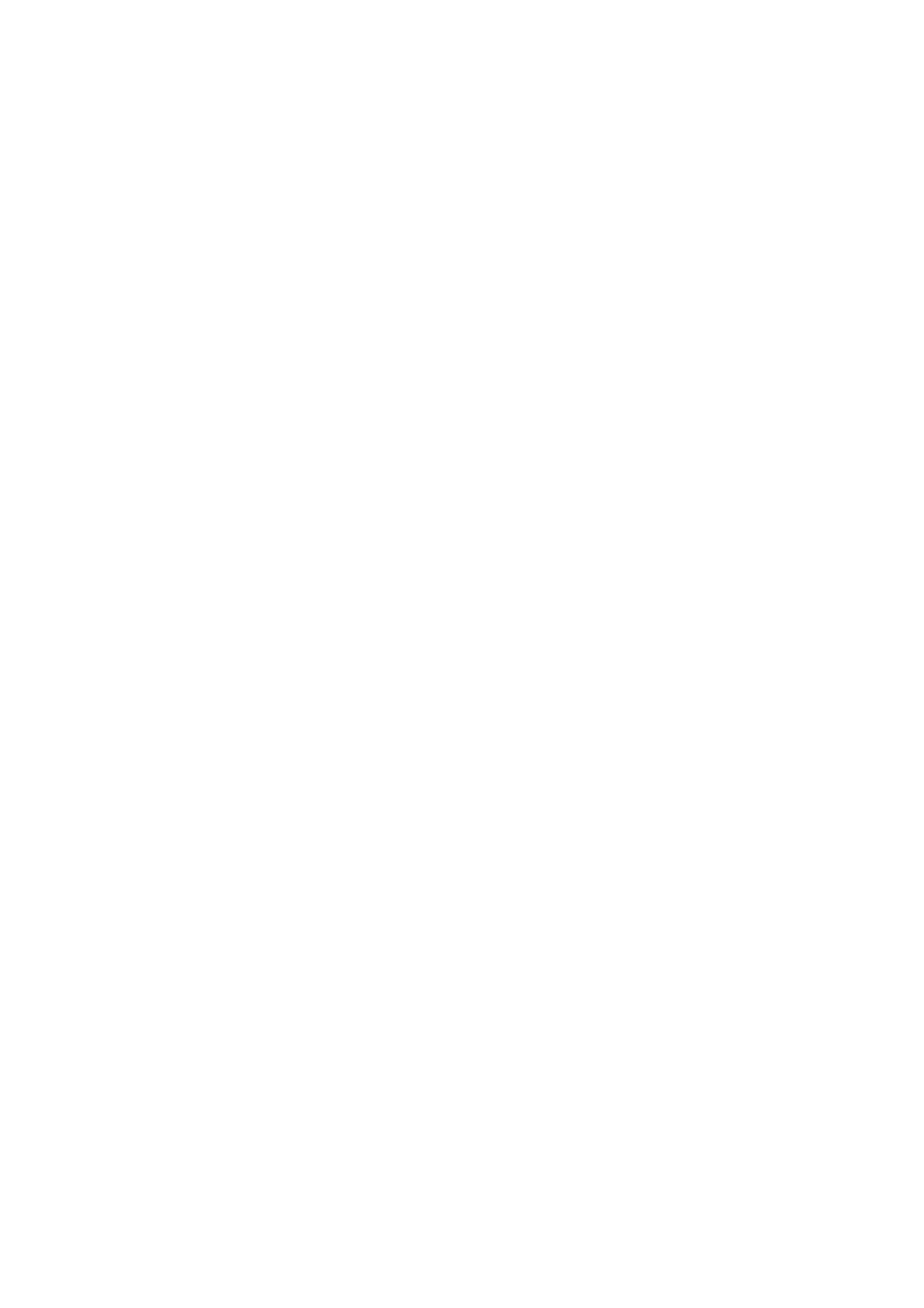# **SUGAR (ELECTIONS) REGULATIONS, 2002**

### ARRANGEMENT OF REGULATIONS

### *Regulation*

- 1. Citation.
- 2. Interpretation.
- 3. Election of grower representatives to the Board.
- 4. Election of miller representatives to the Board.
- 5. Convening of electoral area meetings.
- 6. Elections under a programme.
- 7. Returning officers to be from Ministry.
- 8. Procedure to elect miller representatives.
- 9. Procedure to elect grower representatives.
- 10. Results of Elections.
- 11. First meeting of the Board.
- 12. Obstruction of voting.
- 13. Appeals.
- 14. General penalty.

#### **SCHEDULES**

FIRST SCHEDULE – ELECTORAL AREAS FOR ELECTION TO THE BOARD

SECOND SCHEDULE – NOMINATION FORM FOR ELECTION TO THE KENYA SUGAR BOARD AS A GROWER REPRESENTATIVE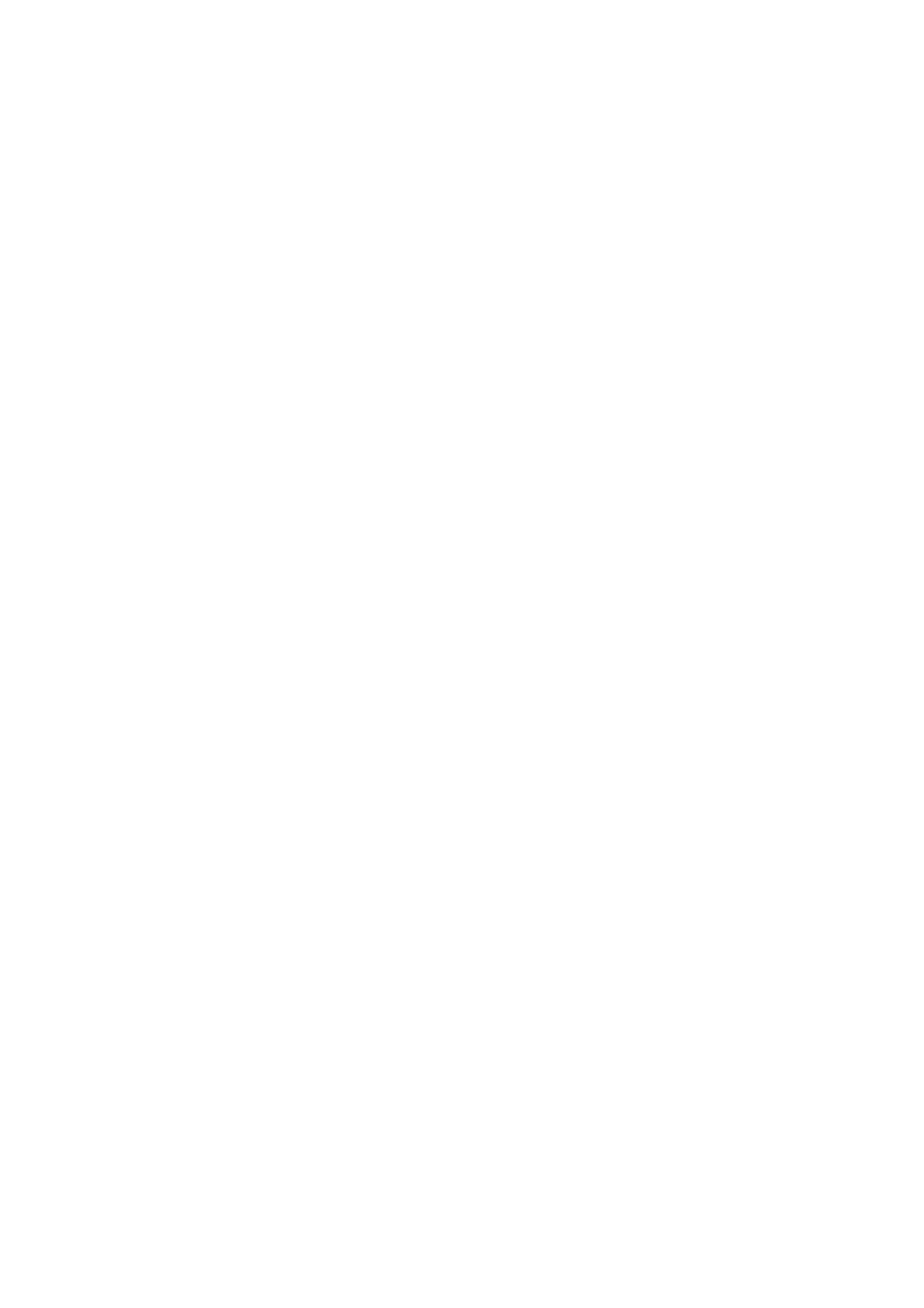#### **SUGAR (ELECTIONS) REGULATIONS, 2002**

[L.N. 48/2002, L.N. 59/2002, Corr. 45/2002, L.N. 33/2005.]

#### **1. Citation**

These Regulations may be cited as the Sugar (Elections) Regulations, 2002 and, shall come into operation on the 1st April, 2002.

#### **2. Interpretation**

In these Regulations, unless the context otherwise requires—

**"Board"** has the meaning assigned to it by section 2 of the Act;

**"election"** means the process of selecting the representatives of growers or millers to the Board;

**"electoral area"** means a sugar-cane growing and processing or milling zone area as specified in the First Schedule;

**"presiding officer"** means a person appointed by the returning officer to be incharge of the electoral process in a defined electoral area;

**"returning officer"** means a person appointed by the Minister to be in-charge of the electoral process;

**"Tribunal"** has the meaning assigned to it by section 2 of the Act. [L.N. 59/2002, L.N. 33/2005, s. 2.]

#### **3. Election of grower representatives to the Board**

(1) There shall be elected from the electoral areas specified in the first column of Part 1 of the First Schedule such number of person(s) as specified in the second column of Part 1 of the First Schedule, to represent the interests of growers on the Board.

[L.N. 59/2002, s. 3.]

(2) A person elected under paragraph (1) shall be a grower in the area which he aspires to represent provided that no person shall be elected to represent more than one electoral area.

#### **4. Election of miller representatives to the Board**

(1) There shall be elected from the electoral areas specified in the first column of Part II of the First Schedule, such number of persons as specified in the second column of Part II of the First Schedule, to represent the interests of millers on the Board.

(2) A person elected under paragraph (1) shall be a representative of a miller registered in the area in which he aspires to represent provided that no person shall be elected to represent more than one miller.

[L.N. 59/2002, L.N, 33/2005, s. 3.]

#### **5. Convening of electoral area meetings**

(1) The Minister, after giving thirty (30) days notice in the *Gazette* and in at least two local dailies of national circulation, shall convene meetings in the electoral areas specified in the Schedule for the purpose of holding elections of members of the Board.

(2) The meetings referred to in paragraph (1) shall be meetings of the—

- (a) growers referred to in regulation 3;
- (b) representatives of millers referred to in regulation 4.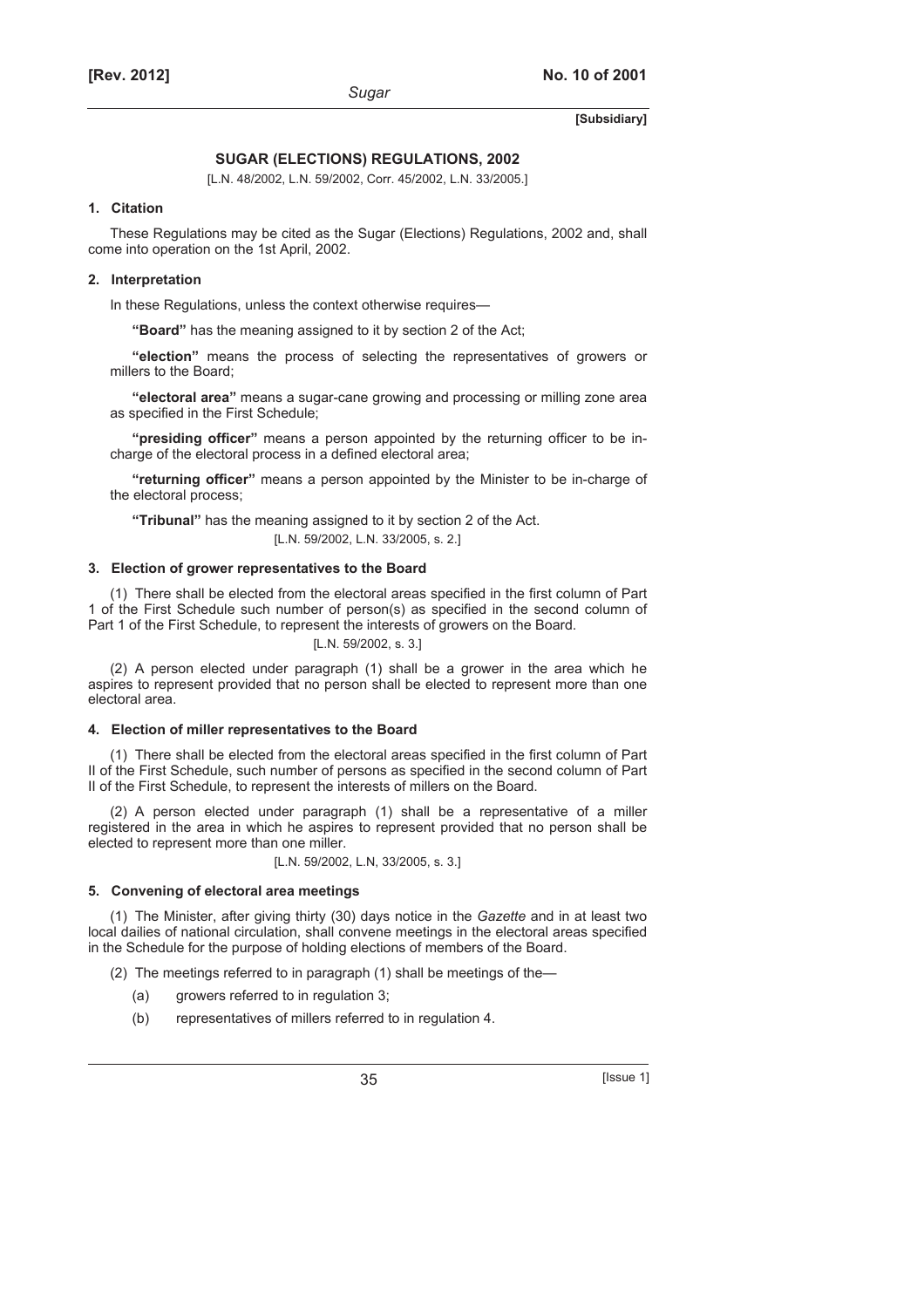(2A) There shall be a single meeting to elect the representatives of the millers.

(3) Members of the Board shall be elected in accordance with the First Schedule at the meetings referred to in this regulation.

[L.N. 59/2002.]

#### **6. Elections under a programme**

The Minister, in consultation with the Board, may cause and facilitate elections at any level to be carried out under a specified programme provided that the growers and millers meet their costs to the electoral meetings.

[L.N. 59/2002.]

#### **7. Returning officers to be from Ministry**

Each returning officer shall be a public officer in the ministry for the time being responsible for matters relating to agriculture.

[L.N. 59/2002.]

#### **8. Procedure to elect miller representatives**

(1) This Regulation applies to the conduct of the election of representatives of millers.

(2) At the meeting to elect the representatives of the millers, each miller shall be represented by one delegate.

(3) The election of representatives of millers shall be conducted in accordance with such procedures as the delegates at the meeting determine.

[L.N. 59/2002.]

#### **9. Procedure to elect grower representatives**

(1) This Regulation applies to the conduct of the election of representatives of growers.

(2) To be entitled to vote at a meeting to elect a representative for an electoral area, a person must present his national identity card and satisfy the presiding officer that the person is a registered grower in the electoral area.

(3) Without limiting how a person may satisfy a presiding officer under paragraph (2) it shall be sufficient to do so if the person presents one of the following—

- (a) a membership card cane delivery note or registration document issued to the person by a miller or out-grower institution that operates in the electoral area;
- (b) a contract with a miller or out-grower institution that operates in the electoral area for the supply of sugar-cane or a scheduled crop for the manufacture of sugar.
- (4) A person must be present at a meeting to vote.

(5) To be a candidate for election as a representative for an electoral area, a person must be a grower in the electoral area and the person must be nominated in accordance with paragraph (6).

(6) A candidate shall be nominated, in Form 1 of the Second Schedule, by ten growers who are entitled to vote to elect a representative for the electoral area, with five of those growers proposing the candidate and five of those growers seconding the candidate, and the nomination form must be delivered to the returning officer at least seven days before the day of the election.

(7) At least three days before the day of the election the Board shall publish, in at least two daily newspapers of national circulation, a list of the nominated candidates.

 $[|$ ssue 1 $]$  36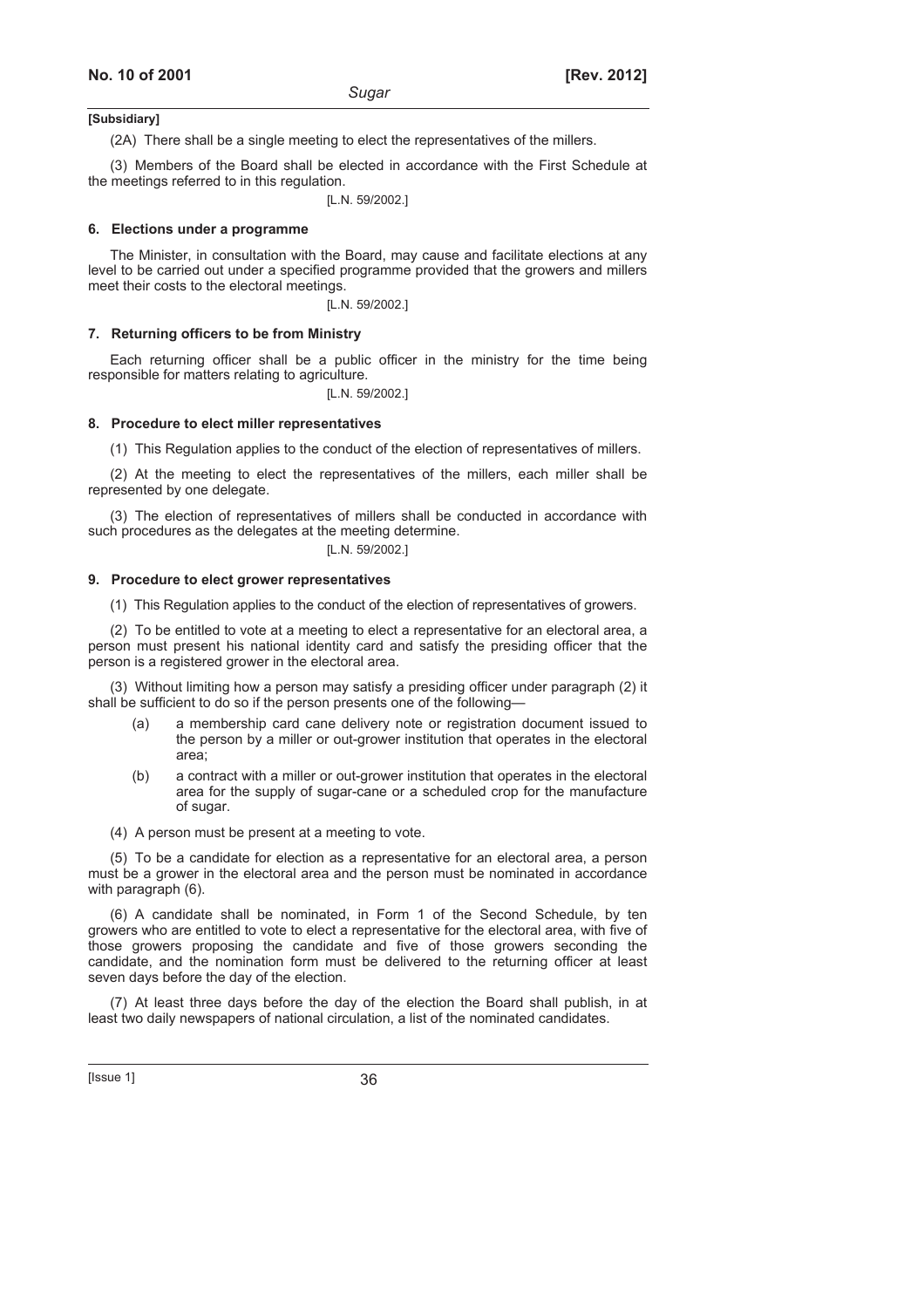(8) If the number of candidates nominated for an electoral area is less than or equal to the number of representatives to be elected for that area, the candidate or candidates shall be deemed to have been elected.

(9) If the number of candidates nominated for an electoral area is more than the number of representatives to be elected for that area, an election shall be held and the voters at each meeting shall decide, by a show of hands, whether the election at that meeting shall be by secret ballot or a show of hands.

(10) If the election is by a show of hands the presiding officer shall call out the name of each candidate and the voters shall vote by a show of hands.

(11) If the election is by secret ballot, the presiding officer shall cause a plain piece of paper to be delivered to each voter and each voter shall—

- (a) record his vote by writing the name of the candidate he wishes to vote for on the piece of paper;
- (b) fold the paper to conceal his vote; and
- (c) deliver the paper, or cause it to be delivered, to the presiding officer in such manner as the presiding officer directs.

(12) No mark, writing or signature shall be made on the paper other than the name of the candidate voted for.

(13) The presiding officer shall count the votes and announce the results at the meeting.

[L.N. 59/2000, L.N. 33/2005.]

#### **10. Results of Elections**

(1) Each presiding officer shall forward the results of the election at the meeting he presides over to the returning officer in Form 2 of the Second Schedule.

(2) The returning officer shall determine who is elected and shall provide the Minister with a certificate, in Form 3 of the Second Schedule, setting out the name of each elected representative for appointment to the Board by the Minister.

[L.N. 59/2002, L.N. 33/2005, s. 5.]

#### **11. First meeting of the Board**

(1) The Minister shall convene the first meeting of the Board, at which the chairman and the vice-chairman of the Board shall be elected.

(2) The Board shall forward the name of the chairman and vice-chairman to the Minister for appointment by notice in the *Gazette*.

[L.N. 59/2002.]

#### **12. Obstruction of voting**

Any person who interferes with or obstructs another person from voting or being elected commits an offence.

#### **13. Appeals**

(1) A person aggrieved by the decision of the returning officer to reject his candidature or right to vote may appeal to the Tribunal within fourteen days of the date of rejection and such appeal shall not operate as a stay of the election unless the Tribunal so orders.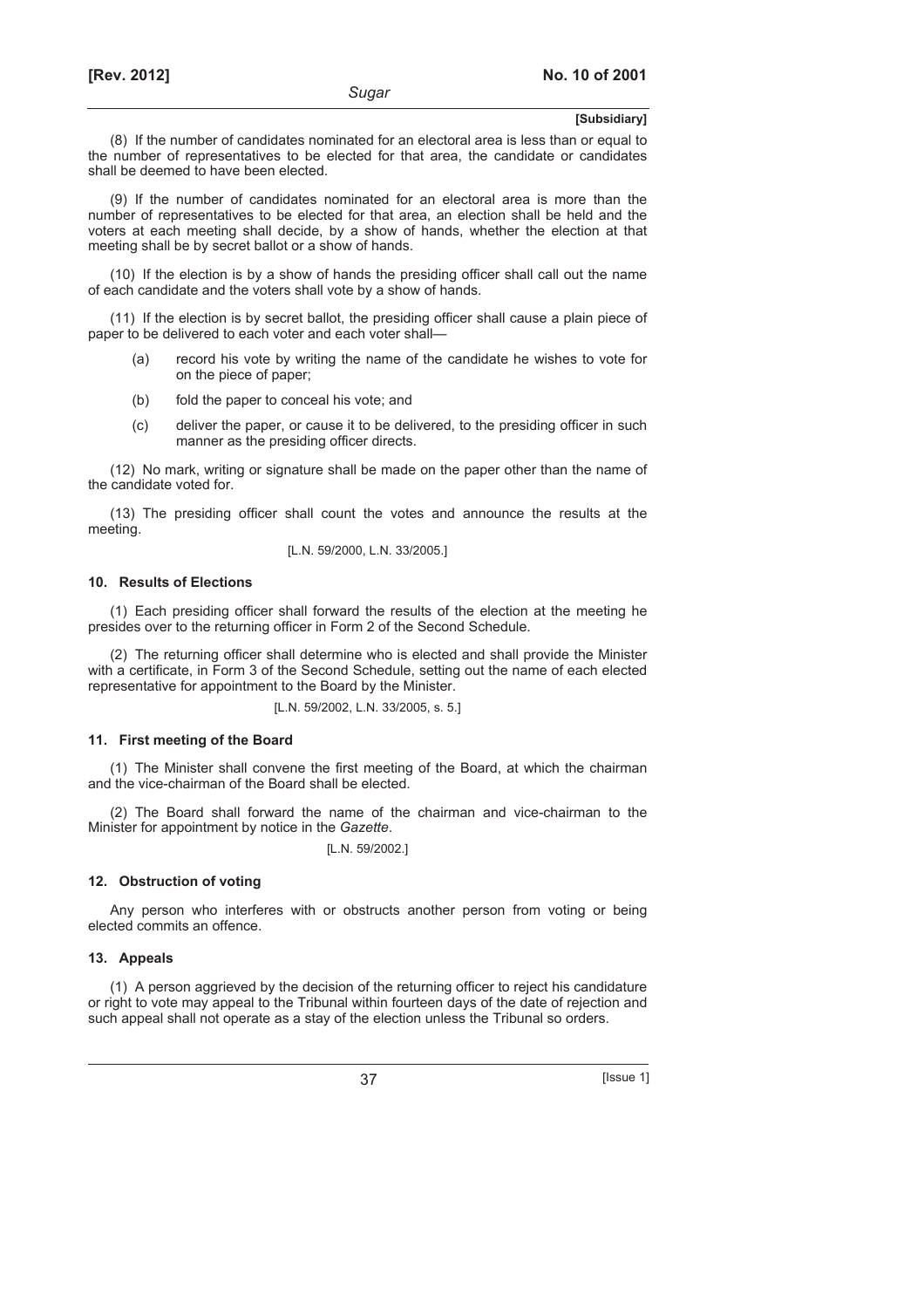*Sugar* 

# **[Subsidiary]**

(2) Notwithstanding the provisions of paragraph (1), all disputes arising out of an election under these Regulations shall be lodged with the Tribunal for determination. [L.N. 33/2005, s. 6.]

# **14. General penalty**

A person who contravenes any of these Regulations commits an offence and shall be liable upon conviction, to a fine of not more than six thousand shillings or to imprisonment for a term not exceeding two months, or to both.

> FIRST SCHEDULE [L.N. 59/2002, s. 9, L.N. 33/2005, s. 7.]

#### ELECTORAL AREAS FOR ELECTION TO THE BOARD

### PART I

1. Electoral areas for growers.

| Electoral Area                    | Number of Board Members |
|-----------------------------------|-------------------------|
| <b>Busia and Mumias</b>           | 2                       |
| West Kenya                        |                         |
| Nzoia                             |                         |
| Chemelil, Miwaniand Nandi         |                         |
| Muhoroni and Soin                 | 1                       |
| South Nyanza, Gucha and Transmara |                         |
| TOTAI                             |                         |

#### PART II

#### 1. Electoral areas for millers.

| Electoral Area           | Number of Board Members |
|--------------------------|-------------------------|
| Mumias Sugar Company     |                         |
| Nzoia Sugar Company      |                         |
| Sony Sugar Company       |                         |
| Chemelil Sugar Company   | 3                       |
| Muhoroni Sugar Company   |                         |
| Miwani Sugar Company     |                         |
| West Kenya Sugar Company |                         |
| TOTAL                    | 3                       |
|                          |                         |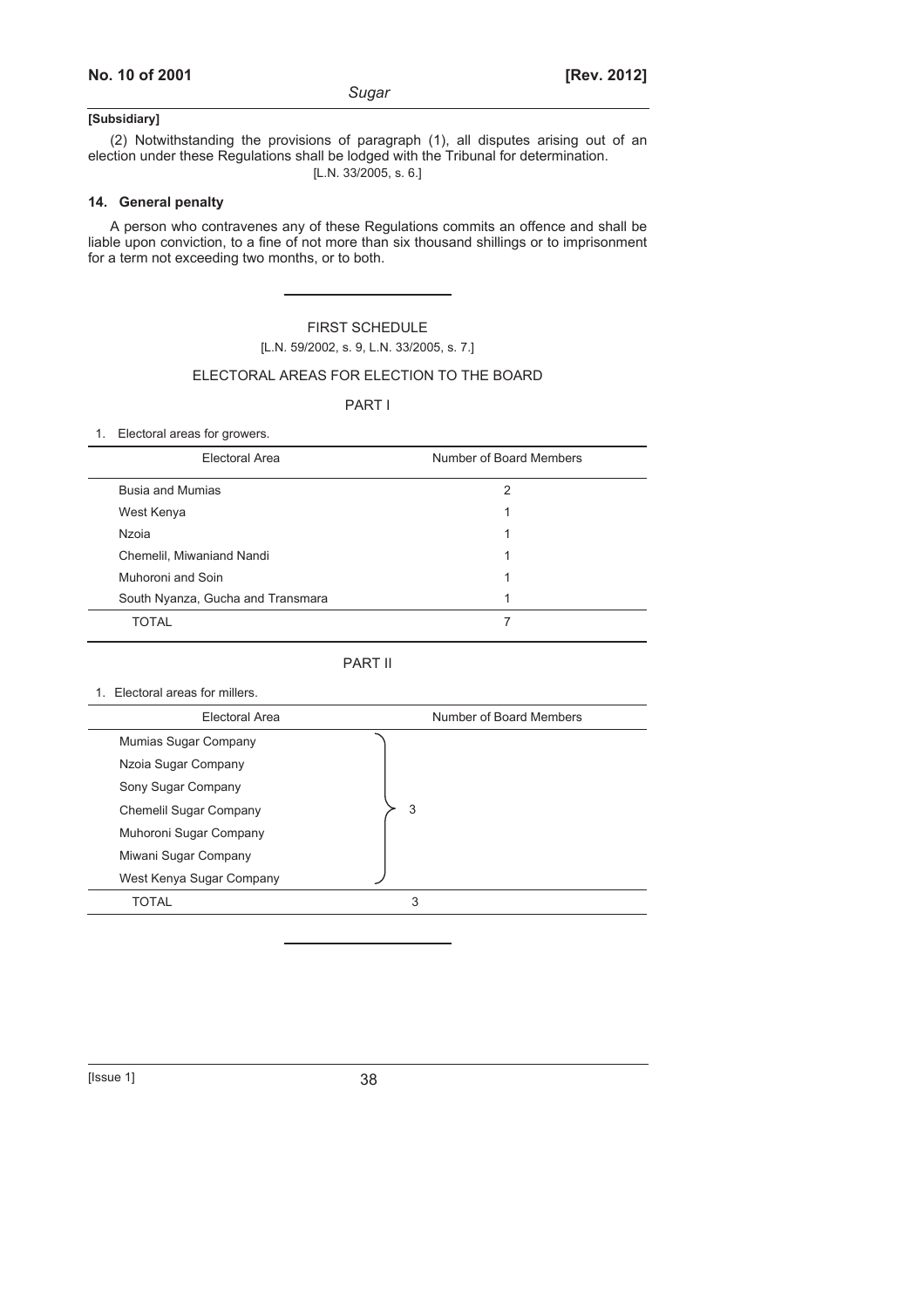|                                                                                                                                                                                 | Sugar                                   |              |  |  |
|---------------------------------------------------------------------------------------------------------------------------------------------------------------------------------|-----------------------------------------|--------------|--|--|
|                                                                                                                                                                                 |                                         | [Subsidiary] |  |  |
|                                                                                                                                                                                 | <b>SECOND SCHEDULE</b>                  |              |  |  |
| Form I                                                                                                                                                                          | [L.N. 56/2002, s.9, Corr. No. 45/2002.] | (r. 9)       |  |  |
| NOMINATION FORM FOR ELECTION TO THE KENYA SUGAR BOARD AS A GROWER<br><b>REPRESENTATIVE</b><br>[Corr. No. 45/2002.]                                                              |                                         |              |  |  |
|                                                                                                                                                                                 |                                         |              |  |  |
| (c) Proposers:                                                                                                                                                                  |                                         |              |  |  |
| Name                                                                                                                                                                            | ID. Number                              | Signature    |  |  |
| 1.                                                                                                                                                                              |                                         |              |  |  |
| 2.                                                                                                                                                                              |                                         |              |  |  |
| 3.                                                                                                                                                                              |                                         |              |  |  |
| 4.                                                                                                                                                                              |                                         |              |  |  |
| 5.                                                                                                                                                                              |                                         |              |  |  |
| (d) Seconders:                                                                                                                                                                  |                                         |              |  |  |
| Name                                                                                                                                                                            | ID. Number                              | Signature    |  |  |
| 1.                                                                                                                                                                              |                                         |              |  |  |
| 2.                                                                                                                                                                              |                                         |              |  |  |
| 3.                                                                                                                                                                              |                                         |              |  |  |
| 4.                                                                                                                                                                              |                                         |              |  |  |
| 5.                                                                                                                                                                              |                                         |              |  |  |
| (e) Verification of grower status by candidate:<br>I verify that I am a grower in the electoral area. I attach the following documents to establish that I<br>am such a grower: |                                         |              |  |  |

(A document listed in regulation 9(3) is sufficient).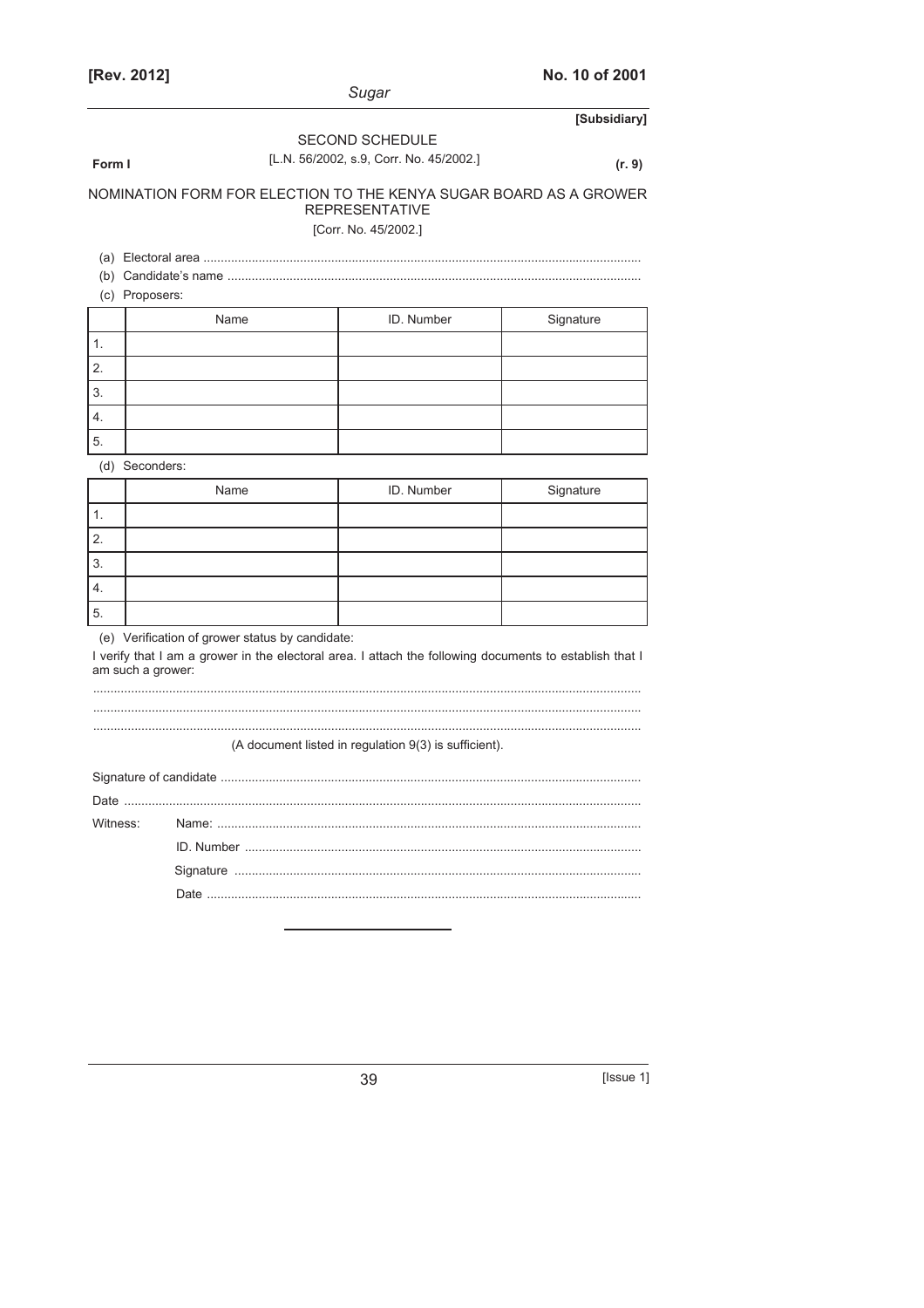| No. 10 of 2001                                    |                                                          |                 | [Rev. 2012] |
|---------------------------------------------------|----------------------------------------------------------|-----------------|-------------|
|                                                   | Sugar                                                    |                 |             |
| [Subsidiary]                                      | SECOND SCHEDULE-continued                                |                 |             |
|                                                   |                                                          |                 |             |
| Form 2                                            | [Corr. No. 45/2002.]                                     |                 | (r. 10)     |
|                                                   | FORM FOR REPORTING ELECTION RESULTS TO RETURNING OFFICER |                 |             |
| (b) Details of meeting:<br>(c) Results:           |                                                          |                 |             |
|                                                   |                                                          |                 |             |
| 1.                                                | Candidate's name                                         | Number of votes |             |
| 2.                                                |                                                          |                 |             |
| 3.                                                |                                                          |                 |             |
| 4.                                                |                                                          |                 |             |
| 5.                                                |                                                          |                 |             |
| Candidate<br>number<br>1.<br>2.                   | Name of candidate or agent                               | ID. Number      | Signature   |
| 3.                                                |                                                          |                 |             |
| 4.                                                |                                                          |                 |             |
| 5.                                                |                                                          |                 |             |
| I verify the above results.<br>Presiding officer: | (e) Verification by presiding officer.                   |                 |             |
| Form <sub>3</sub>                                 | CERTIFICATE OF ELECTION OF REPRESENTATIVE                |                 | (r. 10)     |
|                                                   |                                                          |                 |             |
|                                                   | elected as a representative to the Kenya Sugar Board.    |                 |             |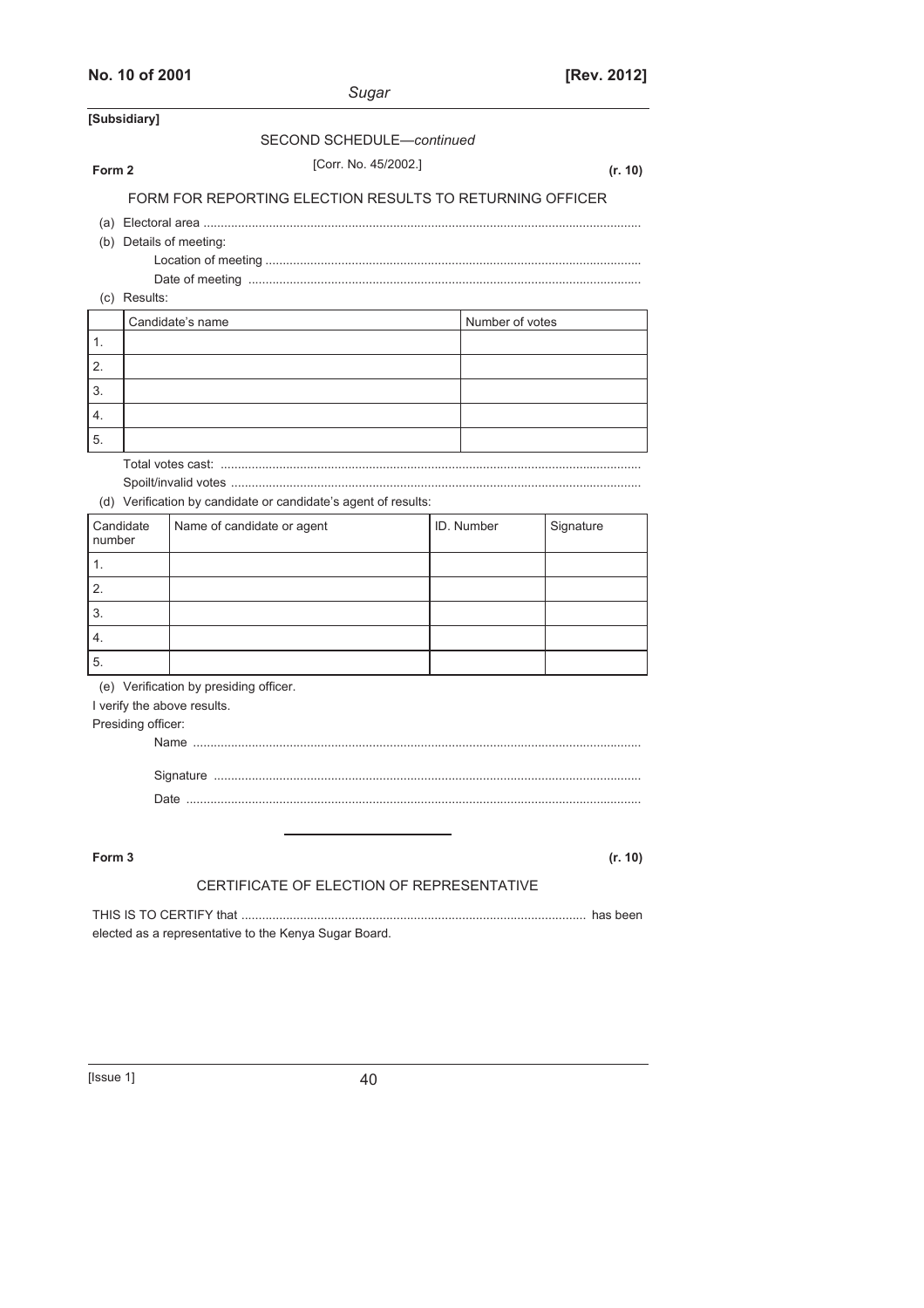|                    |  | Sugar                     |  |              |
|--------------------|--|---------------------------|--|--------------|
|                    |  |                           |  | [Subsidiary] |
|                    |  | SECOND SCHEDULE-continued |  |              |
| Returning officer: |  |                           |  |              |
|                    |  |                           |  |              |
|                    |  |                           |  |              |
|                    |  |                           |  |              |
|                    |  |                           |  |              |
|                    |  |                           |  |              |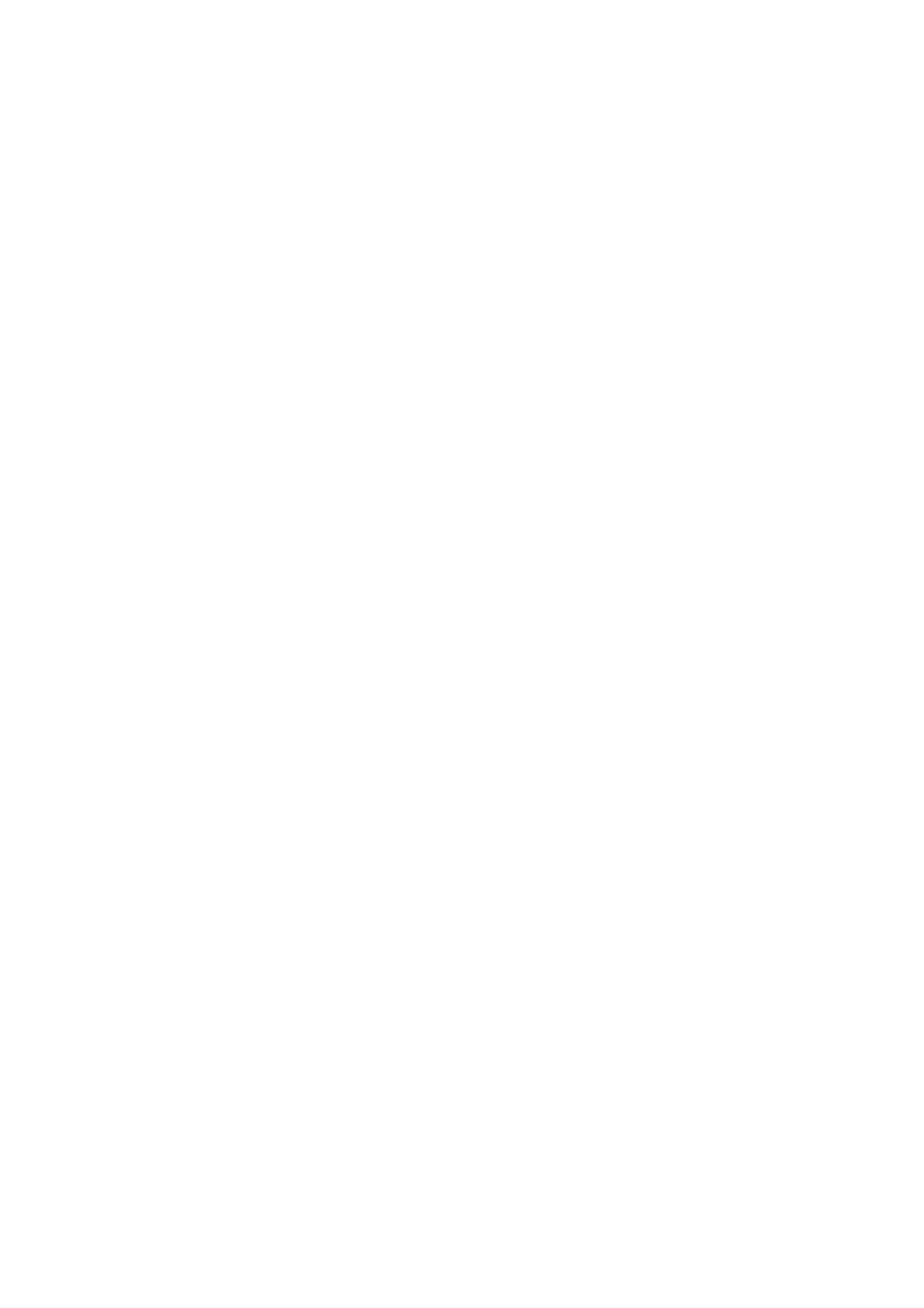# **SUGAR (IMPOSITION OF LEVY) ORDER, 2007**

[L.N. 90/2007, L.N. 392/2007, L.N. 98/2009.]

**1.** This Order may be cited as the Sugar (Imposition of Levy) Order, 2007.

**2.** There is imposed a levy at the rate of four per centum of the ex-factory price for locally produced sugar and of the landed-entry point price for imported sugar (other than industrial sugar imported by gazetted manufacturers under the duty remission scheme).

**3.** The levy on the locally produced sugar shall be remitted to the Board by the sugar mills as its agents whereas the levy for imported sugar shall be collected directly by the Board or by its authorized agents, who shall be notified in the *Gazette*.

**4.** The amount of the levy collected by any authorized agent referred to in paragraph 3 shall be remitted to the Board not later than the tenth day of the month during which the levy was collected.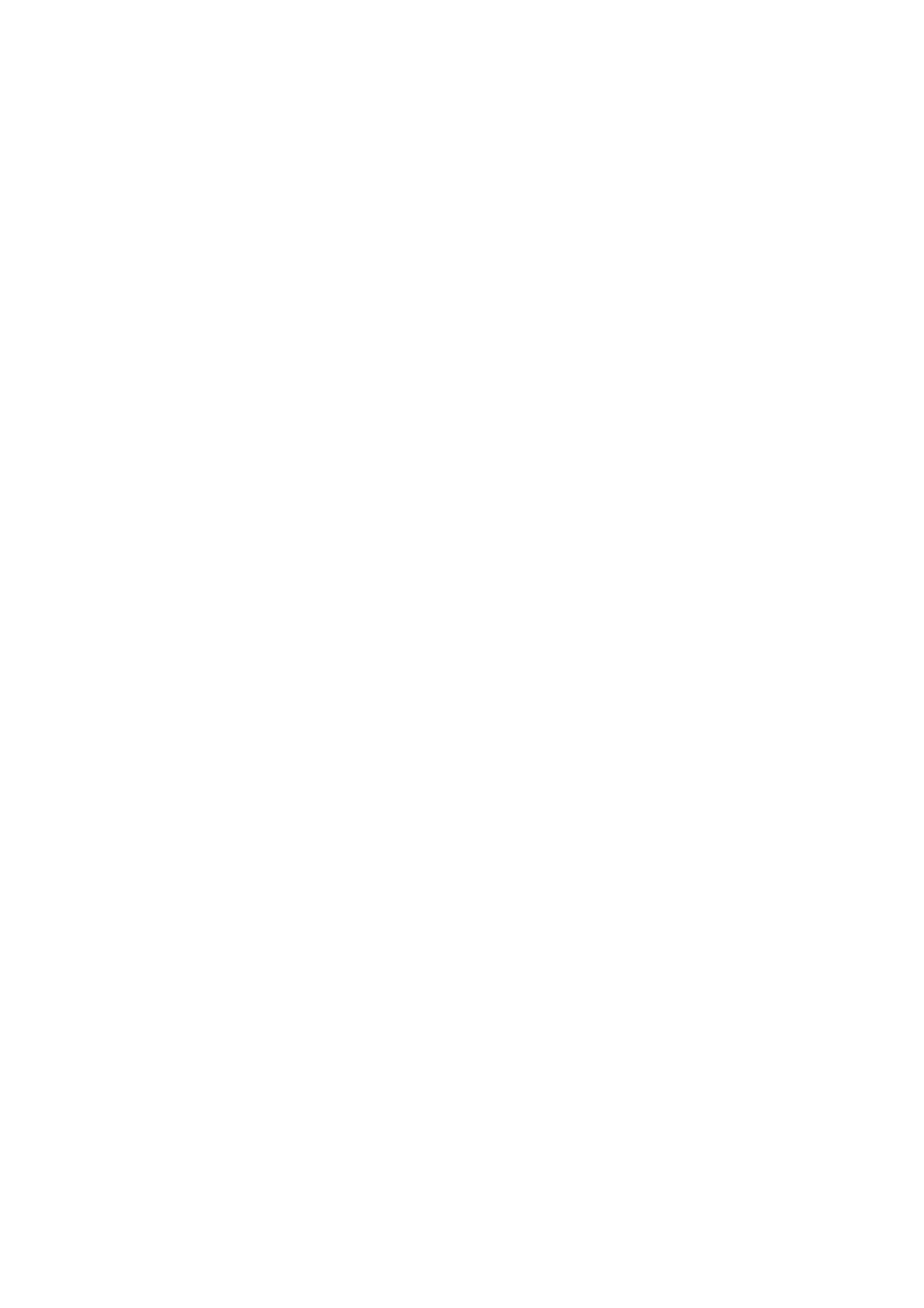#### **SUGAR (IMPORTS, EXPORTS AND BY-PRODUCTS) REGULATIONS, 2008**

*Sugar* 

[L. N. 114/2008, L.N. 122/2009, L.N. 23/2010.]

**1.** These Regulations may be cited as the Sugar (Imports, Exports and By-products) Regulations, 2008.

**2.** In these Regulations unless the context otherwise requires—

**"export permit"** means a permit issued by the Board in accordance with regulation 4;

**"import permit"** means a permit issued by the Board in accordance with regulation 4;

**"registered exporter"** means a person who holds an export permit issued by the Board to take or cause to be taken out of Kenya sugar and its by-products.

**"registered importer"** means a person who holds an import permit issued by the Board to bring or cause to be brought into Kenya sugar and its by-products.

**3.** (1) Every person who imports or exports sugar or its by-products shall apply for an import or export permit from the Board.

(2) An application for an import permit shall be in Form A as set out in the Schedule.

(3) An application for an export permit shall be in Form C as set out in the Schedule.

**4.** (1) Where the Board approves an application for an import or export permit under these Regulations, it shall on payment of a registration fee of one hundred thousand shillings, register the applicant by entering the name and such other particulars as it may determine in the register maintained under regulation 5.

(2) The Board shall, upon registering an applicant under paragraph (1) issue an import or export permit in Form B or D as the case requires, in the Schedule to these Regulations.

(3) A permit issued under these Regulations shall be subject to such conditions as the Board may impose.

(4) The permit shall be issued only for the specific consignment being imported or exported.

(5) *Deleted by L.N. 122/2009, r. 2*.

#### [L.N. 122/2009, r. 2.]

**5.** (1) The Board shall maintain a register of all importers and exporters registered in accordance with these Regulations.

(2) Permits granted to manufacturers entitled to import white refined sugar shall not be transferable and third party trading shall be prohibited.

(3) A manufacturer who wishes to procure refined sugar locally from another manufacturer must obtain approval from the Board.

**6**.(1) The Board shall determine annually the amount of refined sugar required by manufacturers and other sugar intended for local consumption taking into account the shortfall in the domestic production.

(2) Pursuant to paragraph (1), the Board shall issue permits for auction such quantities to be imported by registered importers under the COMESA mutual tariff concession as provided in the schedule to these Regulations.

(3) *Deleted by L.N. 23/2010, s. 1*.

[L.N. 23/2010, s.1]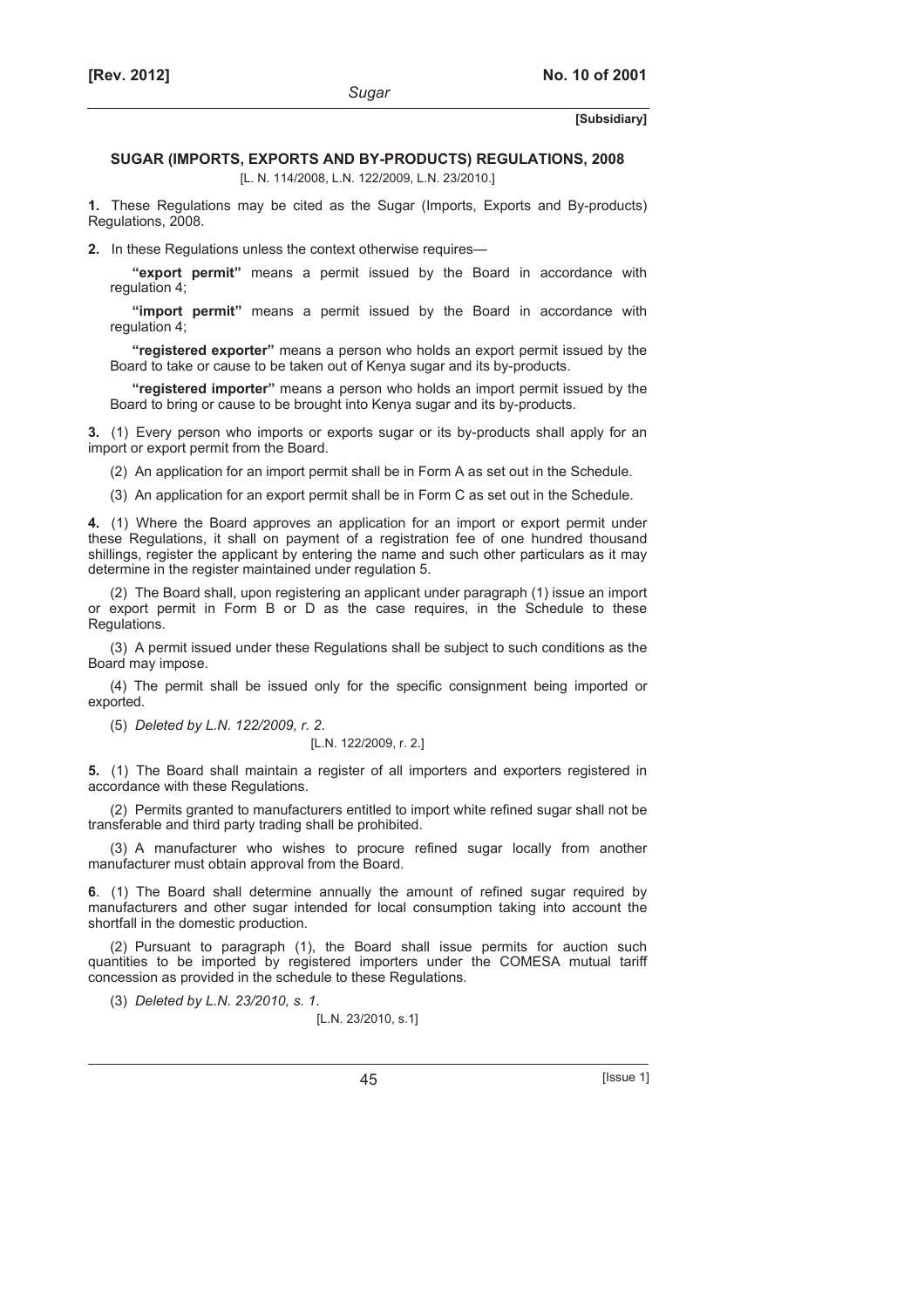**7.** On successful processing of customs documentation, the consignment of import or export shall be physically verified jointly by authorized Kenya Revenue Authority and Kenya Sugar Board officials.

**8.** Goods shall only be released to the consignee on issuance of a release order issued by the Kenya Sugar Board in the manner prescribed in form F.

**9.** Every importer or exporter granted a release order, shall make returns to the Board in the manner prescribed in Form E in the Schedule.

**10.** (1) The Board may cancel an import or export permit of a person who contravenes these Regulations.

(2) A person whose permit has been cancelled may appeal against the decision to the Sugar Arbitration Tribunal.

[L.N. 39/2003, L.N. 122/2009.]

**11.** The Sugar (Imports, Exports and By-Products) Regulations, 2003, are revoked.

**SCHEDULE** [Rule 6(2).] [L.N. 122/2009, s. 4.]

SUGAR ACT [Act No. 10 of 2001.]

- (a) The auction of rights to import the sugar is open to all pre-qualified importers for expression of interest.
- (b) The rights shall be sold in lots of 500 metric tones each.
- (c) The bid price of the right shall be determined by the difference between average ex-factory price of domestic sugar and the CIF landed Mombasa prices plus IDF fees of imported sugar.
- (d) The highest bidder shall be the person offering the largest margin.
- (e) Only the importers who qualify at the auction will be authorized to import as per the auction.
- (f) The qualified importers shall make returns in prescribed format to Kenya Sugar Board for monitoring purposes to ensure that only the allowed quantity of sugar enters the country duty free.
- (g) Participation at the auction shall be by catalogue only.
- (h) To be issued a catalogue, a Banker's Cheque deposit of Ksh.200,000 (Shillings two hundred thousand) clearly marked "Kenya Sugar Board" must be paid at the KSB Cash office and receipt given for the amount before the date of the auction.
- (i) A successful bidder shall be required to pay full amount for the bid balance within 30 days failure to which the deposit shall be forfeited.
- (j) The right to import shall be issued only after full bids amount have been paid.
- (k) The right to import is not transferable.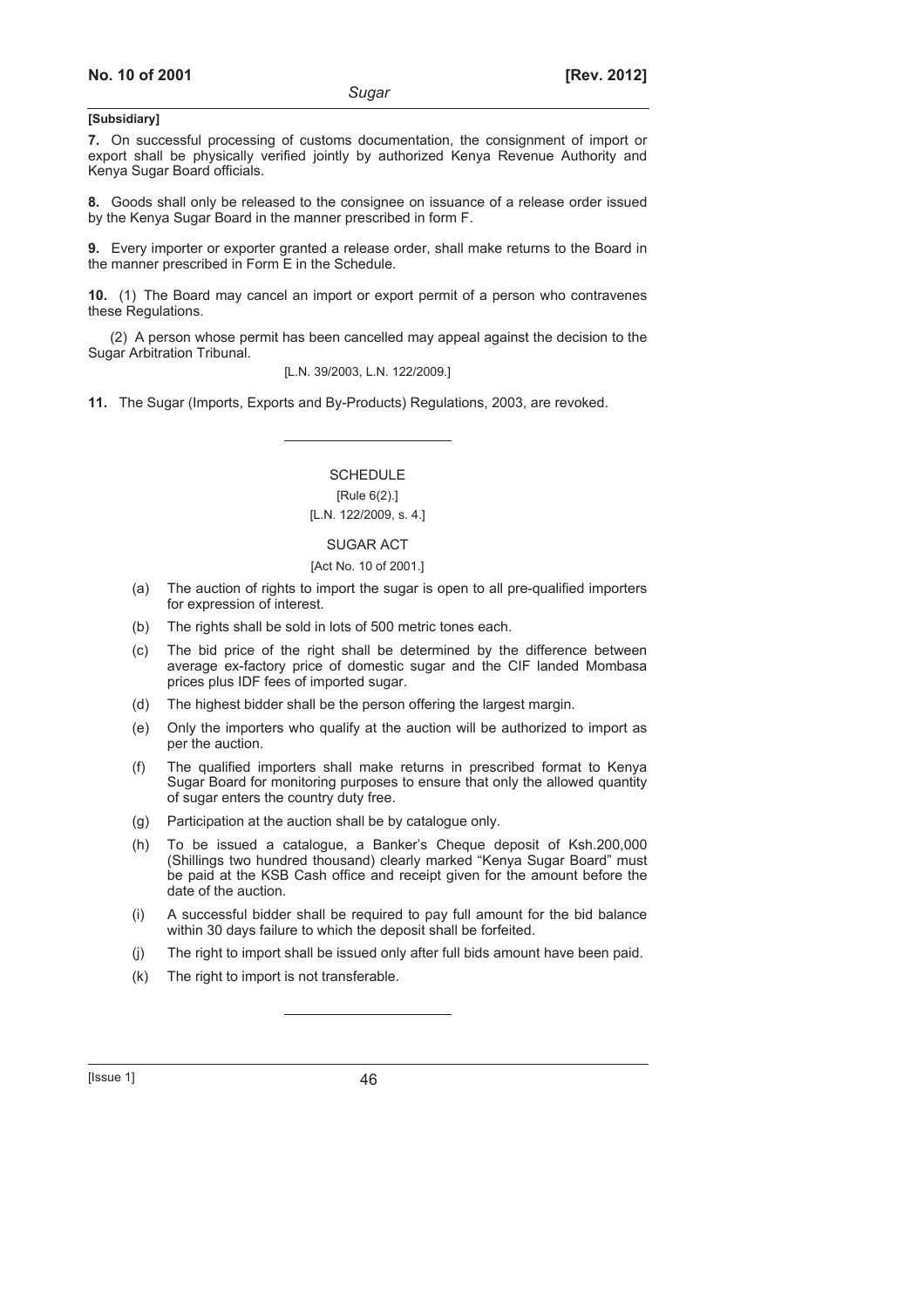| [Rev. 2012]                                                                 | No. 10 of 2001<br>Sugar                                                                                                                                                                        |
|-----------------------------------------------------------------------------|------------------------------------------------------------------------------------------------------------------------------------------------------------------------------------------------|
|                                                                             | [Subsidiary]                                                                                                                                                                                   |
|                                                                             | SCHEDULE-continued                                                                                                                                                                             |
| Form A                                                                      | (r. 3(2))                                                                                                                                                                                      |
|                                                                             | <b>APPLICATION FOR IMPORT PERMIT</b>                                                                                                                                                           |
|                                                                             |                                                                                                                                                                                                |
|                                                                             |                                                                                                                                                                                                |
|                                                                             |                                                                                                                                                                                                |
|                                                                             |                                                                                                                                                                                                |
|                                                                             |                                                                                                                                                                                                |
| 6. Names of Directors and addresses                                         |                                                                                                                                                                                                |
|                                                                             |                                                                                                                                                                                                |
|                                                                             |                                                                                                                                                                                                |
|                                                                             |                                                                                                                                                                                                |
|                                                                             |                                                                                                                                                                                                |
|                                                                             |                                                                                                                                                                                                |
|                                                                             |                                                                                                                                                                                                |
|                                                                             |                                                                                                                                                                                                |
|                                                                             |                                                                                                                                                                                                |
|                                                                             |                                                                                                                                                                                                |
|                                                                             |                                                                                                                                                                                                |
|                                                                             |                                                                                                                                                                                                |
|                                                                             |                                                                                                                                                                                                |
|                                                                             |                                                                                                                                                                                                |
|                                                                             |                                                                                                                                                                                                |
|                                                                             |                                                                                                                                                                                                |
| 10. Intended use of sugar/by-products:                                      |                                                                                                                                                                                                |
|                                                                             |                                                                                                                                                                                                |
|                                                                             |                                                                                                                                                                                                |
| and a copy of the most recent audited accounts of our company are attached. | 11. Application is made for permission to import sugar in accordance with the particulars given<br>above, which are hereby certified to be correct. The memorandum and articles of association |
|                                                                             | 12. I certify that the information given in this application is true and correct to the best of my belief.                                                                                     |
|                                                                             |                                                                                                                                                                                                |
|                                                                             |                                                                                                                                                                                                |
| (Applicant)                                                                 |                                                                                                                                                                                                |
|                                                                             | Decision of the Kenya Sugar Board: Approved/Not Approved/Deferred at a meeting of the Board                                                                                                    |
|                                                                             |                                                                                                                                                                                                |
|                                                                             |                                                                                                                                                                                                |
| <b>Chief Executive</b><br>Kenya Sugar Board                                 |                                                                                                                                                                                                |
|                                                                             |                                                                                                                                                                                                |

 $\boxed{\text{|issue 1}}$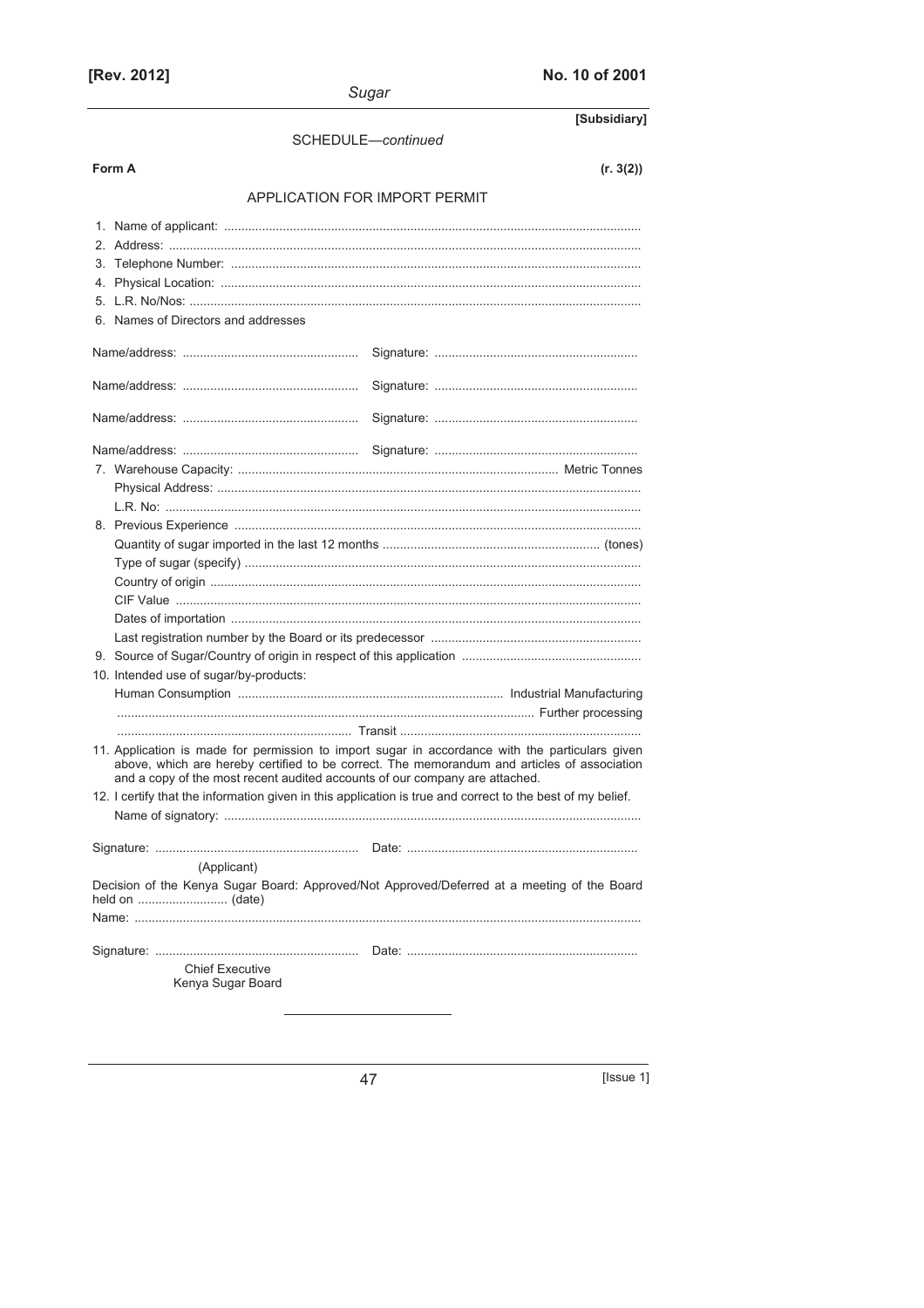# No. 10 of 2001

| Sugar                    |           |
|--------------------------|-----------|
| Subsidiary1              |           |
| SCHEDULE-continued       |           |
| Form B                   | (r. 4(2)) |
| <b>IMPORT PERMIT</b>     |           |
| THIS IS TO CERTIFY THAT: |           |
|                          |           |
|                          |           |
|                          |           |
|                          |           |
|                          |           |
|                          |           |
|                          |           |
|                          |           |
|                          |           |
|                          |           |
|                          |           |
|                          |           |
|                          |           |
|                          |           |
|                          |           |
|                          |           |
|                          |           |

Chief Executive Officer Kenya Sugar Board

**KSB Official** For and on Behalf of Kenya Sugar Board

> Signature/Seal Stamp

N. B. This Permit is subject to conditions set out overleaf

GENERAL TERMS AND CONDITIONS

- 1. This permit shall remain the property of the Kenya Sugar Board and may be withdrawn at any time at the discretion of the Board.
- 2. The Kenya Sugar Board may cancel, vary or suspend this Permit issued to any person if such person fails to abide with the terms and conditions of this registration.
- 3. The importer shall undertake to abide by the terms and conditions of this permit.
- 4. The importer shall submit their returns to the Board on a quarterly basis as prescribed in Form Ε.
- 5. This Permit is issued only for purposes of customs documentation and processing in respect of this consignment, and does not guarantee release of cargo.
- 6. This permit is not transferable.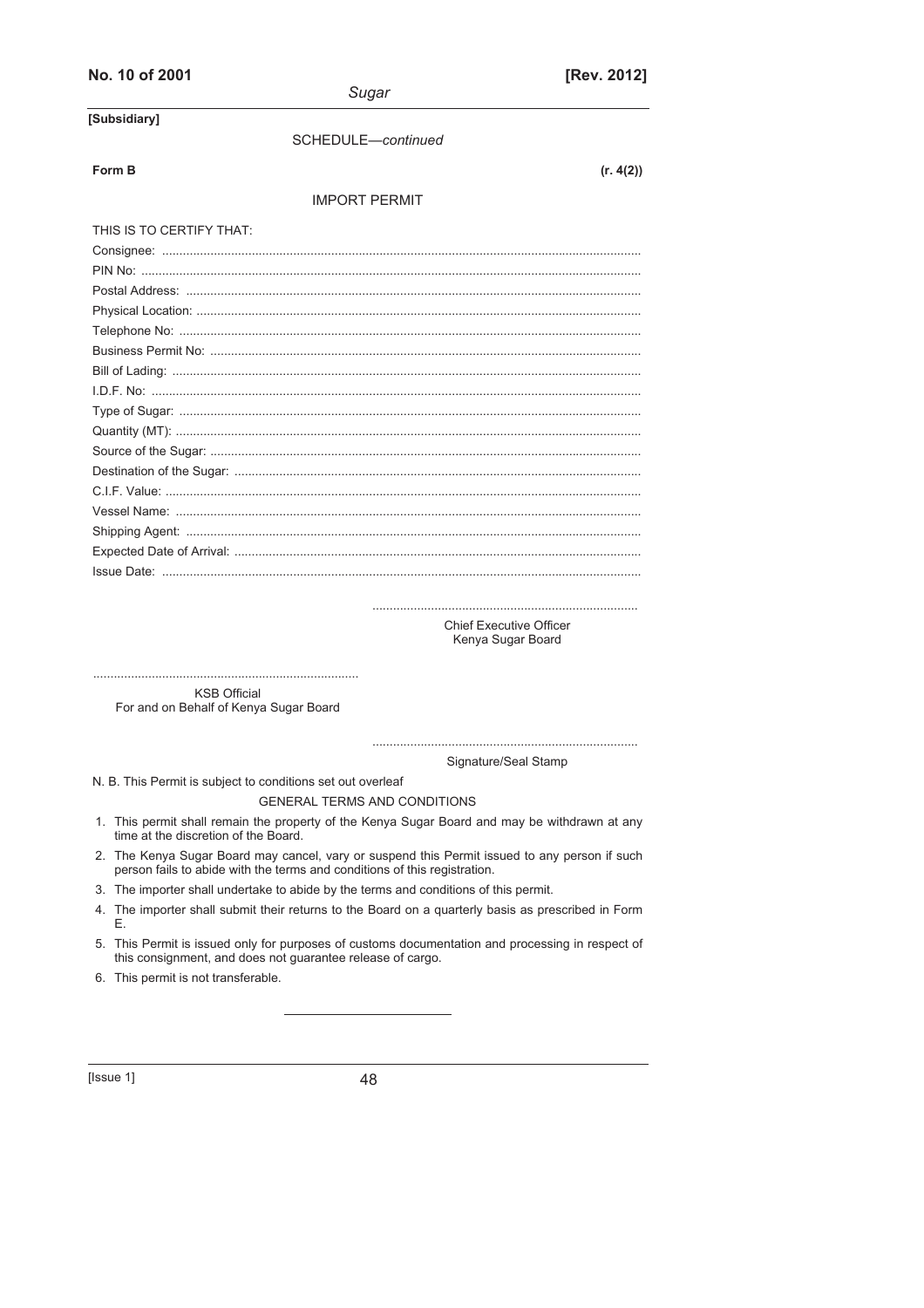| [Rev. 2012]                                                                 | No. 10 of 2001                                                                                                                                                                                 |
|-----------------------------------------------------------------------------|------------------------------------------------------------------------------------------------------------------------------------------------------------------------------------------------|
|                                                                             | Sugar                                                                                                                                                                                          |
|                                                                             | [Subsidiary]                                                                                                                                                                                   |
|                                                                             | SCHEDULE-continued                                                                                                                                                                             |
| Form C                                                                      | (r. 3(3))                                                                                                                                                                                      |
|                                                                             | APPLICATION FOR EXPORT PERMIT                                                                                                                                                                  |
|                                                                             |                                                                                                                                                                                                |
|                                                                             |                                                                                                                                                                                                |
|                                                                             |                                                                                                                                                                                                |
|                                                                             |                                                                                                                                                                                                |
|                                                                             |                                                                                                                                                                                                |
| 6. Names of Directors and addresses                                         |                                                                                                                                                                                                |
|                                                                             |                                                                                                                                                                                                |
|                                                                             |                                                                                                                                                                                                |
|                                                                             |                                                                                                                                                                                                |
|                                                                             |                                                                                                                                                                                                |
|                                                                             |                                                                                                                                                                                                |
|                                                                             |                                                                                                                                                                                                |
|                                                                             |                                                                                                                                                                                                |
|                                                                             |                                                                                                                                                                                                |
|                                                                             |                                                                                                                                                                                                |
|                                                                             |                                                                                                                                                                                                |
|                                                                             |                                                                                                                                                                                                |
|                                                                             |                                                                                                                                                                                                |
|                                                                             |                                                                                                                                                                                                |
|                                                                             |                                                                                                                                                                                                |
|                                                                             |                                                                                                                                                                                                |
|                                                                             |                                                                                                                                                                                                |
| and a copy of the most recent audited accounts of our company are attached. | 10. Application is made for permission to export sugar in accordance with the particulars given<br>above, which are hereby certified to be correct. The memorandum and articles of association |
| regulations made under the Sugar Act, 2001.                                 | 11. I/We hereby apply for registration as a sugar exporter in accordance with the terms of the                                                                                                 |
|                                                                             | I certify that the information given in this application is true and correct to the best of my belief.                                                                                         |
|                                                                             |                                                                                                                                                                                                |
|                                                                             |                                                                                                                                                                                                |
| <b>Chief Executive</b><br>Kenya Sugar Board                                 |                                                                                                                                                                                                |
|                                                                             |                                                                                                                                                                                                |
|                                                                             |                                                                                                                                                                                                |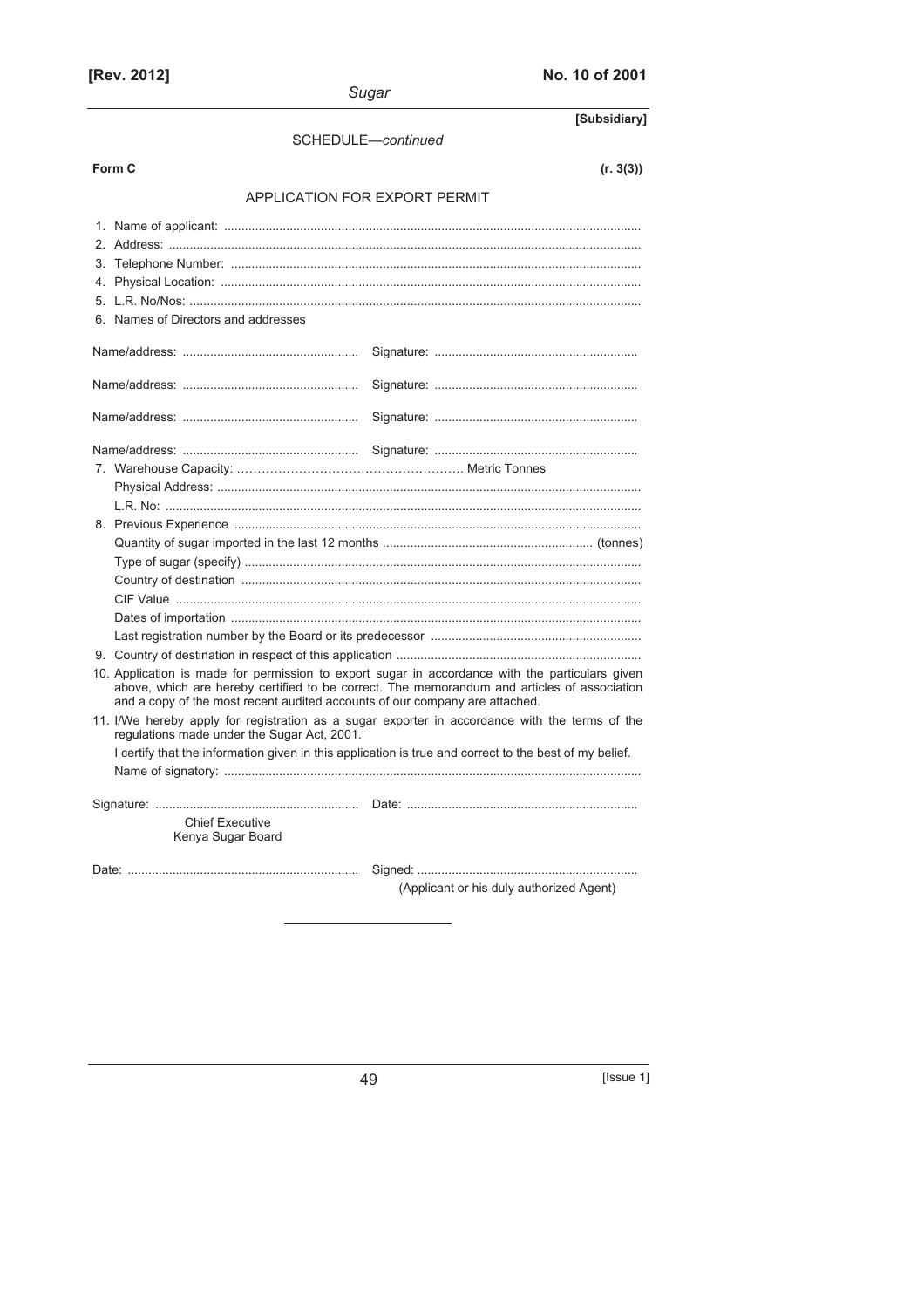| No. 10 of 2001           | [Rev. 2012]                                         |
|--------------------------|-----------------------------------------------------|
|                          | Sugar                                               |
| [Subsidiary]             |                                                     |
|                          | SCHEDULE-continued                                  |
| Form D                   | (r. 4(2))                                           |
|                          |                                                     |
|                          | <b>EXPORT PERMIT</b>                                |
|                          |                                                     |
| THIS IS TO CERTIFY THAT: |                                                     |
|                          |                                                     |
|                          |                                                     |
|                          |                                                     |
|                          |                                                     |
|                          |                                                     |
|                          |                                                     |
|                          |                                                     |
|                          |                                                     |
|                          |                                                     |
|                          |                                                     |
|                          |                                                     |
|                          |                                                     |
|                          |                                                     |
|                          |                                                     |
|                          |                                                     |
|                          |                                                     |
|                          |                                                     |
|                          |                                                     |
|                          | <b>Chief Executive Officer</b><br>Kenya Sugar Board |

............................................................................. KSB Official For and on Behalf of Kenya Sugar Board

> ............................................................................. Signature/Seal Stamp

N. B. This Permit is subject to conditions set out overleaf

GENERAL TERMS AND CONDITIONS

- 1. This permit shall remain the property of the Kenya Sugar Board and may be withdrawn at any time at the discretion of the Board.
- 2. The Kenya Sugar Board may cancel, vary or suspend this Permit issued to any person, if such person, fails to abide with the terms and conditions of this registration.
- 3. The exporter shall undertake to abide by the terms and conditions of this permit.
- 4. The export shall submit their returns to the Board on a quarterly basis as prescribed in Form E.
- 5. This permit is issued only purposes of customs documentation and processing in respect of this specific consignment, and does not guarantee release of cargo for export.
- 6. This Permit is not transferable.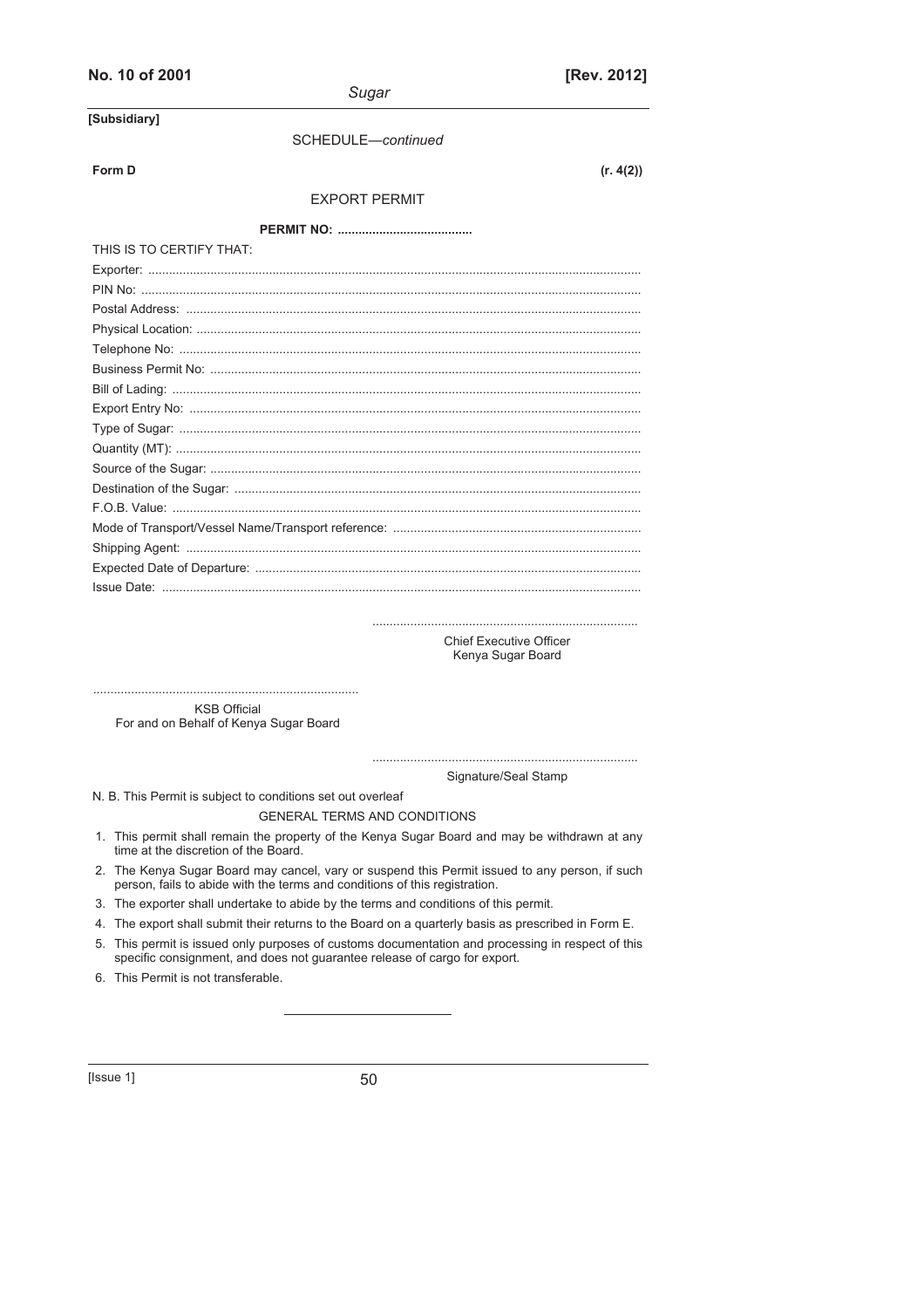$\overline{a}$ 

| Sugar                             |                                             |                              |                    |                                                                                                                                                                                            |                                                           |  |
|-----------------------------------|---------------------------------------------|------------------------------|--------------------|--------------------------------------------------------------------------------------------------------------------------------------------------------------------------------------------|-----------------------------------------------------------|--|
| [Subsidiary]                      |                                             |                              |                    |                                                                                                                                                                                            |                                                           |  |
|                                   |                                             |                              | SCHEDULE-continued |                                                                                                                                                                                            |                                                           |  |
| Form E                            |                                             |                              |                    |                                                                                                                                                                                            | (r. 9)                                                    |  |
|                                   |                                             | <b>SUGAR IMPORTS RETURNS</b> |                    |                                                                                                                                                                                            |                                                           |  |
|                                   | <b>CONFIDENTIAL</b>                         |                              |                    |                                                                                                                                                                                            |                                                           |  |
|                                   |                                             |                              |                    |                                                                                                                                                                                            |                                                           |  |
|                                   |                                             |                              |                    |                                                                                                                                                                                            |                                                           |  |
|                                   | 3. Details of sugar or by-products imports: |                              |                    |                                                                                                                                                                                            |                                                           |  |
|                                   |                                             |                              |                    |                                                                                                                                                                                            |                                                           |  |
| (b)                               |                                             |                              |                    |                                                                                                                                                                                            |                                                           |  |
| (c)                               |                                             |                              |                    |                                                                                                                                                                                            |                                                           |  |
| (d)                               |                                             |                              |                    |                                                                                                                                                                                            |                                                           |  |
|                                   | (If space is inadequate provide attachment) |                              |                    | 4. Utilization of imports. Please give detailed breakdown of utilization under following categories:                                                                                       |                                                           |  |
| (a)                               |                                             |                              |                    | Direct human consumption (give a full list of purchasers, addresses, physical location and                                                                                                 |                                                           |  |
| (b)                               |                                             |                              |                    | Industrial manufacturing (specify type of products in which sugar was used and production                                                                                                  |                                                           |  |
| (C)                               |                                             |                              |                    | Raw sugar for processing (specify quality of raw sugar processed into mill white, refined<br>sugar, brown sugar or other by-products. Also give a full list, addresses and physical        |                                                           |  |
| (d)                               |                                             |                              |                    | Transit sugar (provide full details of the quantities imported and exported including the<br>dates of actual export at entry and exit points: Also attach copies of re-export certificates |                                                           |  |
|                                   |                                             |                              |                    |                                                                                                                                                                                            |                                                           |  |
|                                   |                                             |                              |                    |                                                                                                                                                                                            |                                                           |  |
| 7. Sugar short shipment if (any): |                                             |                              |                    |                                                                                                                                                                                            |                                                           |  |
|                                   | Manifest numbers                            | Invoice No.                  | Type               | No. of Bags                                                                                                                                                                                | Net Weight<br>$(1/2)$ and $\alpha$ and $\alpha$ $\lambda$ |  |

| Manifest numbers | Invoice No. | Type | No. of Bags | Net Weight<br>(Kilograms) |
|------------------|-------------|------|-------------|---------------------------|
|                  |             |      |             |                           |
|                  |             |      |             |                           |
|                  |             |      |             |                           |
|                  |             |      |             |                           |
|                  |             |      |             |                           |

(If space provided is not adequate provide an attachment)

NB: Applicant to attach certified copies of the following documents for verification.

- (a) Sale contract
- (b) Letter of credit/Telegraphic Transfer Documents
- (c) Commercial invoice
- (d) Brokers invoice;
- (e) Sheet (where applicable)
- (f) Sugar Development Levy payment slip.

Date: ...................................................................

Full Names: ........................................................ Signature: ...........................................................

For official use: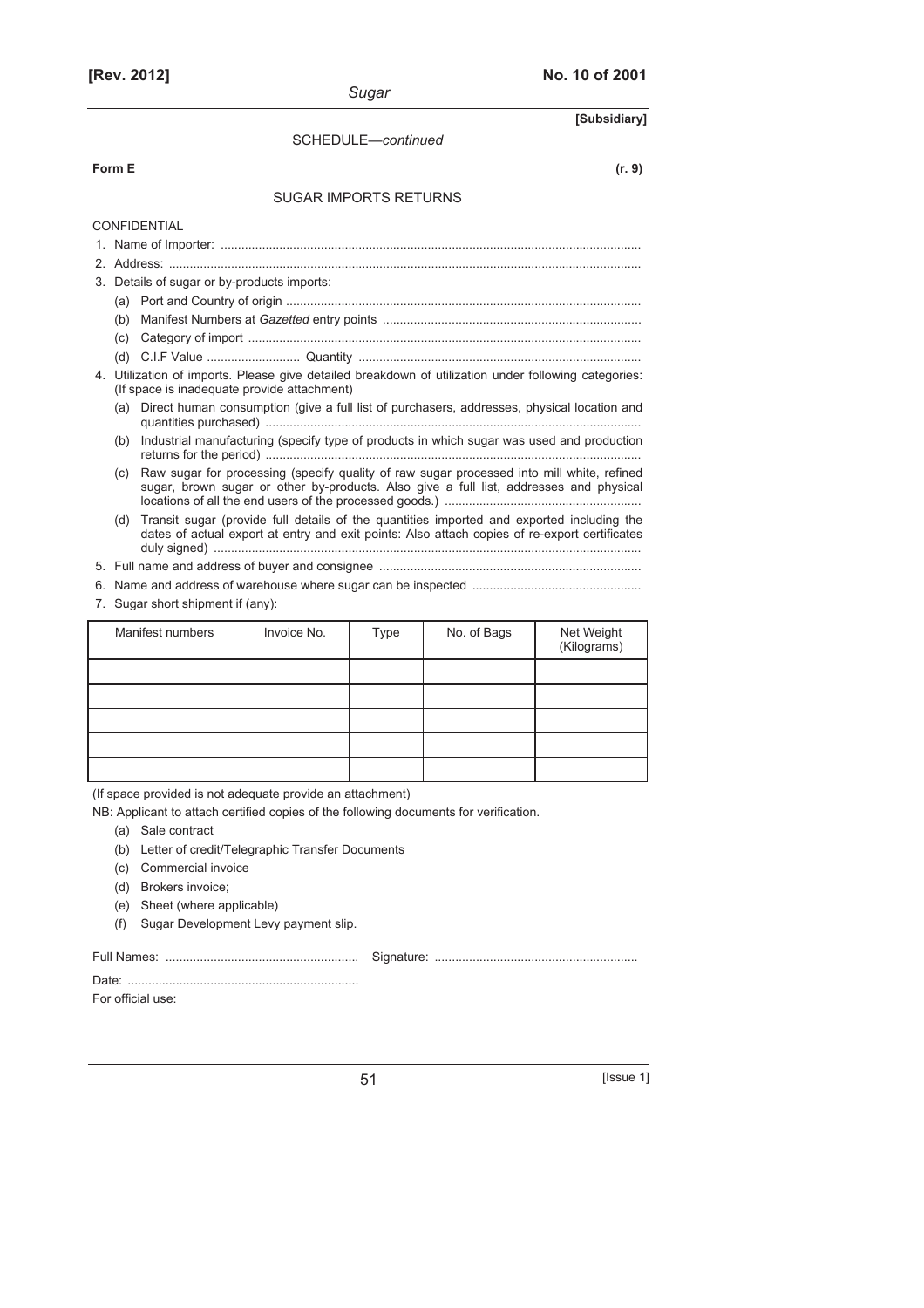|                                        | Sugar                                             |
|----------------------------------------|---------------------------------------------------|
| [Subsidiary]                           |                                                   |
|                                        | SCHEDULE-continued                                |
|                                        | <b>AUTHENTICATION BY</b><br>THE KENYA SUGAR BOARD |
|                                        |                                                   |
| SIGNATURE AND STAMP                    |                                                   |
|                                        |                                                   |
| Form F                                 | (r. 8)                                            |
|                                        | <b>CARGO RELEASE ORDER</b>                        |
|                                        |                                                   |
| <b>Release Authority Stamp</b>         |                                                   |
| For and on behalf of Kenya Sugar Board |                                                   |

[Rev. 2012]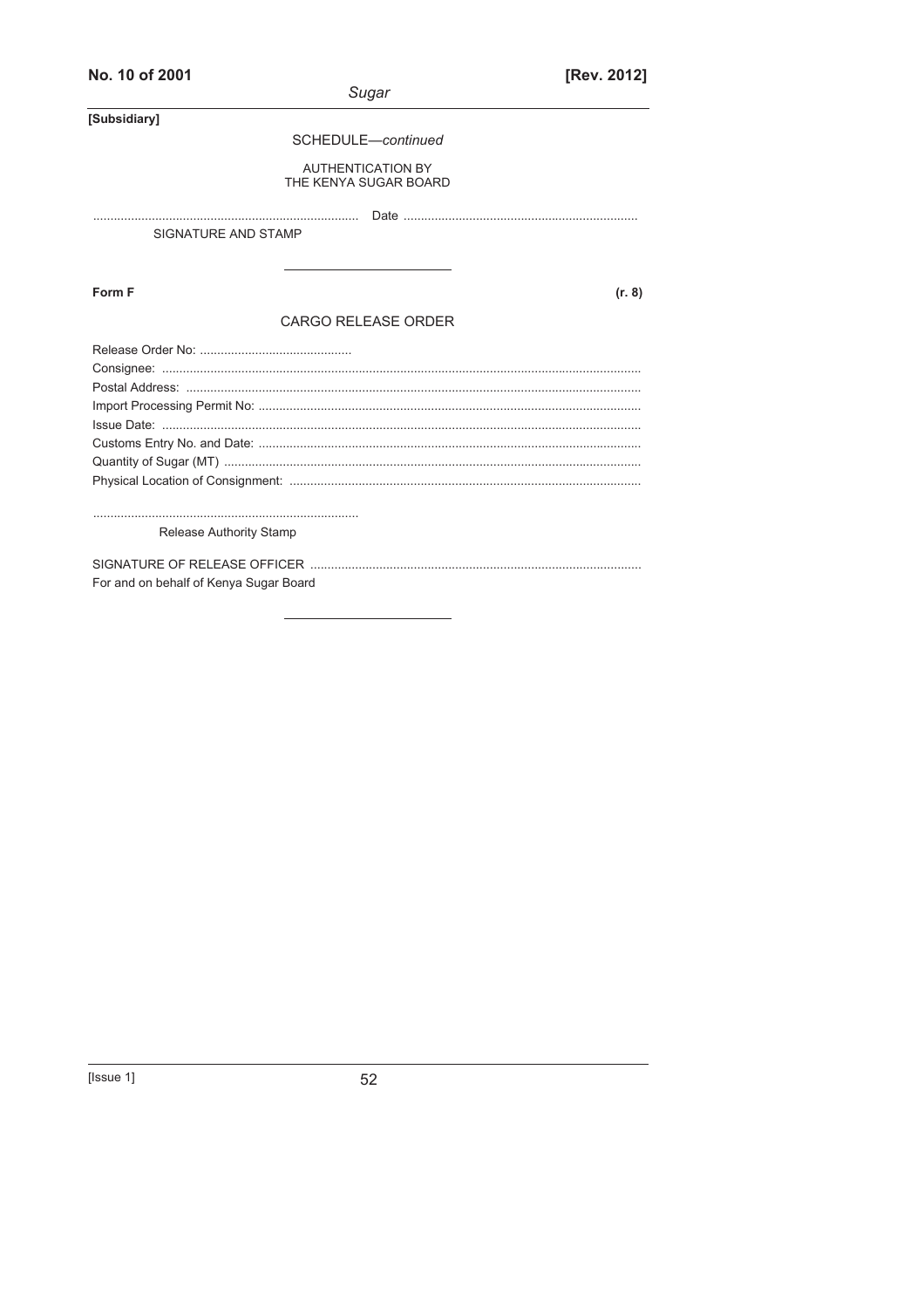# **SUGAR (ARBITRATION TRIBUNAL) RULES, 2008**

# ARRANGEMENT OF RULES

# PART I – PRELIMINARY

# *Rule*

- 1. Citation.
- 2. Definitions.
- 3. Forms.
- 4. Directions.
- 5. Fees.

# PART II – DISPUTES AND PROCEEDINGS

- 6. Initiation of proceedings.
- 7. Register.
- 8. Registration of disputes.
- 9. Presentation of claims.
- 10. Service, filing of reply, opposition, objections, etc.
- 11. Defence and Reply to defence.
- 12. Close of pleadings.
- 13. Fixing of hearing date.
- 15. Supporting data.
- 16. Information to be provided by a complainant.
- 17. Hearing notices.
- 18. Tribunal orders.
- 19. Witness Summons.
- 20. Representation.
- 21. Costs.
- 22. Proceedings to be open to public.
- 23. Majority decision.

# PART III – GENERAL RULES APPLICABLE TO ALL PROCEEDINGS

- 24. Frivolous or vexatious proceedings.
- 25. Petitions.
- 26. Hearings before the Tribunal.
- 27. Place of hearing.
- 28. Service of Notices.
- 29. Determination of dispute.
- 30. Further information and evidence.
- 31. Experts.
- 32. Consequence of non-appearance.
- 33. Interim orders.
- 34. Inspection of records.
- 35. Supply of certified copies of documents.
- 36. Place of hearing.
- 37. Records to be maintained.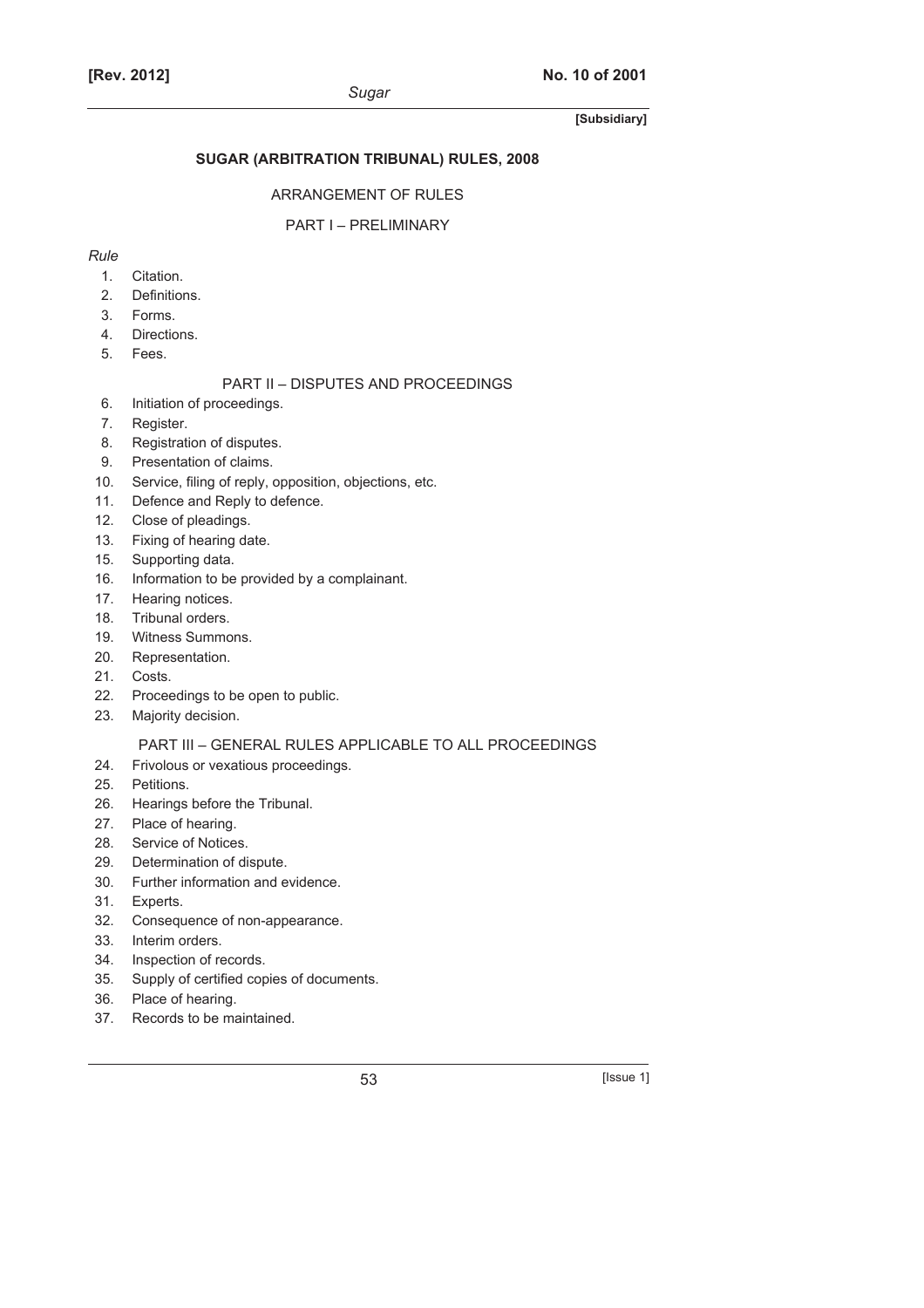# PART IV – MISCELLANEOUS PROVISIONS

*Rule* 

38. Amendments.

- 39. Withdrawal of suit.
- 40. Documents to be in English.
- 41. Extension of time.
- 42. Application to be by motion.
- 43. Saving of discretionary powers of Tribunal.
- 44. Stay.

**SCHEDULES** 

FIRST SCHEDULE – FORMS

SECOND SCHEDULE – FEES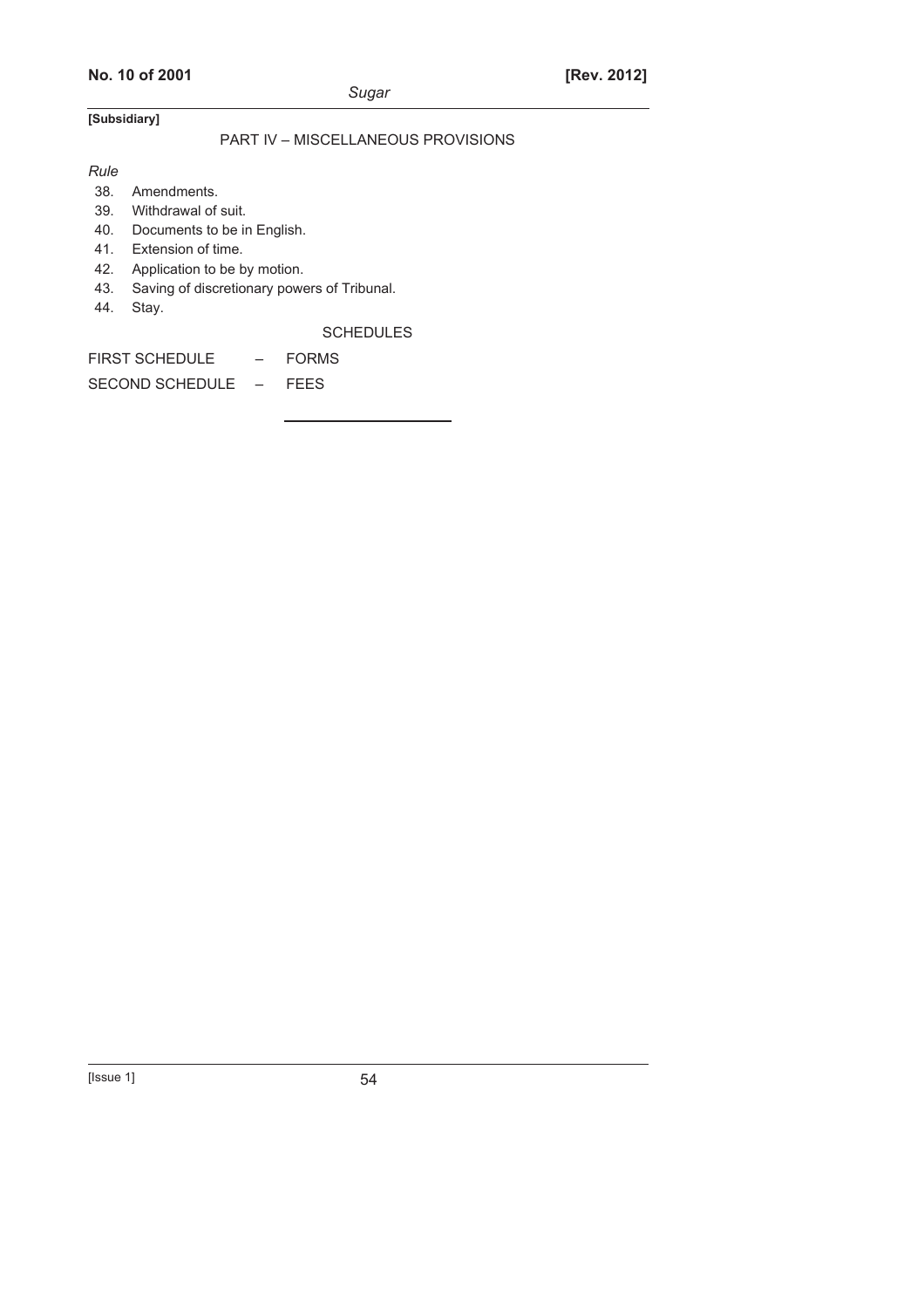#### **SUGAR (ARBITRATION TRIBUNAL) RULES, 2008**

[L.N. 121/2008.]

# PART I – PRELIMINARY

# **1. Citation**

These Rules may be cited as the Sugar (Arbitration Tribunal) Rules, 2008.

## **2. Definitions**

In these Rules, unless the context otherwise requires—

**"Chairman"** means the Chairman of the Tribunal;

**"clerk"** means the clerk to the Tribunal;

**"day"** means a calendar day:

**"interested parties"** means the Government, millers, growers or out-grower institutions or as otherwise defined in the Sugar Act, 2001;

**"member"** means a member of the Tribunal;

**"Secretary"** means the Secretary to the Tribunal;

**"Tribunal"** means the Sugar Arbitration Tribunal established under section 31 of the Sugar Act, 2001.

#### **3. Forms**

(1) The Tribunal may from time to time prescribe or give directions on such forms as it may deem necessary for the purposes of filing any claims, replies or applications.

(2) Forms already prescribed as referred to in paragraph (1) are set out in the First Schedule and may be used with appropriate modifications.

#### **4. Directions**

(1) The Tribunal may give all such directions as may be required whether on its own motion or under a formal or informal application in court as the case may be with respect to any necessary procedure to be followed in any proceedings or any relevant issue or step in the proceedings, including directions with respect to the form to be used where no form is otherwise provided for under these Rules.

(2) The formats prescribed under these rules for the making of any documents may be accepted in modified form at the discretion of the Tribunal.

(3) The Tribunal shall subject to paragraph (1) have power to admit any pleadings, documents, references, petitions or applications instituted or presented other than by way of the form prescribed under these rules:

Provided that, no compliant shall be refused for defects in the pleadings or to the presentation, without giving an opportunity to the party filing to rectify the defects within the time which may be given for the purpose.

#### **5. Fees**

(1) Filing fees, as may be prescribed by the Tribunal, shall be payable on presentation of the compliant.

(2) The fees set out in the Second Schedule to these rules shall be payable in proceedings before the Tribunal.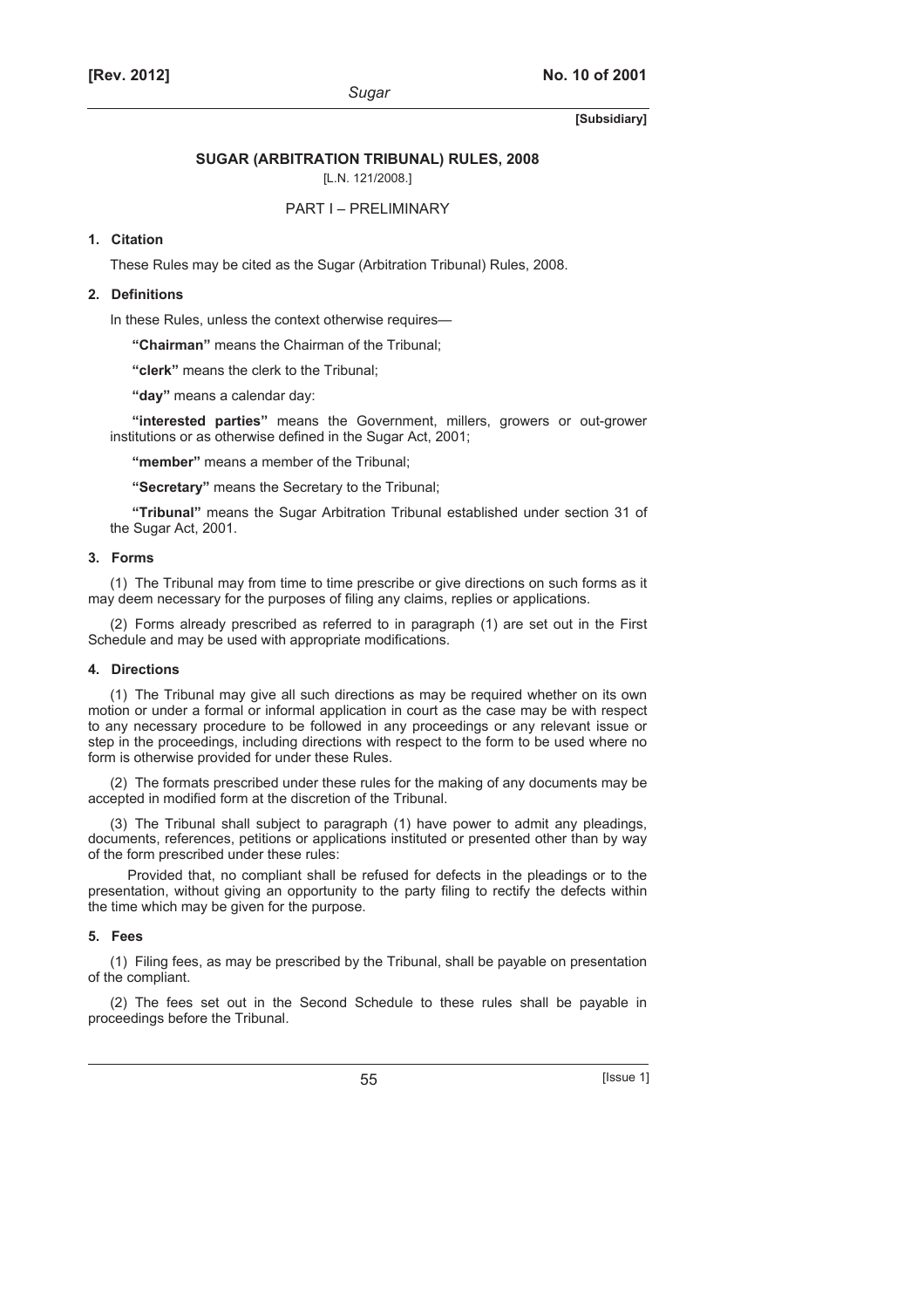(3) The fees shall be payable by way of cash, bankers cheque or postal order issued in favour of the Tribunal or may otherwise be payable to the Tribunal through the Ministry of Agriculture as may be directed by the Tribunal through its officers handling fees matters on behalf of the Tribunal.

(4) The fee received shall be entered into the register prescribed for the purpose and a receipt issued accordingly.

(5) The Tribunal is entitled to demand additional court fees where an award is clear or quantified at the conclusion of the case and whereby the fee charged at the time of filing does not take into account or correlate with the award as the case may be and the Tribunal may at any time require that a defined amount of fees be paid before further proceedings are entertained in the matter.

# PART II – DISPUTES AND PROCEEDINGS

#### **6. Initiation of proceedings**

(1) Where any dispute exists, the party desirous of referring such dispute to the Tribunal shall file suit or lodge complaint, reference or petition to the Tribunal in the appropriate form or nature, and the Tribunal shall thereupon take cognizance of the dispute and register the dispute in the register.

(2) All complaints to be filed before the Tribunal shall be typewritten, photocopied, printed or written neatly and legibly on one side of A4 paper and every page shall be consecutively numbered.

(3) The contents of a compliant shall be divided appropriately into separate paragraphs, which shall be numbered serially.

#### **7. Register**

(1) The Tribunal shall cause to be prepared a register containing, with regard to any reference before the Tribunal, the following particulars—

- (a) date of filing the complaint, reference or petition;
- (b) the serial number;
- (c) the name of the applicant and other parties involved;
- (d) the relief sought by the applicant and identifying details of the stakeholders or other interested parties affected if any; and
- (e) provision for the final determination or order and the date thereof.

#### **8. Registration of disputes**

(1) The clerk shall, after charging the appropriate fee, open a case file and shall record the particulars in the register.

(2) The complaint may be in the form of plaint, reference or dispute with such modifications as the case may be.

(3) The general heading in all matters before the Tribunal and in all publications and notices shall be as prescribed in the First Schedule, with appropriate modifications.

(4) Where the document is to be signed, each copy required shall be signed.

(5) Upon receipt of a case or complaint the Tribunal shall acknowledge receipt by stamping and endorsing the date on which the complaint is presented.

(6) The date of presentation and receipt of the complaint shall be duly entered in the register maintained for that purpose.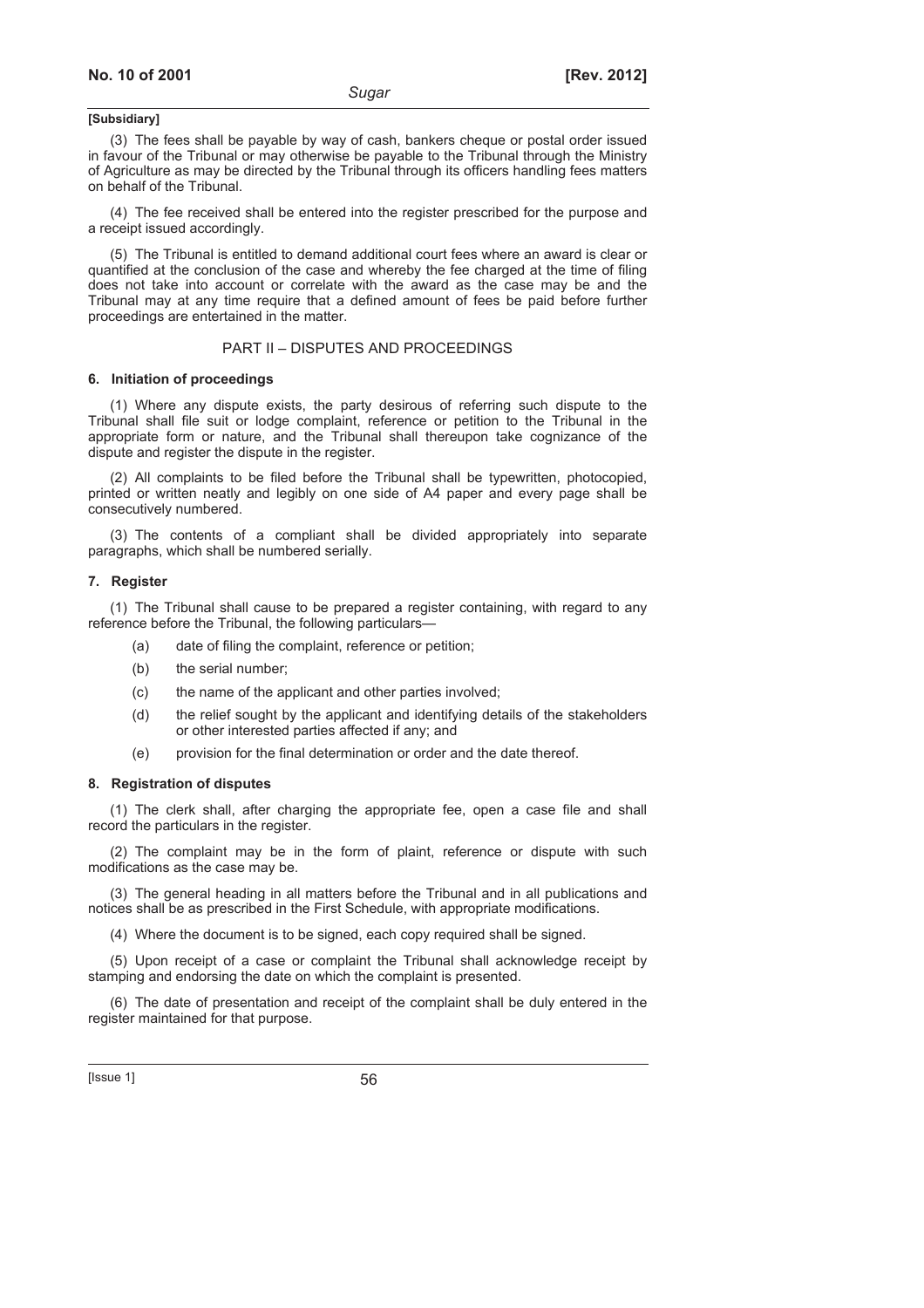#### **10. Service, filing of reply, opposition, objections etc.**

(1) Once a matter is filed with the Tribunal, the party filing the matter shall serve a copy of the complaint/or matter on the respondent as soon as possible from the date of the presentation of the complaint.

(2) The provision for service may be dispensed with if the respondent involved has acknowledged service pursuant to the Tribunal writing to the parties upon receipt of the complaint in exceptional circumstances in the discretion of the Tribunal.

#### **11. Defence and Reply to defence**

(1) The respondent shall file a defence or reply to the complaint in original and sufficient copies within fourteen (14) days from the date of service of the complaint.

(2) The defence may specifically admit, deny or explain each of the facts stated in the complaint and may also state such additional facts as the respondent may consider necessary for just determination of the complaint or case.

(3) The defence shall be signed dated and, once filed, be duly served.

(4) The respondent may include a counter-claim against the complainant as the case may be.

(5) The claimant may file a reply to defence within seven days of being served subject to Rule 13 below.

(6) In the event of the defendant filing a counter-claim the plaintiff shall file a defence thereto within fifteen (15) days of service of the defence and counter claim.

#### **12. Close of pleadings**

Pleadings shall be deemed to have closed upon expiry of fifteen days from the date of filing of reply or defence to the suit or to the counter claim as the case may be.

#### **13. Fixing of a hearing date**

The Tribunal may on its own motion or at the instance of any of the parties to the dispute set down the dispute for hearing any time subject to giving any necessary directions by the Tribunal and in setting the hearing date the Tribunal shall have regard to any material circumstances including convenience as to the Tribunal's own diary and schedules of business.

### **14. Supporting data**

The Tribunal may direct that copies of such data, statements, Reports or contracts, agreements, receipts, invoices or other documentary evidence or reference material to be relied on in the hearing or proceedings be lodged in advance with the Tribunal and copies served accordingly as the Tribunal may specify.

#### **15. Information to be provided by a complainant**

In his complaint, the complainant shall provide the following information—

- (a) complainant's name and address;
- (b) nature of complaint or claim; and
- (c) the relief sought.

#### **16. Hearing notices**

A hearing notice may be issued by the Tribunal directly or by any party as appropriate and shall subject to such modifications as necessary be in the Form prescribed in the First Schedule.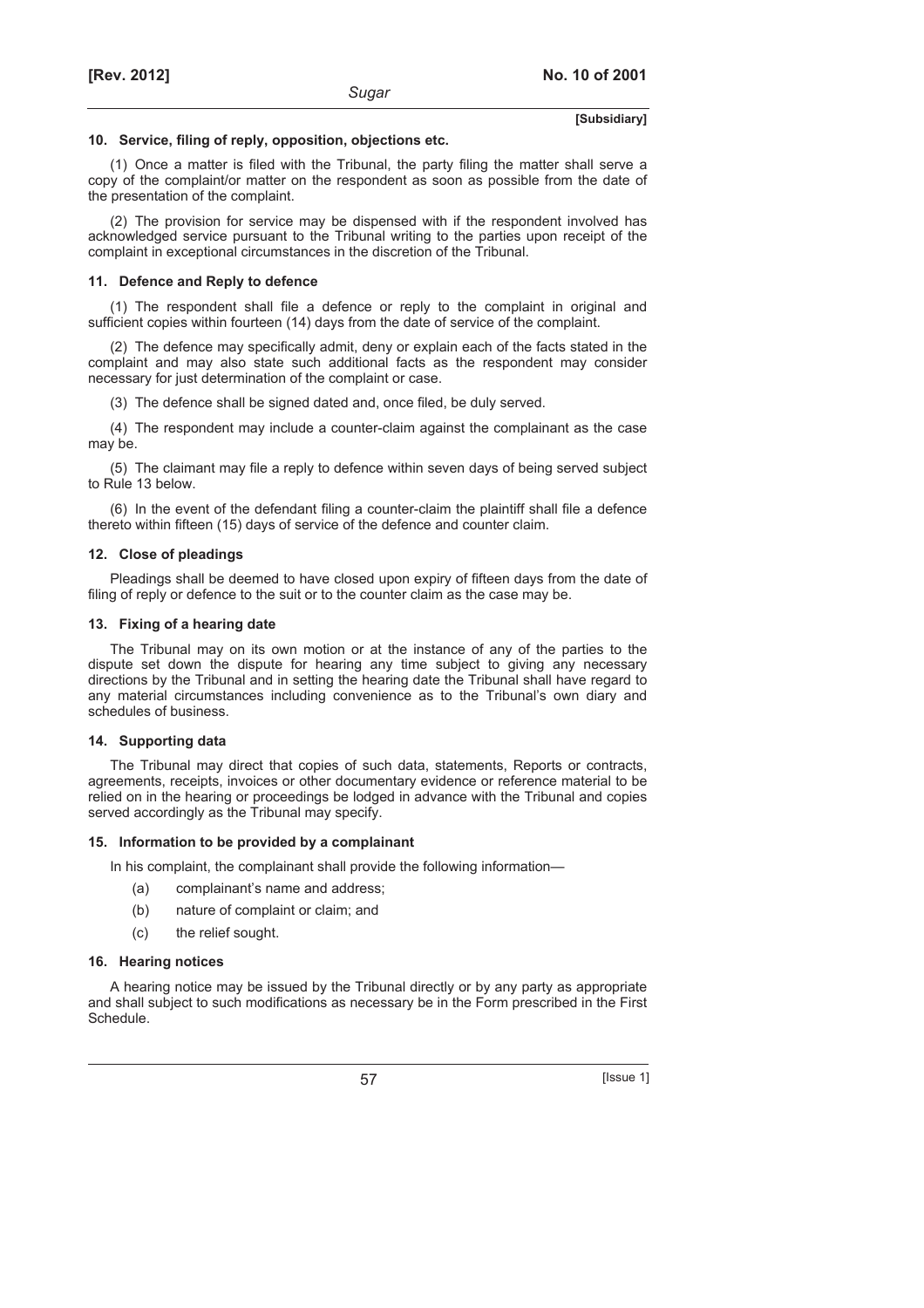#### **17. Tribunal orders**

An order issued by the Tribunal shall be under the Tribunal seal and executed or certified by at least two members of the Tribunal one of whom must be the Chairman.

#### **18. Witness summons**

When a witness is required to appear before the Tribunal the clerk shall prepare witness summons as prescribed in the First Schedule upon written or formal application to the Tribunal by any party and thereafter the party requesting for the witness summons shall effect service on the witness accordingly.

#### **19. Representation by counsel**

A person may be represented before the Tribunal by an agent in respect of a matter if—

- (a) an appointment of the agent in respect of the matter has been filed with the Tribunal vide Form I (1); and
- (b) the agent is an advocate with a current practicing certificate.

#### **20. Costs**

The Tribunal may—

- (a) in its sole discretion award costs in favour of parties generally;
- (b) require a party to pay all or part of the costs of another party and specify how the costs are to be determined and how they are to be paid; or
- (c) be entitled to decide in each dispute the party or parties who shall bear the costs of the hearing.

#### **21. Proceedings to be open to public**

Proceedings of the Tribunal shall be open to the public but where the Tribunal deems fit it may conduct proceedings in camera.

### **22. Majority decision**

The decision of the Tribunal shall be the decision of the majority of the members present and shall be signed by all the members sitting.

### PART III – GENERAL RULES APPLICABLE TO ALL PROCEEDINGS

#### **23. Frivolous or vexations proceedings**

(1) If a dispute, application or case discloses no reasonable grounds and it appears to the Tribunal that it is frivolous or vexatious; the Tribunal may dismiss the application or request without a hearing:

Provided that appropriate advance notification shall be given to the parties who will be at liberty to make submissions on the issue for the Tribunal's consideration.

(2) The Tribunal shall advise the parties in writing explaining why the Tribunal cannot maintain the complaint, in that eventuality.

#### **24. Petitions**

(1) Such petitions or cases by law or contract of respective parties requiring reference to the Tribunal for arbitration or determination shall be instituted or presented to the Tribunal subject to the terms specified in the rules or provisions applicable with respect to the matters in dispute.

 $[|$ ssue 1 $]$  58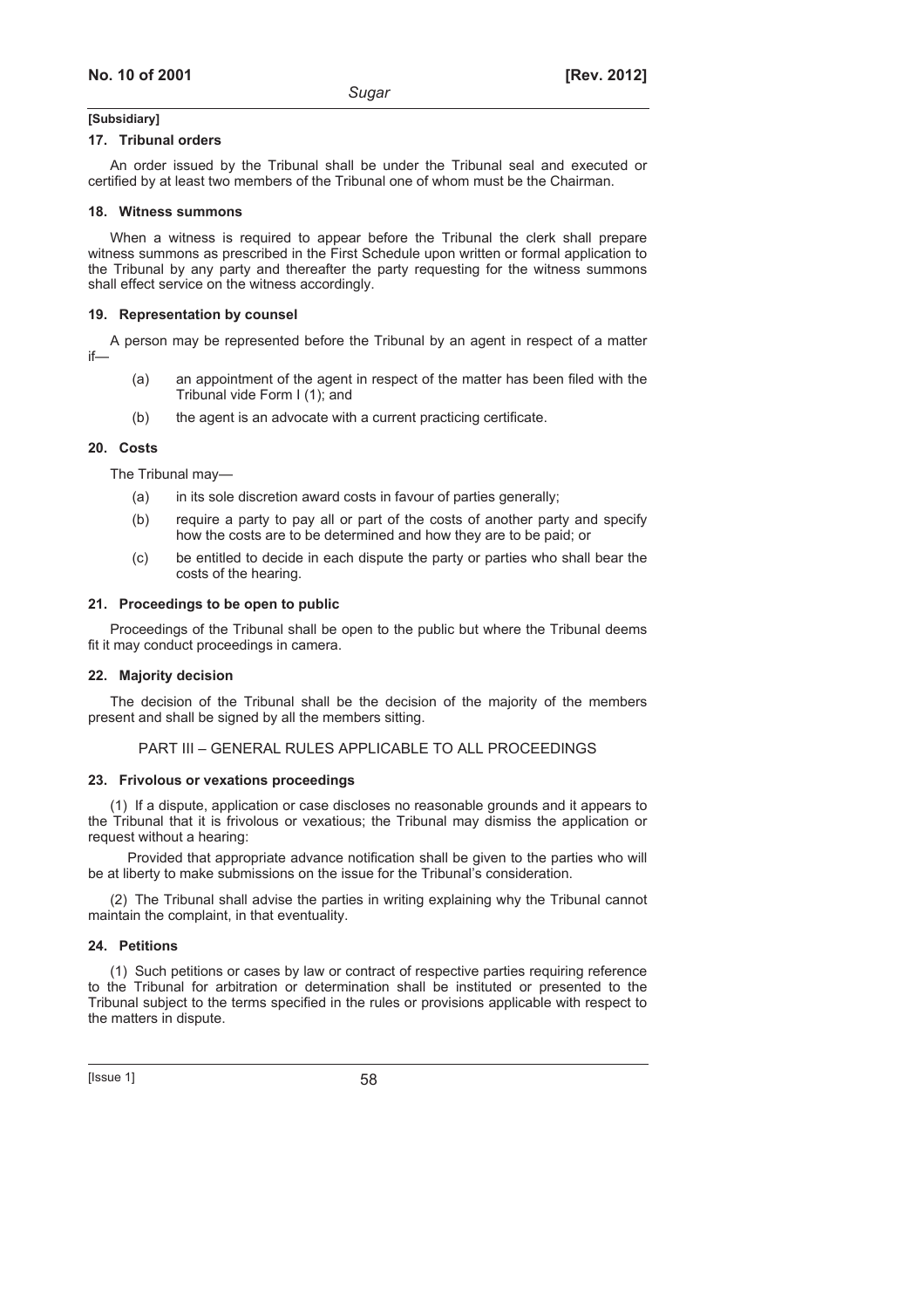(2) Petitions, cases or references under paragraph (1) may be entertained in tandem with the sources of references and without strict regard to forms prescribed under these rules in the Tribunal's discretion.

#### **25. Hearings before the Tribunal**

(1) The Tribunal may from time to time hold hearings or proceedings as it may consider appropriate in the discharge of its functions under the Act with respect to matters before it.

(2) The Tribunal may, if it considers appropriate, invite comments from any person on the issues involved in any hearing in such form as the Tribunal may direct.

#### **26. Place of hearing**

The Tribunal shall determine the place, the date and the time of the hearing of a dispute.

#### **27. Service of notices**

(1) Notice of the time and place of hearing shall be served at least fifteen (15) days prior to the hearing upon all affected persons subject to the Tribunal being at liberty to vary this requirement as it may deem fit.

- (2) Notices issued under this Rule may be served by—
	- (a) by hand delivery;
	- (b) by registered post; or
	- (c) in any other manner as considered appropriate by the Tribunal.

(3) The Tribunal may require that a return of service giving details of document served, the date and manner of service be filed as proof of such service.

(4) Every notice or process required to be served on or delivered to any person may be sent to the person or his agent empowered to accept service at the address furnished by him for service or at the place where the person or his agent ordinarily resides or carries out business or personally works for gain.

(5) In the event any matter is pending before the Tribunal and the person to be served has authorized an agent or representative to appear for or represent him or her in the matter, such agent or representative shall be deemed to be duly empowered to take service of the notices and processes on behalf of the party concerned in all matters and the service on such agent or representative shall be taken as due service of the person to be served.

(6) No service or publication required to be done shall be deemed invalid by reason of any defect in the name or description of a person provided that the Tribunal is satisfied that such service is in other respects sufficient, and no hearing shall be invalidated by reason of any defect or irregularity unless the Tribunal, on an objection taken, is of the opinion that substantial injustice has been caused by such defect or irregularity or there are otherwise sufficient reasons for doing so.

#### **28. Determination of dispute**

(1) The Tribunal may determine the dispute in any manner as it may consider appropriate, including being at liberty to decide the dispute on the strength of pleadings and submissions of the parties only in line with directions as may be so taken or otherwise on the basis of trial and submission of oral evidence in the dispute.

(2) The Tribunal may in consultation with or upon application by the parties order consolidation of two or more matters for purposes of expediency in proceedings and finalization where it is deemed appropriate and parties are in agreement to consolidation.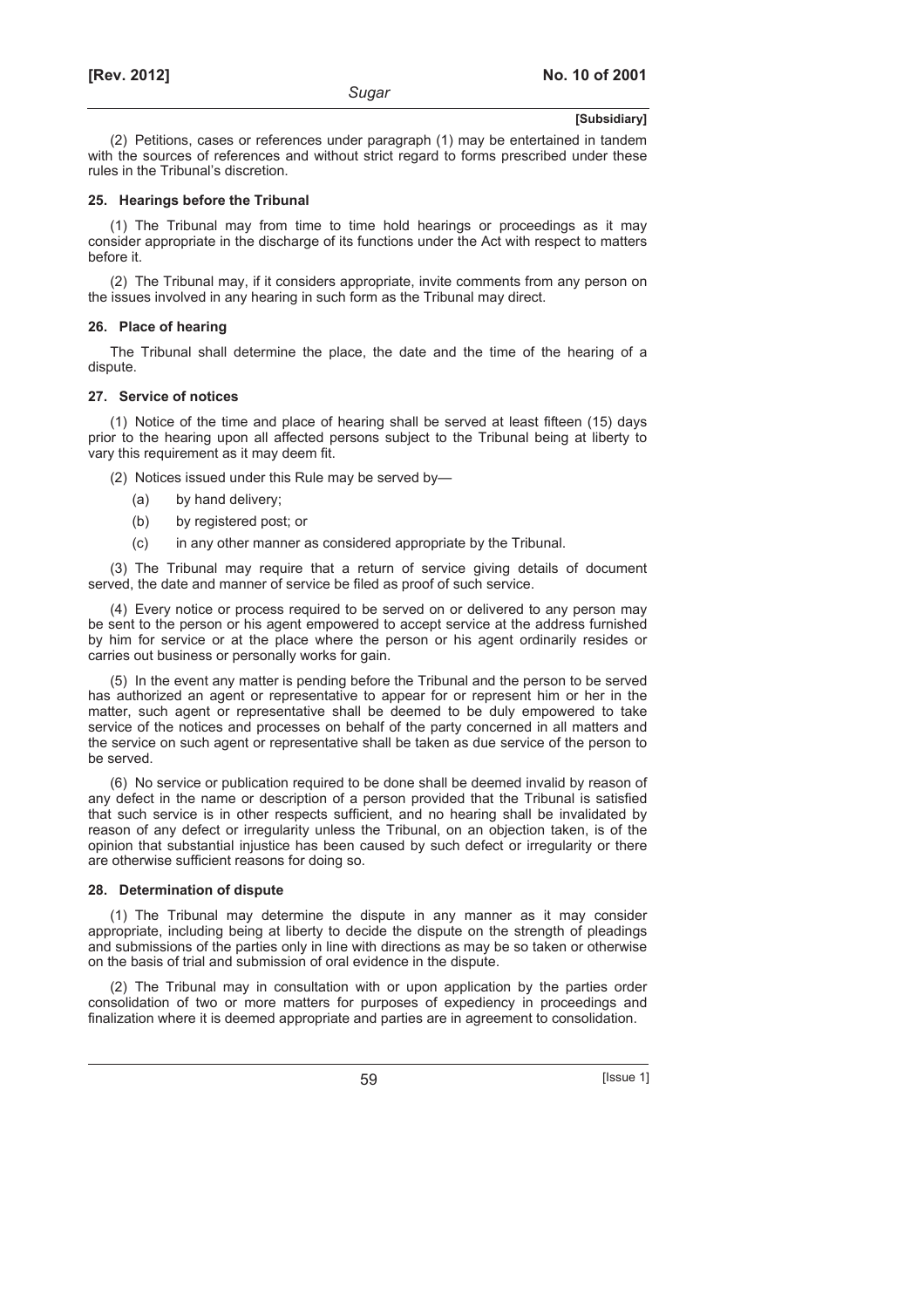(3) Where evidence of a party is by way of oral submission, the Tribunal may, if considered necessary or expedient, grant an opportunity to the opposing party to crossexamine the persons giving evidence.

(4) The Tribunal may, if considered necessary or expedient, record the evidence of the parties by any means it may deem fit.

(5) The Tribunal may direct the parties to file written notes of arguments or submissions in the dispute on such terms as the Tribunal may order.

(6) The Tribunal shall be at liberty to pose or address any questions to the parties during hearing or other proceedings of the dispute.

(7) The Tribunal shall give its decision in writing, giving reasons thereof after conclusion of the hearing and delivery of decision shall be on such date as may be directed by the Tribunal.

#### **29. Further information and evidence**

(1) The Tribunal may, at any time before passing orders on any dispute, require the parties or any one or more of them or any other person whom the Tribunal considers appropriate, to give such documentary or other evidence as the Tribunal may consider necessary for the purpose of enabling it to pass orders and subject to such directions as the Tribunal may consider appropriate.

(2) The Tribunal may require to be disclosed or given such further information details or particulars from any of the parties at any time before commencement or during hearing where deemed necessary at the Tribunal's discretion on its own motion or at the instance of any party on such terms or orders as the Tribunal may find fit.

#### **30. Experts**

(1) At any stage of the hearing, the Tribunal may refer on its own motion or on application such issues or issues in the dispute as it considers appropriate to persons including, but not limited to, professionals and consultants whom the Tribunal considers as qualified to give expert advice or opinion and to consider and rely on or otherwise deal with such expert evidence as necessary and subject to any party being at liberty to crossexamine the witness and to call alternative expert evidence opinion as the case may be.

(2) The Tribunal may nominate from time to time any person including, but not limited to, the officers of the Tribunal as well as any professionals or consultants to visit any place or places for inspection and report on the existence or status of the place or any facilities and circumstances therein as may be necessary.

(3) The Tribunal, if it thinks fit, may direct the parties to appear before the persons designated in paragraph (1) and (2) to present their views on the issues or matters referred to.

(4) The report or the opinion received from such person shall form part of the record of the dispute and the parties shall be given the copies of the report or opinion and shall be entitled to file their version either in support or in opposition to the report or the opinion.

(5) The Tribunal may take into account the report or opinion given and the reply filed by the parties while deciding the dispute and if considered necessary the examination before the Tribunal of the person giving the report or the opinion.

(6) The Tribunal may make such order as it will deem necessary with respect to costs and expenses of an expert.

#### **31. Consequences of non-appearance**

(1) Where, on the date fixed for hearing or any other date to which such hearing may be adjourned, any party or their authorized agent or representative does not appear when

 $[|$ Ssue 1 $]$  60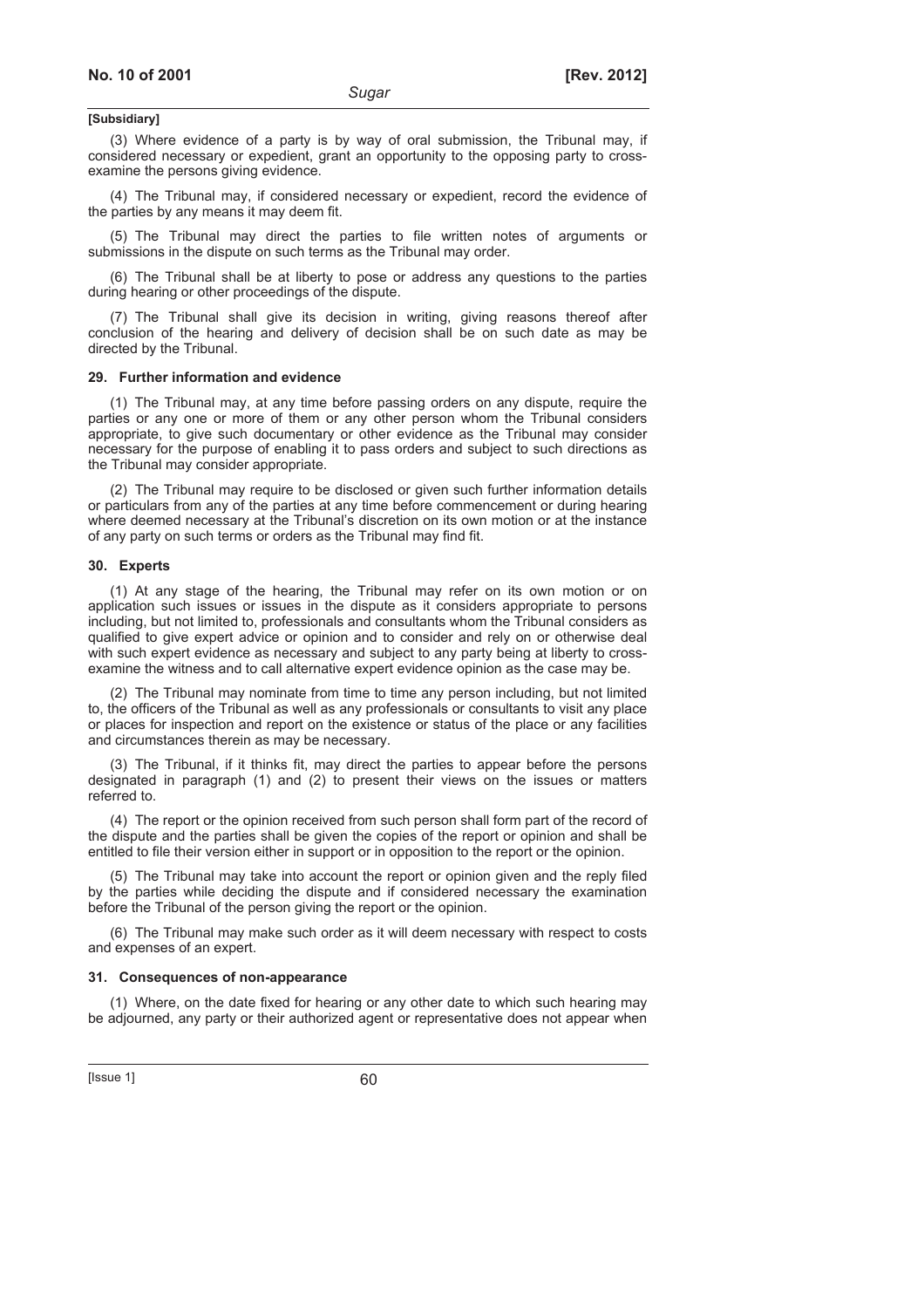the dispute is called for hearing, the Tribunal may, in its discretion, either dismiss the complaint for non-attendance when the complainant (or the person who moves the Tribunal for hearing) is in default or proceed *ex parte*.

(2) Where a complaint is dismissed in default or decided *ex parte*, the person aggrieved may file an application within thirty days from the date of such dismissal or *ex parte* proceedings, as the case may be, for review of the order, and the Tribunal may within reasonable time review the order on such terms as it thinks fit, if the Tribunal is satisfied that there was sufficient cause for non-attendance.

#### **32. Interim orders**

(1) Applications seeking relief of an interim, interlocutory, procedural or other relevant nature may be filed at the Tribunal under and subject to existence of a substantive case filed and pending before the Tribunal.

(2) All applications filed in the Tribunal shall be by way of Notice of Motion as set out in the Schedule hereto and shall have grounds in support of the application as well as an Affidavit in support.

(3) Any party wishing to oppose an application filed shall be at liberty to file Grounds of Opposition and a Replying Affidavit thereto.

(4) The Tribunal may upon its discretion make or pass such interim orders as the Tribunal may consider appropriate at any stage of the proceedings.

(5) The reasons given by the Tribunal in support of an order shall form a part of the order and shall be available in accordance with these Regulations.

(6) Any order and decision issued or communicated by the Tribunal shall be under the official seal of the Tribunal and appropriately executed.

(7) Any order of the Tribunal shall be communicated to the parties to the dispute.

#### **33. Inspection of records**

(1) Records of every hearing, except those parts which for reasons specified by the Tribunal are confidential or privileged or otherwise not to be disclosed to any person, may, on application, be open to inspection either during the hearing or after the order has been passed, subject to such person complying with such terms as the Tribunal may direct from time to time.

(2) The application for inspection of documents shall be in writing and shall be accompanied by the prescribed fees.

(3) The inspection of records shall be allowed on any working day during working hours in the presence of an officer authorized for that purpose.

(4) The person inspecting the records shall not in any manner cause displacement, mutilation, tampering or damage to records in the course of inspection.

(5) The officer supervising the inspection may at any time prohibit further inspection if, in his opinion, any of the records are likely to be damaged in the process of inspection and shall immediately make a report about the matter to the Chairman and seek further orders on the matter.

(6) A register for inspection of records may be maintained by the Tribunal.

#### **34. Supply of certified copies of documents**

An interested party may, on written application and on payment of the prescribed fee, be entitled to obtain a certified copy of the order as well as the pleadings, papers and any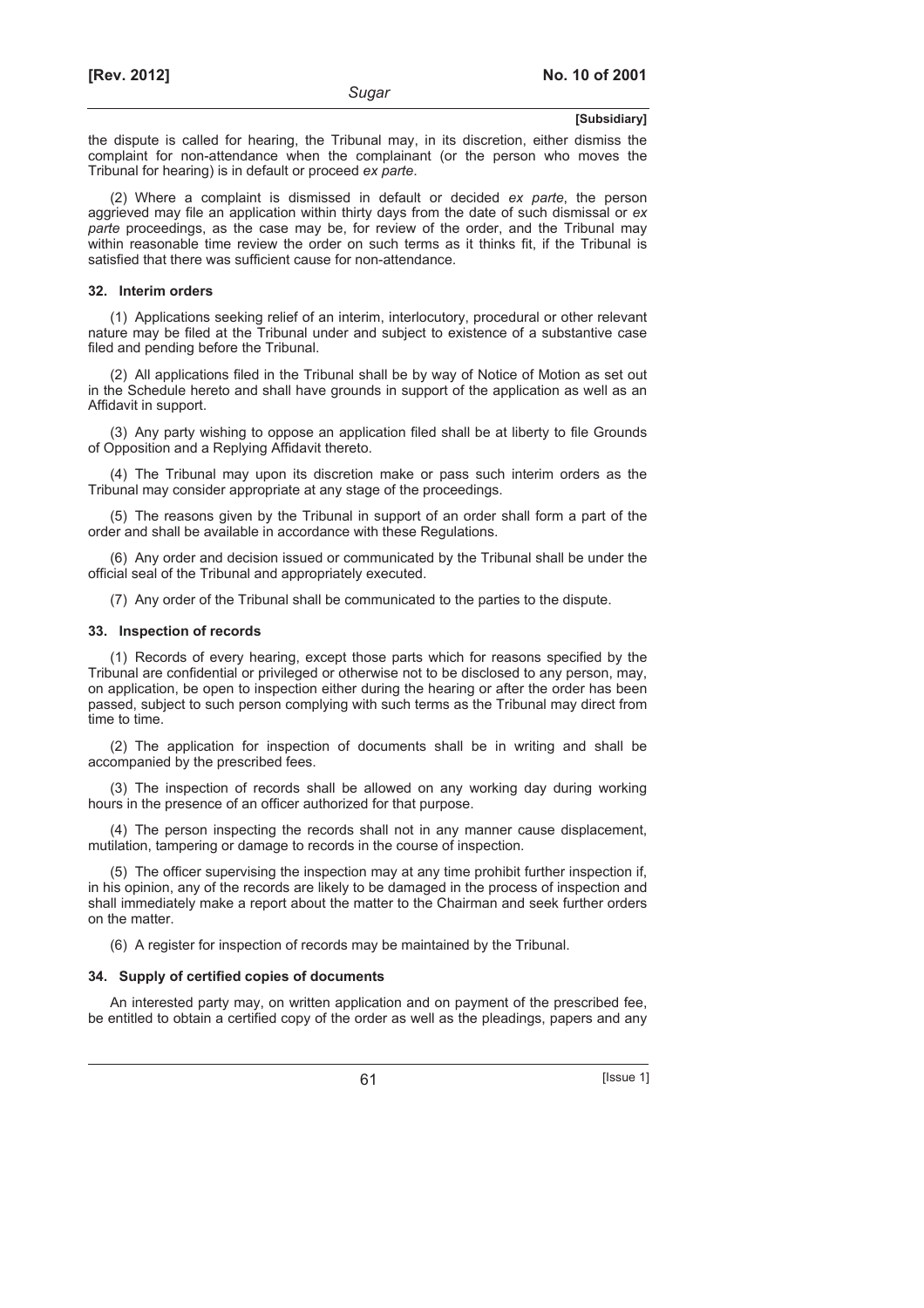other part of the records of the Tribunal to which he is entitled to inspect, subject to complying with any other condition as the Tribunal may direct:

Provided that, unless ordered otherwise by the Tribunal, a copy of the final order may not be sent to any party who has not entered appearance.

#### **35. Hearing notice**

(1) The Tribunal may allow not less than fourteen days notice to be given prior to hearing.

(2) A hearing may be adjourned by the Tribunal on such terms as the Tribunal may deem fit.

#### **36. Records to be maintained**

(1) In every reference or case or dispute filed at the Tribunal, the following records and particulars shall be maintained within the case file and or otherwise as may be directed by the Tribunal—

- (a) the date of the reference;
- (b) dispute and case file number;
- (c) names of applicant and respondent;
- (d) a record of the evidence/proceedings generally;
- (e) the composition of the Tribunal;
- (f) any documentary exhibits shall be attached to the record; and
- (g) any other relevant details or documents.

(2) At the conclusion of every reference the Tribunal shall make a determination or order as circumstances of each case will require and such determination or order shall be conclusive proof of the decision of the Tribunal.

(3) The decision of the Tribunal once hearing is concluded will be made within a reasonable time but in case of delay written explanation will be given to parties concerned.

# PART IV – MISCELLANEOUS PROVISIONS

#### **37. Amendments**

The Tribunal may—

- (a) on such terms as it may specify, allow a document to be amended or a procedural irregularity to be rectified;
- (b) on such terms as it may specify dispense with or modify any requirement to do anything, including a requirement to provide a document; and
- (c) enlarge any of the time limits provided in these Rules on such terms as the Tribunal may find appropriate.

#### **38. Withdrawal of suit**

(1) The person making a complaint, application or request may, at any time, withdraw the complaint, application or request by giving written notice to the Tribunal duly signed and filed and served.

(2) A party may request the Tribunal to order costs to be paid by the party withdrawing the complaint, application or request.

#### **39. Documents to be in English**

(1) Documents provided to the Tribunal shall be in English.

 $[|$ ssue 1 $]$  62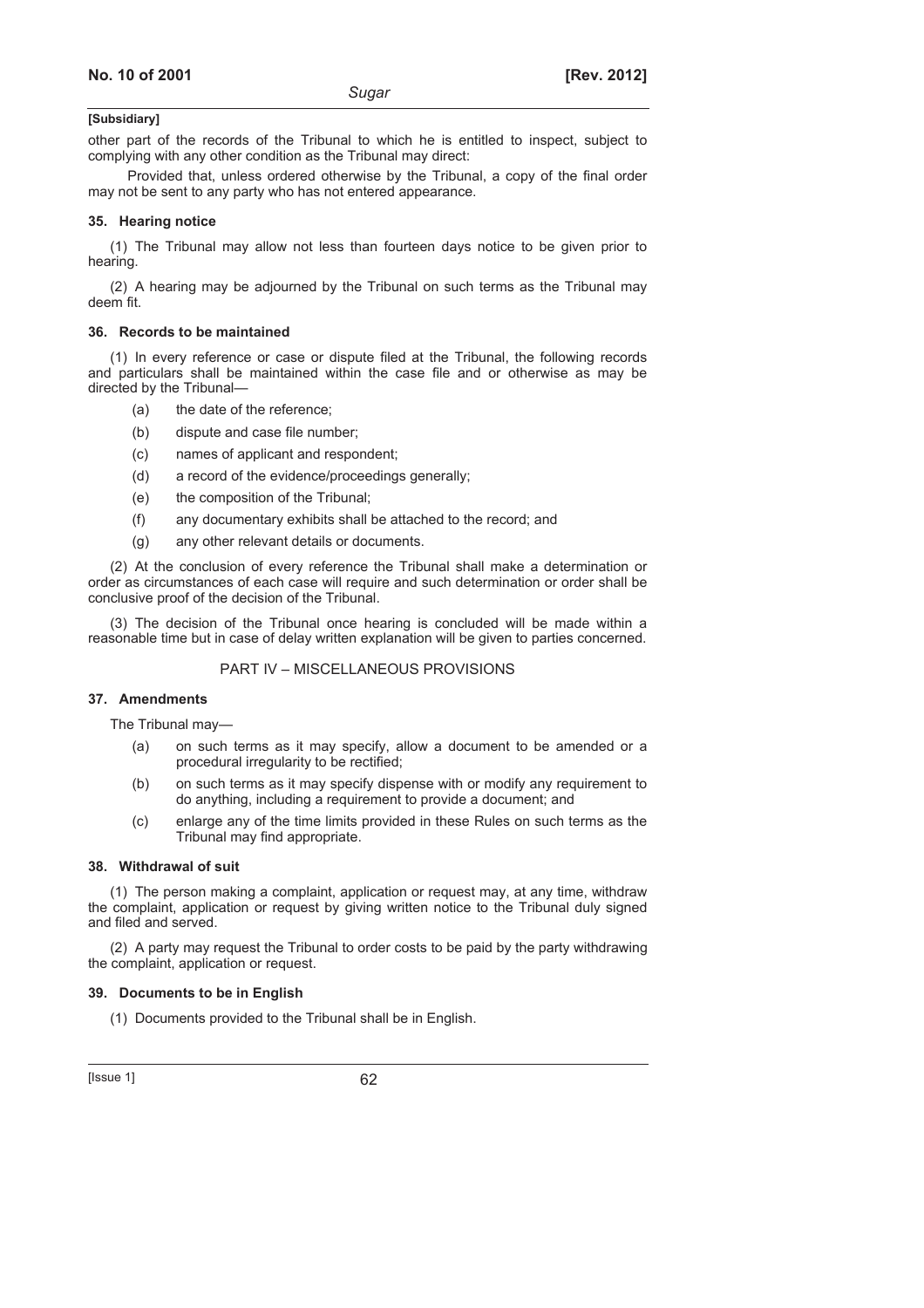(2) Notwithstanding paragraph (1), a document that is not in English may be included as an exhibit subject to—

- (a) an English translation of the document being included; and
- (b) the translation being certified to be an accurate translation under such means as the Tribunal may direct.

#### **40. Extension time**

(1) The Tribunal may extend, on such conditions as it may specify a time limit under these Rules.

(2) An application to the Tribunal for an extension of a time limit shall state the grounds on which the application is based and shall be supported by a statutory declaration or affidavit.

(3) An application for an extension of a time limit may be made even though the time limit has expired.

#### **41. Application to be by motion**

(1) An application for any orders before the Tribunal shall be by motion in the general format stipulated under the schedule to these rules, with appropriate modification.

(2) All applications shall set out the orders being sought together with the grounds in support thereof and shall be accompanied by a statutory declaration or affidavit setting out the facts being relied upon.

#### **42. Saving of discretionary powers of the Tribunal**

The Tribunal may make such orders as may be necessary or expedient in the circumstances of each case.

# **43. Stay Orders**

Upon the decision, judgement or determination of the Tribunal being read, the Tribunal may make stay orders or provide for the time of taking effect of the decision.

FIRST SCHEDULE

# [Rule 3.]

**Form A** 

#### REPUBLIC OF KENYA

### BEFORE THE SUGAR ARBITRATION TRIBUNAL

DISPUTE NO ........................................ OF 20 ........... COMPLAINANT .........................................................................

VERSUS

RESPONDENT .......................................................................................

PLAINT/DISPUTE/COMPLAINT/PETITION .......................... (With modifications as necessary)

1. Description and address of Plaintiff/Disputant/Complainant etc as necessary.

2. Description and address of Defendant/Respondent/etc as necessary.

3. The Plaintiff/Disputant/Complainant's claim against the Respondent is as follows: ........................

........................................................................................................................................................

(State further particulars where appropriate)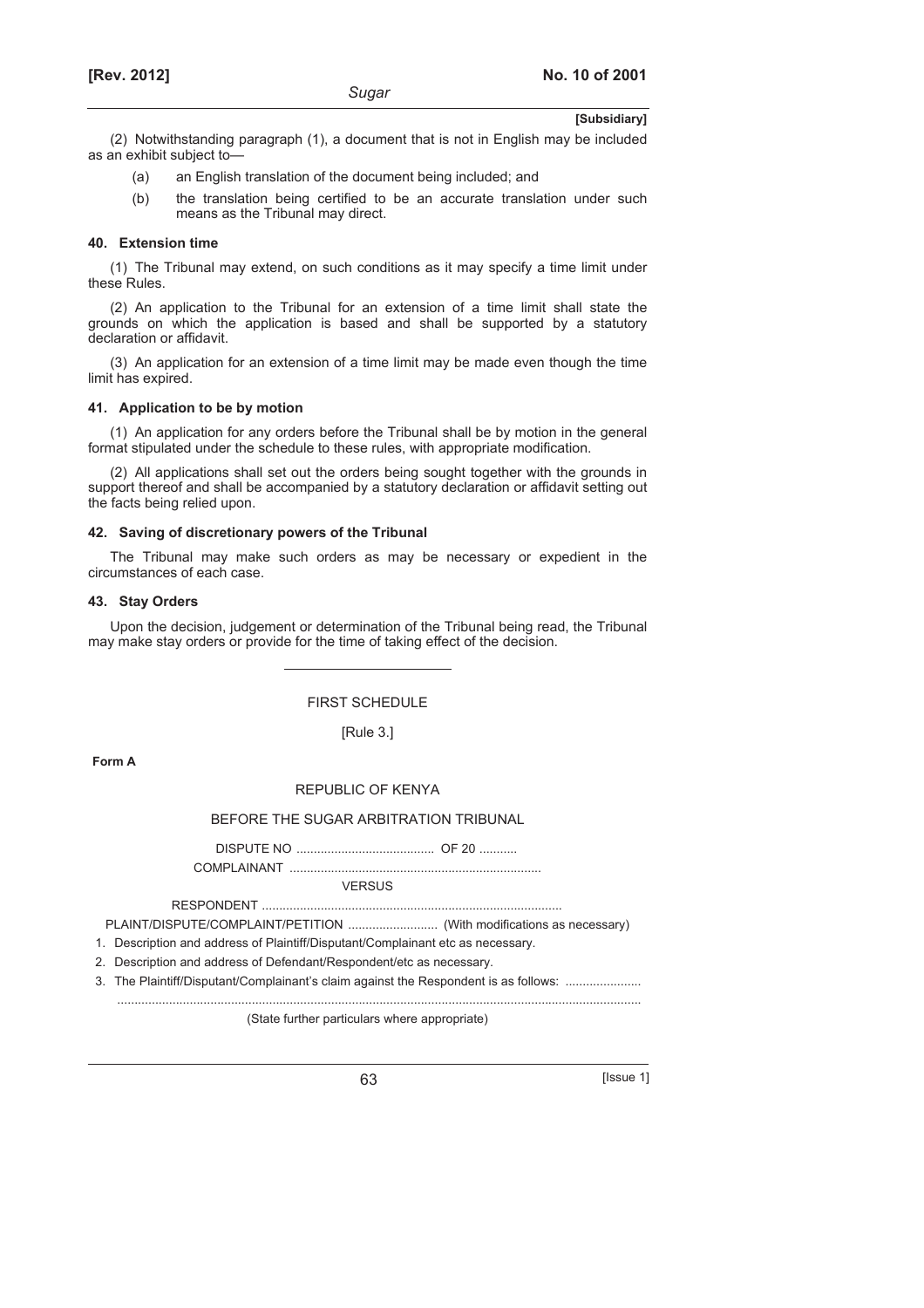# **No. 10 of 2001 [Rev. 2012]**

| Sugar                                                                                                                                                                                               |
|-----------------------------------------------------------------------------------------------------------------------------------------------------------------------------------------------------|
| [Subsidiary]                                                                                                                                                                                        |
| FIRST SCHEDULE-continued                                                                                                                                                                            |
| 4. There have not been previous proceedings and neither are any proceedings pending in any<br>court of law in respect of the same subject matter and cause of action between the parties<br>herein. |
| 5. THIS Tribunal has jurisdiction to hear and determine this dispute.                                                                                                                               |
| REASONS WHEREFORE: The Complainant claims against the Respondent for:                                                                                                                               |
|                                                                                                                                                                                                     |
|                                                                                                                                                                                                     |
| COMPLAINANT/ADVOCATES FOR THE COMPLAINANT                                                                                                                                                           |
| Drawn & Filed by:                                                                                                                                                                                   |
|                                                                                                                                                                                                     |
| To be served upon:                                                                                                                                                                                  |
|                                                                                                                                                                                                     |
|                                                                                                                                                                                                     |
|                                                                                                                                                                                                     |
| Form B                                                                                                                                                                                              |
| <b>REPUBLIC OF KENYA</b>                                                                                                                                                                            |
|                                                                                                                                                                                                     |
| BEFORE THE SUGAR ARBITRATION TRIBUNAL                                                                                                                                                               |
| DISPUTE NO  OF 20                                                                                                                                                                                   |
|                                                                                                                                                                                                     |
| <b>VERSUS</b>                                                                                                                                                                                       |
| <b>AFFIDAVIT</b>                                                                                                                                                                                    |
|                                                                                                                                                                                                     |
| in the Republic of Kenya do hereby make oath and state as follows:                                                                                                                                  |
|                                                                                                                                                                                                     |
| 2. THAT I am well conversant with the particular of this suit as set out in the                                                                                                                     |
|                                                                                                                                                                                                     |
| best of my own knowledge, information and belief.                                                                                                                                                   |
| 4. THAT I make this Affidavit in solemn verification of the particulars contained in the                                                                                                            |
| 5. THAT what is stated above is true and correct to the best of my knowledge, information and<br>belief.                                                                                            |
|                                                                                                                                                                                                     |
| by the said                                                                                                                                                                                         |
| $\lambda$                                                                                                                                                                                           |
|                                                                                                                                                                                                     |
|                                                                                                                                                                                                     |
| <b>BEFORE ME</b><br>$\lambda$                                                                                                                                                                       |
|                                                                                                                                                                                                     |
|                                                                                                                                                                                                     |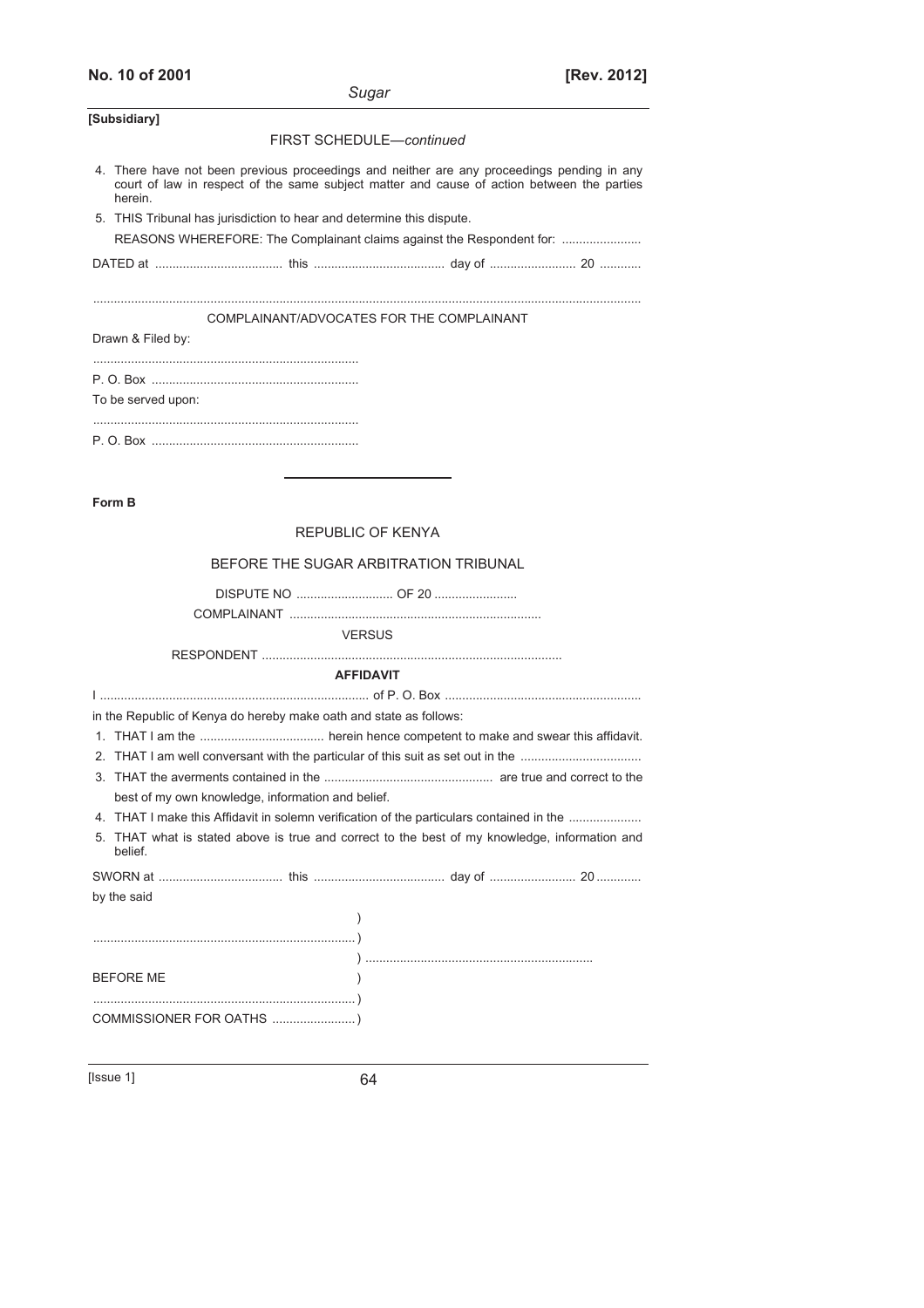[Rev. 2012]

|  |  |  | No. 10 of 2001 |  |
|--|--|--|----------------|--|
|--|--|--|----------------|--|

|                                              | Sugar                                                                                        |
|----------------------------------------------|----------------------------------------------------------------------------------------------|
|                                              | [Subsidiary]                                                                                 |
|                                              | FIRST SCHEDULE-continued                                                                     |
| Drawn & Filed by:                            |                                                                                              |
|                                              |                                                                                              |
|                                              |                                                                                              |
|                                              |                                                                                              |
|                                              |                                                                                              |
| Form C                                       |                                                                                              |
|                                              | <b>REPUBLIC OF KENYA</b>                                                                     |
|                                              | BEFORE THE SUGAR ARBITRATION TRIBUNAL                                                        |
|                                              |                                                                                              |
|                                              |                                                                                              |
|                                              | <b>VERSUS</b>                                                                                |
|                                              | DEFENCE/REPLY/RESPONSE (ETC)                                                                 |
| 1. Description and address of defendant etc. |                                                                                              |
|                                              | to the statement of claim with any additional averments or counter-claim as the case may be. |
|                                              |                                                                                              |
|                                              |                                                                                              |
|                                              | RESPONDENT/ADVOCATES FOR THE RESPONDENT                                                      |
| Drawn & Filed by:                            |                                                                                              |
|                                              |                                                                                              |
|                                              |                                                                                              |
| To be served upon:                           |                                                                                              |
|                                              |                                                                                              |
|                                              |                                                                                              |
|                                              |                                                                                              |
| Form D1                                      |                                                                                              |
|                                              | REPUBLIC OF KENYA                                                                            |
|                                              | BEFORE THE SUGAR ARBITRATION TRIBUNAL                                                        |
|                                              |                                                                                              |
|                                              |                                                                                              |
|                                              | <b>VERSUS</b>                                                                                |
|                                              | <b>NOTICE OF MOTION</b>                                                                      |
|                                              |                                                                                              |
|                                              |                                                                                              |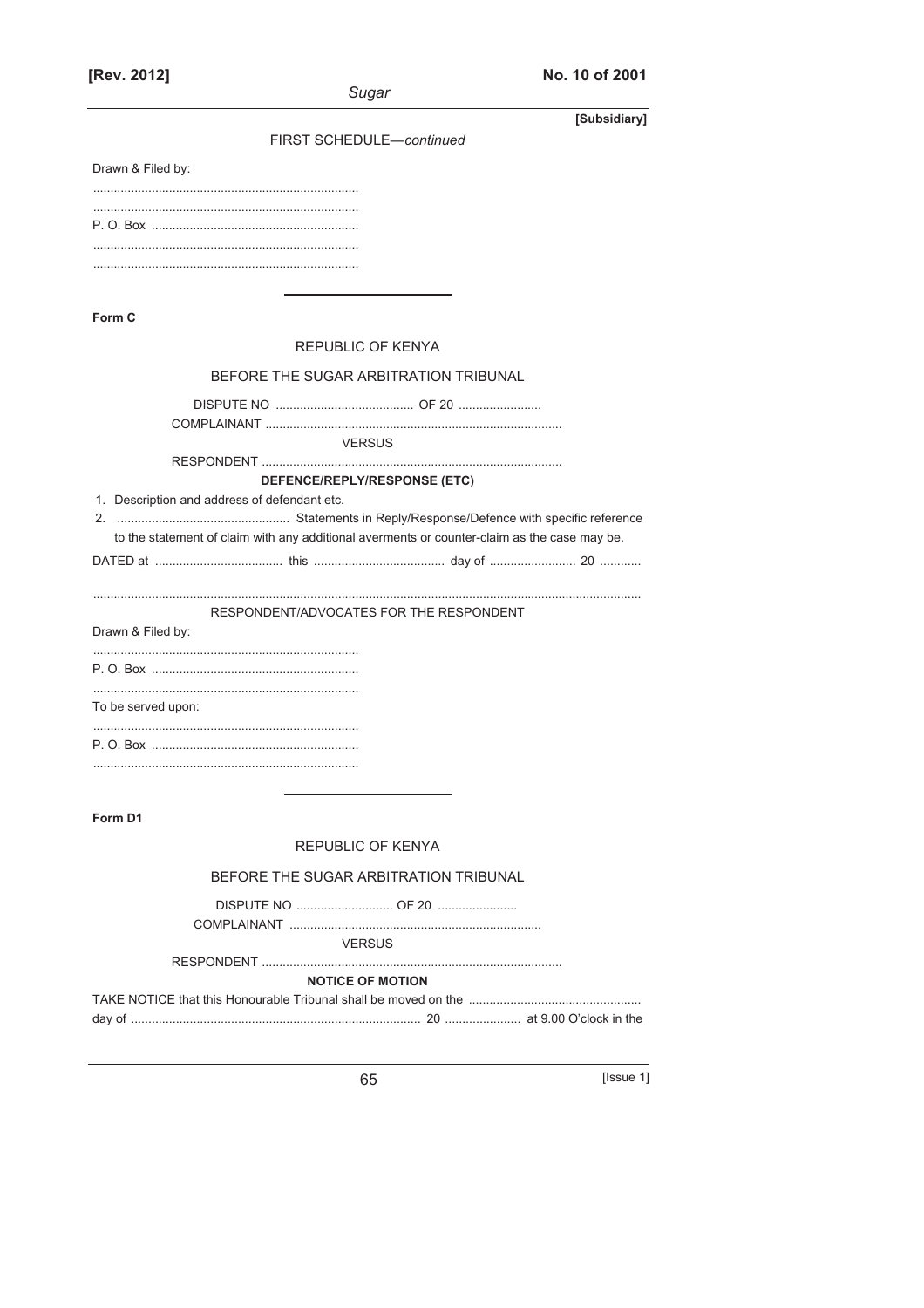| Sugar                                                                                                                                                                      |  |
|----------------------------------------------------------------------------------------------------------------------------------------------------------------------------|--|
| [Subsidiary]                                                                                                                                                               |  |
| FIRST SCHEDULE-continued                                                                                                                                                   |  |
| forenoon or so soon thereafter as the Complainant/Counsel for the Complainant/Respondent can be<br>heard for ORDERS THAT.                                                  |  |
| WHICH APPLICATION is based on the following grounds:                                                                                                                       |  |
| (where applicable)                                                                                                                                                         |  |
|                                                                                                                                                                            |  |
| (ADVOCATES FOR) THE COMPLAINANT/RESPONDENT)                                                                                                                                |  |
| Drawn & Filed by:                                                                                                                                                          |  |
|                                                                                                                                                                            |  |
| To Be Served Upon:                                                                                                                                                         |  |
|                                                                                                                                                                            |  |
| If any party served does not appear at the time and place above mentioned such orders will be<br>made and proceedings taken as the Tribunal may think just and expedient". |  |
| Form D <sub>2</sub>                                                                                                                                                        |  |

# REPUBLIC OF KENYA

|             | BEFORE THE SUGAR ARBITRATION TRIBUNAL |
|-------------|---------------------------------------|
| DISPLITE NO | OE 20                                 |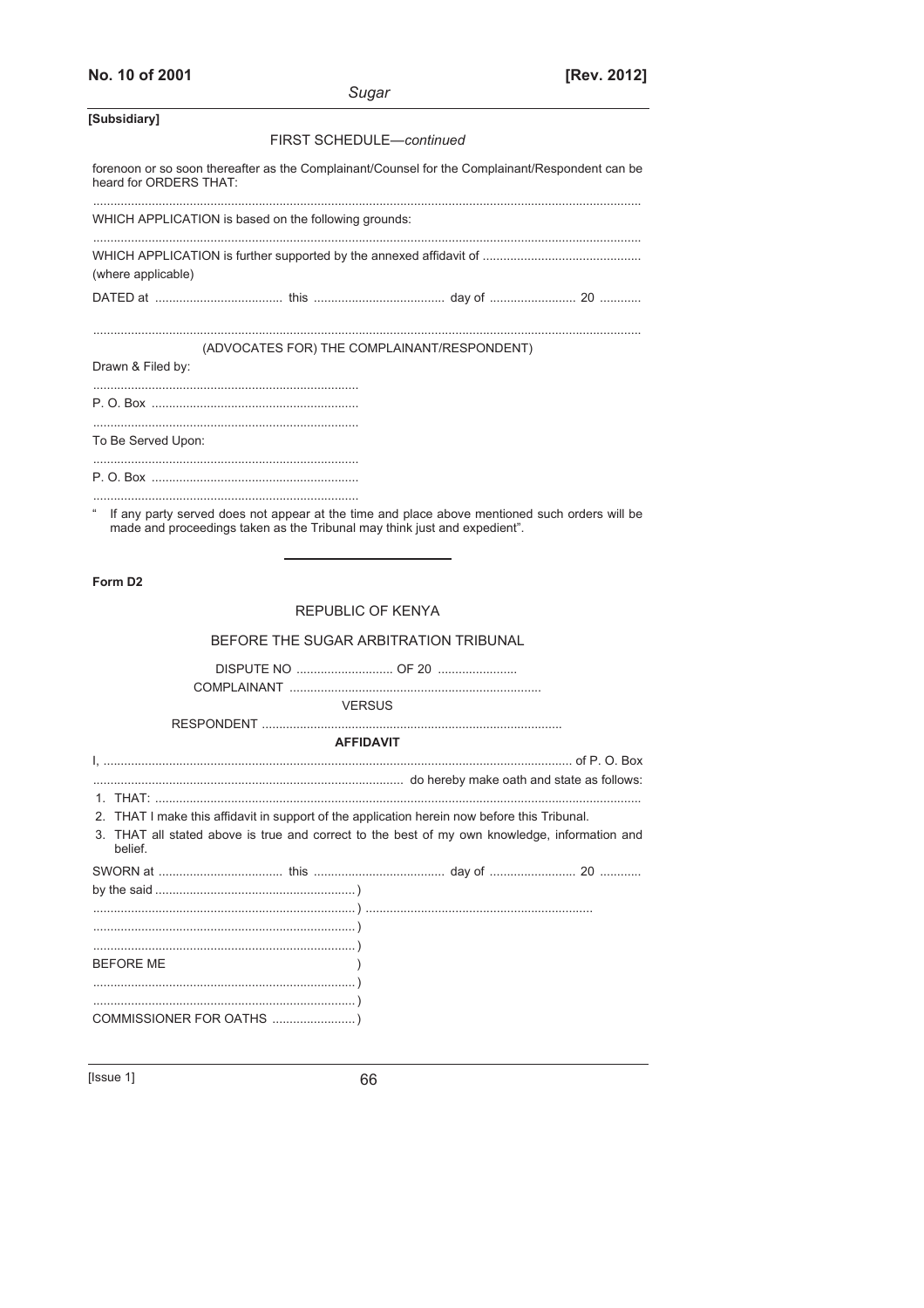| uaa |  |
|-----|--|

**[Rev. 2012] No. 10 of 2001**

| ouyai                                                                                                                                                                                                                                                                                        |
|----------------------------------------------------------------------------------------------------------------------------------------------------------------------------------------------------------------------------------------------------------------------------------------------|
| [Subsidiary]<br>FIRST SCHEDULE-continued                                                                                                                                                                                                                                                     |
| Drawn & Filed by:                                                                                                                                                                                                                                                                            |
|                                                                                                                                                                                                                                                                                              |
|                                                                                                                                                                                                                                                                                              |
| Form E                                                                                                                                                                                                                                                                                       |
| REPUBLIC OF KENYA                                                                                                                                                                                                                                                                            |
| BEFORE THE SUGAR ARBITRATION TRIBUNAL                                                                                                                                                                                                                                                        |
| DISPUTE NO  OF 20                                                                                                                                                                                                                                                                            |
| <b>VERSUS</b>                                                                                                                                                                                                                                                                                |
|                                                                                                                                                                                                                                                                                              |
| <b>AFFIDAVIT OF SERVICE</b>                                                                                                                                                                                                                                                                  |
| do hereby make solemn oath and state as follows:<br>1. THAT I am the Complainant/Respondent herein hence competent to make and swear this<br>affidavit.<br>4. THAT the said letter has not been returned to me/us unclaimed hence deemed as duly served.<br>(If by personal service, state:) |
| 5. THAT the Complainant/Respondent acknowledged service by signing on the reverse side of the                                                                                                                                                                                                |
| principal copy herein returned duly served.<br>6. THAT all stated herein above is true and correct to the best of my own knowledge, information<br>and belief.                                                                                                                               |
|                                                                                                                                                                                                                                                                                              |
|                                                                                                                                                                                                                                                                                              |
|                                                                                                                                                                                                                                                                                              |
| <b>COMMISSIONER FOR OATHS</b>                                                                                                                                                                                                                                                                |
| Drawn & Filed by:                                                                                                                                                                                                                                                                            |
|                                                                                                                                                                                                                                                                                              |
|                                                                                                                                                                                                                                                                                              |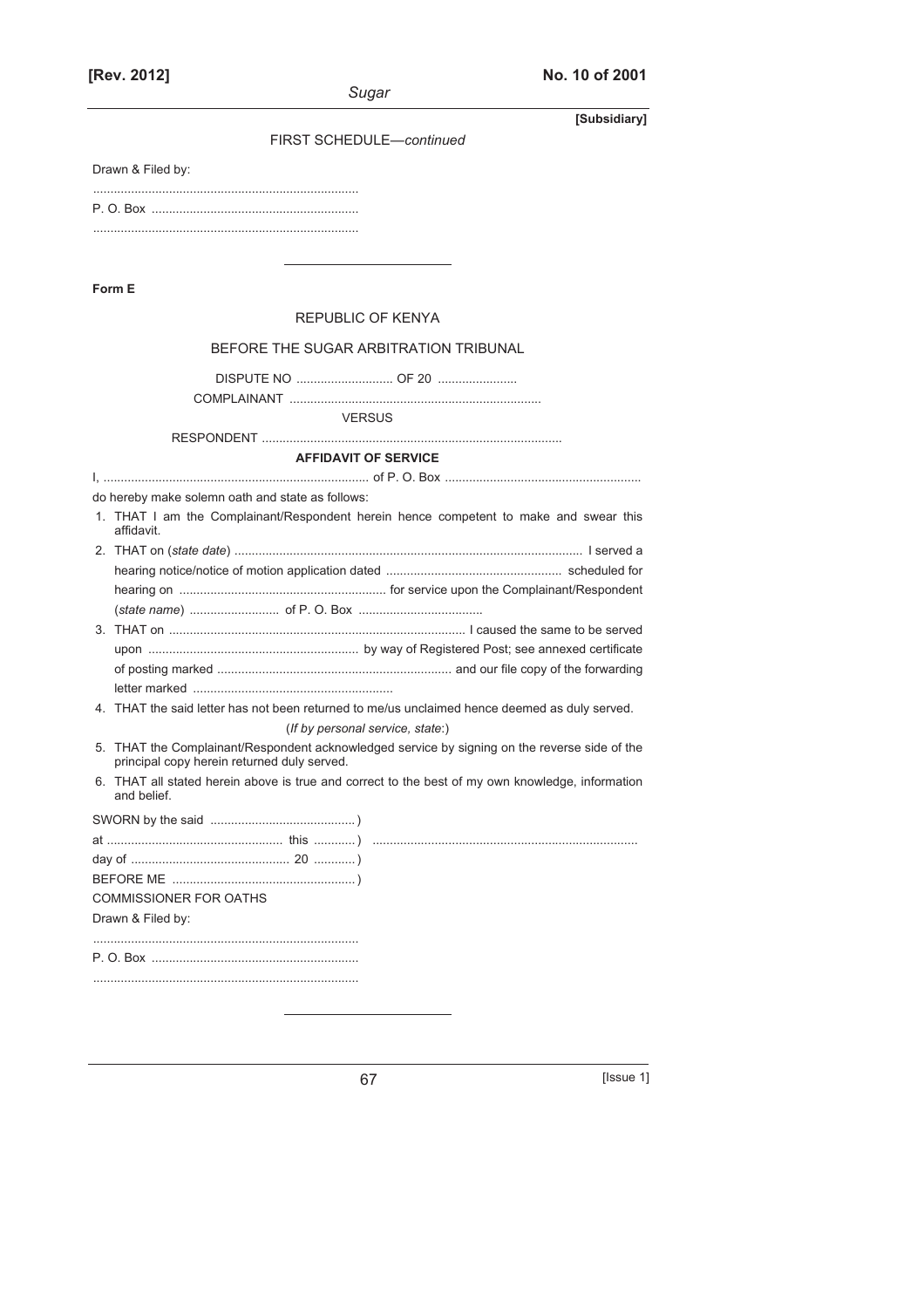| No. 10 of 2001 |  |  |  |  |  |
|----------------|--|--|--|--|--|
|----------------|--|--|--|--|--|

| Sugar                    | [Rev. 2012] |
|--------------------------|-------------|
| FIRST SCHEDULE-continued |             |

**[Subsidiary]**

| Form F                                                                                                                                                                                      |
|---------------------------------------------------------------------------------------------------------------------------------------------------------------------------------------------|
| <b>REPUBLIC OF KENYA</b>                                                                                                                                                                    |
| BEFORE THE SUGAR ARBITRATION TRIBUNAL                                                                                                                                                       |
| <b>VERSUS</b>                                                                                                                                                                               |
| <b>HEARING NOTICE</b>                                                                                                                                                                       |
|                                                                                                                                                                                             |
|                                                                                                                                                                                             |
| TAKE FURTHER NOTICE that unless you attend either by yourselves or someone by law duly<br>authorized to act on your behalf the same shall proceed and decided your absence notwithstanding. |
|                                                                                                                                                                                             |
| Chairman<br>The Sugar Arbitration Tribunal                                                                                                                                                  |
| Form G                                                                                                                                                                                      |
| REPUBLIC OF KENYA                                                                                                                                                                           |
| BEFORE THE SUGAR ARBITRATION TRIBUNAL                                                                                                                                                       |
|                                                                                                                                                                                             |
| <b>VERSUS</b>                                                                                                                                                                               |
| <b>SUMMONS TO WITNESS</b>                                                                                                                                                                   |
|                                                                                                                                                                                             |
| in the above Dispute, you are required (personally) to appear before this Tribunal on the                                                                                                   |

**Chairman** Chairman and Chairman Chairman The Sugar Arbitration Tribunal

L,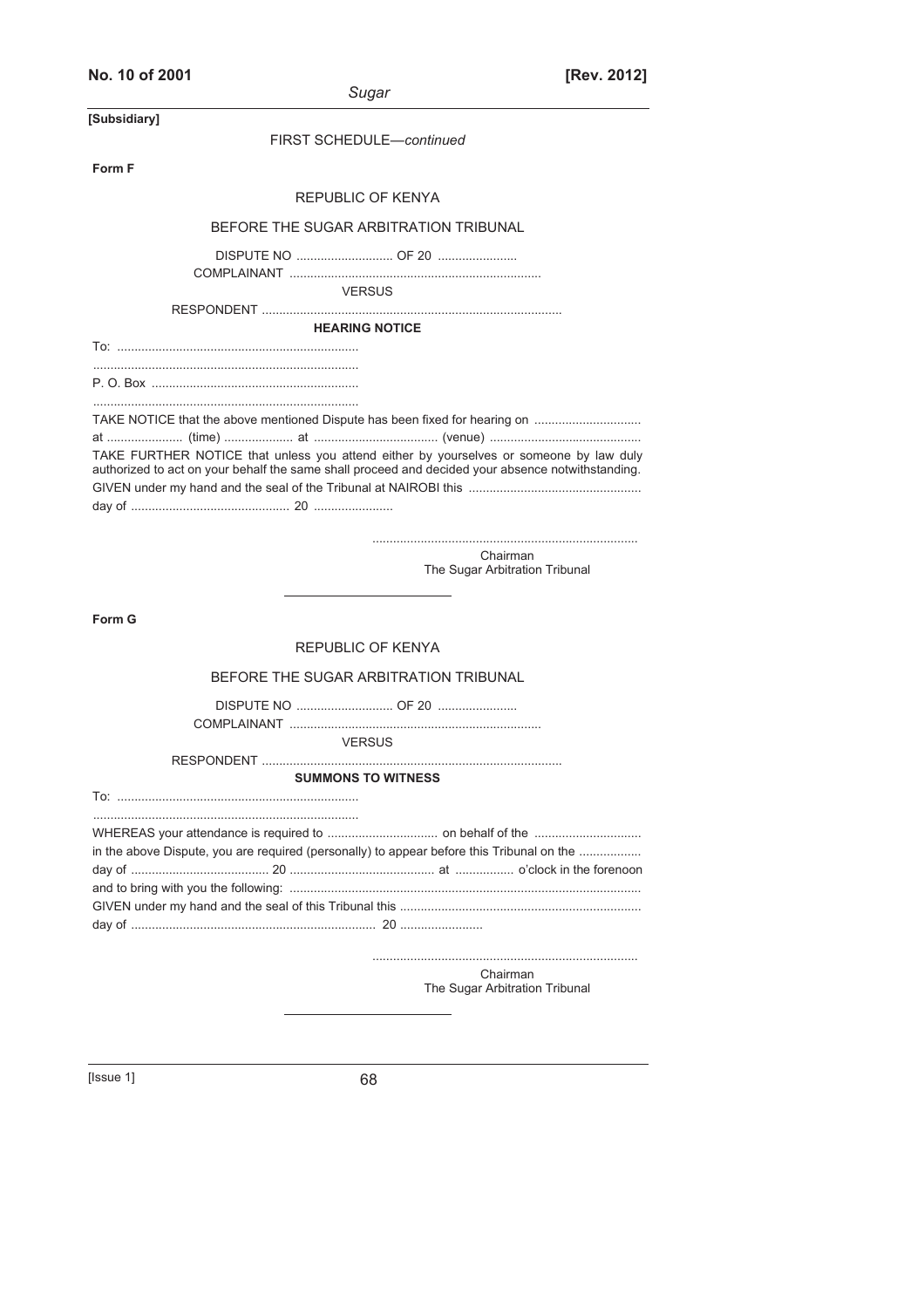| No. 10 of 2001 |  |  |  |  |
|----------------|--|--|--|--|
|----------------|--|--|--|--|

| [Subsidiary]<br>FIRST SCHEDULE-continued                             |
|----------------------------------------------------------------------|
| Form H                                                               |
| <b>REPUBLIC OF KENYA</b>                                             |
| BEFORE THE SUGAR ARBITRATION TRIBUNAL                                |
|                                                                      |
| <b>VERSUS</b>                                                        |
| <b>DECREE</b>                                                        |
| Claim for:<br>Complainant and Respondent/Counsel for the Respondent. |
| IT IS HEREBY ORDERED THAT:                                           |
|                                                                      |
|                                                                      |
|                                                                      |
|                                                                      |
|                                                                      |
| Form $I(1)$                                                          |
| REPUBLIC OF KENYA                                                    |
| BEFORE THE SUGAR ARBITRATION TRIBUNAL                                |
|                                                                      |
| <b>VERSUS</b>                                                        |
| <b>NOTICE OF APPOINTMENT</b>                                         |

 $\boxed{\text{|issue 1}}$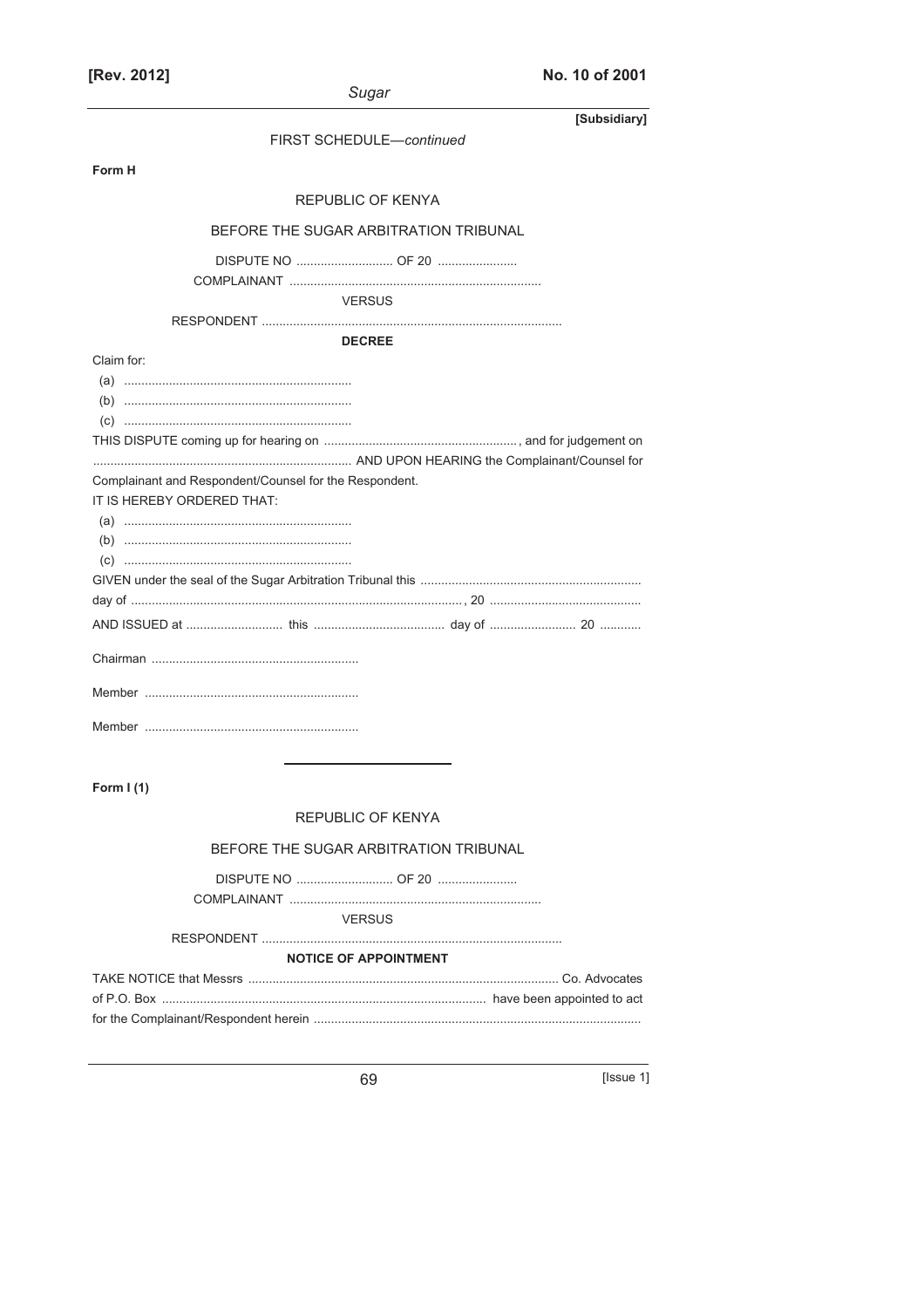| No. 10 of 2001 |  |
|----------------|--|
|----------------|--|

[Rev. 2012]

|                                     |                                                                                                   | uyaı.                                |  |
|-------------------------------------|---------------------------------------------------------------------------------------------------|--------------------------------------|--|
| [Subsidiary]                        |                                                                                                   |                                      |  |
|                                     |                                                                                                   | FIRST SCHEDULE-continued             |  |
| behalf of the Complaint/Respondent. | Henceforth all correspondence appertaining this matter shall be received by the said advocates on |                                      |  |
|                                     |                                                                                                   |                                      |  |
|                                     | ADVOCATES FOR THE COMPLAINANT/RESPONDENT                                                          |                                      |  |
| Drawn & Filed by:                   |                                                                                                   |                                      |  |
|                                     |                                                                                                   |                                      |  |
| To Be Served upon:                  |                                                                                                   |                                      |  |
|                                     |                                                                                                   |                                      |  |
|                                     |                                                                                                   |                                      |  |
| Form $I(2)$                         |                                                                                                   |                                      |  |
|                                     |                                                                                                   | REPUBLIC OF KENYA                    |  |
|                                     | BEFORE THE SUGAR ARBITRATION TRIBUNAL                                                             |                                      |  |
|                                     |                                                                                                   |                                      |  |
|                                     |                                                                                                   | <b>VERSUS</b>                        |  |
|                                     |                                                                                                   |                                      |  |
|                                     |                                                                                                   | <b>NOTICE OF CHANGE OF ADVOCATES</b> |  |
|                                     | been appointed herein to act for and on behalf of the Complainant/Respondent herein in place of   |                                      |  |
|                                     | HENCEFORTH any correspondence to the Complainant/Respondent should be served upon                 |                                      |  |
|                                     |                                                                                                   |                                      |  |
|                                     | ADVOCATES FOR THE COMPLAINANT/RESPONDENT                                                          |                                      |  |
| Drawn and Filed by:                 |                                                                                                   |                                      |  |
|                                     |                                                                                                   |                                      |  |
|                                     |                                                                                                   |                                      |  |
| To be served upon:                  |                                                                                                   |                                      |  |
|                                     |                                                                                                   |                                      |  |
|                                     |                                                                                                   |                                      |  |
|                                     |                                                                                                   |                                      |  |
|                                     |                                                                                                   |                                      |  |
|                                     |                                                                                                   |                                      |  |
|                                     |                                                                                                   |                                      |  |
|                                     |                                                                                                   |                                      |  |
|                                     |                                                                                                   |                                      |  |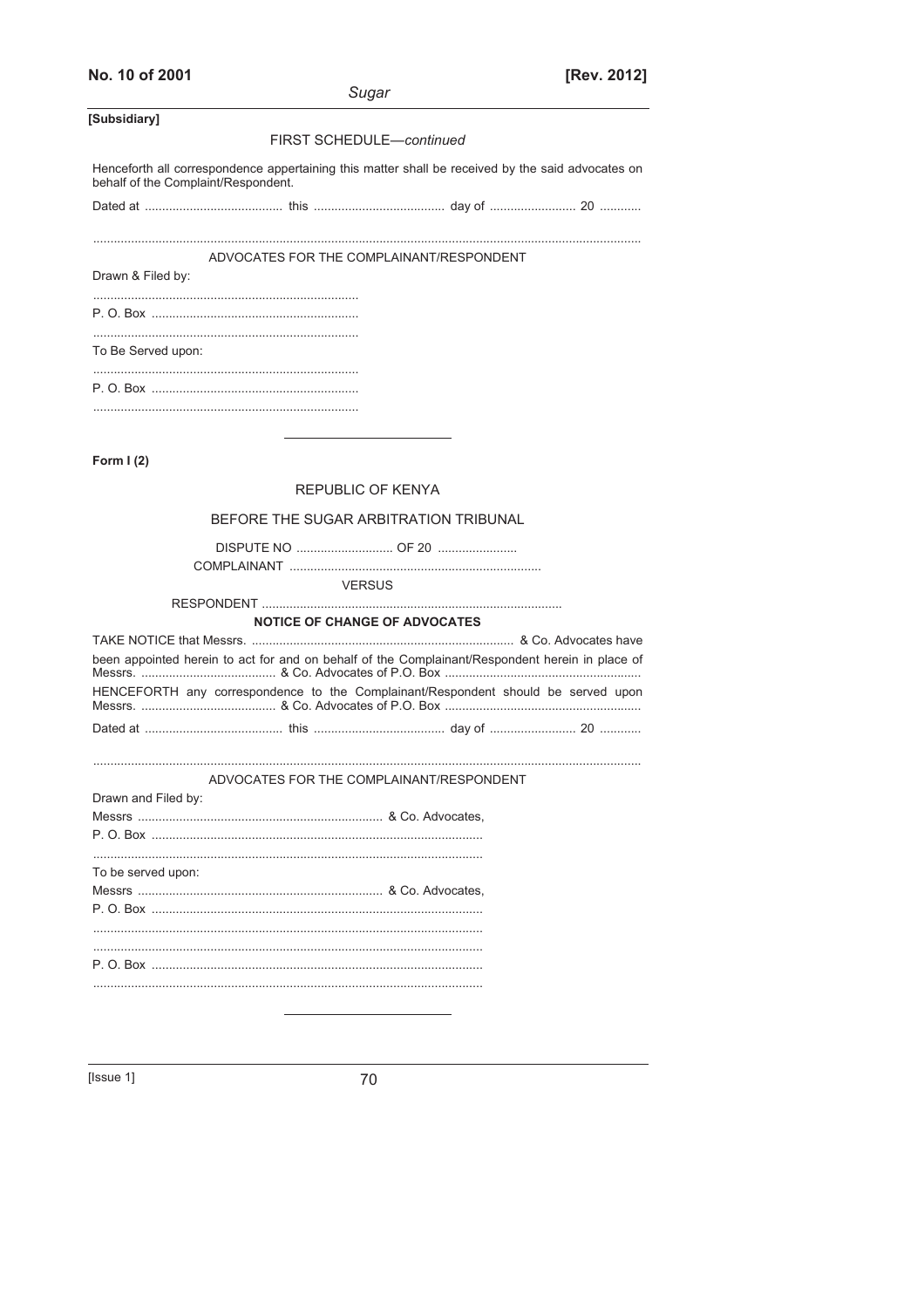|  |  |  | No. 10 of 2001 |  |
|--|--|--|----------------|--|
|--|--|--|----------------|--|

|                                                                                                     | Sugar                                       |                                       |              |
|-----------------------------------------------------------------------------------------------------|---------------------------------------------|---------------------------------------|--------------|
|                                                                                                     |                                             |                                       | [Subsidiary] |
|                                                                                                     | FIRST SCHEDULE-continued                    |                                       |              |
| Form $I(3)$                                                                                         |                                             |                                       |              |
|                                                                                                     | REPUBLIC OF KENYA                           |                                       |              |
|                                                                                                     |                                             | BEFORE THE SUGAR ARBITRATION TRIBUNAL |              |
|                                                                                                     |                                             |                                       |              |
|                                                                                                     | <b>VERSUS</b>                               |                                       |              |
|                                                                                                     | <b>NOTICE OF INTENTION TO ACT IN PERSON</b> |                                       |              |
|                                                                                                     |                                             |                                       |              |
| in this suit do hereby wish to act in person from the date of this Notice and my address of service |                                             |                                       |              |
|                                                                                                     |                                             |                                       |              |
|                                                                                                     |                                             |                                       |              |
|                                                                                                     |                                             |                                       |              |
| Drawn and Filed by:                                                                                 | COMPLAINANT/RESPONDENT                      |                                       |              |
|                                                                                                     |                                             |                                       |              |
| $P \cap \text{Box}$                                                                                 |                                             |                                       |              |
| To be served upon:                                                                                  |                                             |                                       |              |
|                                                                                                     |                                             |                                       |              |
|                                                                                                     |                                             |                                       |              |
|                                                                                                     |                                             |                                       |              |
|                                                                                                     |                                             |                                       |              |
|                                                                                                     |                                             |                                       |              |
|                                                                                                     |                                             |                                       |              |
|                                                                                                     |                                             |                                       |              |
| Form $I(4)$                                                                                         |                                             |                                       |              |
|                                                                                                     | <b>REPUBLIC OF KENYA</b>                    |                                       |              |
|                                                                                                     |                                             | BEFORE THE SUGAR ARBITRATION TRIBUNAL |              |
|                                                                                                     |                                             | DISPUTE NO  OF 20                     |              |
|                                                                                                     |                                             |                                       |              |
|                                                                                                     | <b>VERSUS</b>                               |                                       |              |
|                                                                                                     | <b>NOTICE OF CESSATION</b>                  |                                       |              |
|                                                                                                     |                                             |                                       |              |
| HENCEFORTH all correspondence should be addressed to Complainant directly.                          |                                             |                                       |              |
|                                                                                                     |                                             |                                       |              |
|                                                                                                     |                                             |                                       |              |
|                                                                                                     |                                             |                                       |              |

 $[lssue 1]$ </u>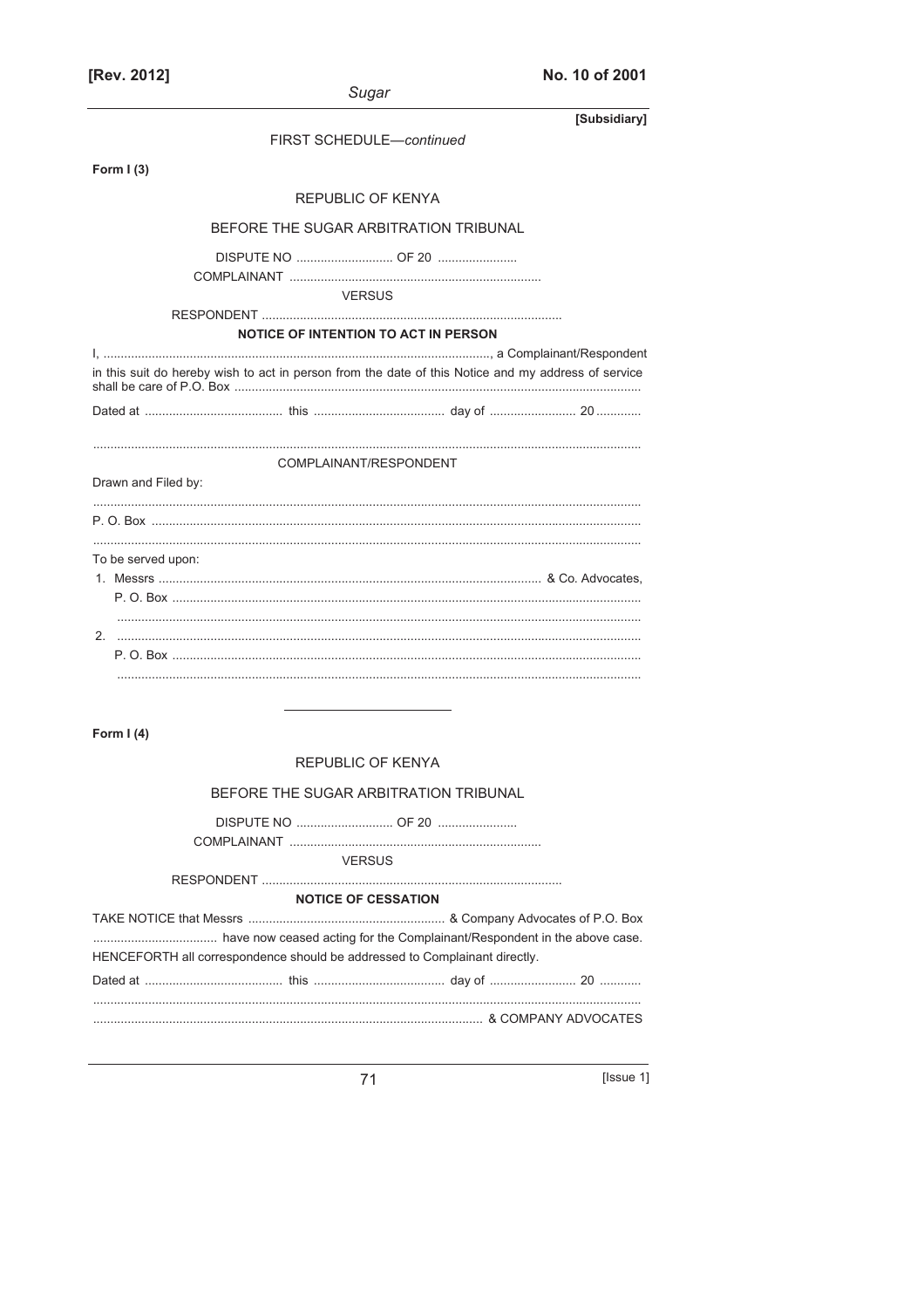#### FIRST SCHEDULE-continued

#### FOR THE COMPLAINANT/RESPONDENT

| Drawn and Filed by: |  |
|---------------------|--|
|                     |  |
|                     |  |
|                     |  |
| To be served upon:  |  |
|                     |  |
|                     |  |
|                     |  |
|                     |  |
|                     |  |
|                     |  |
|                     |  |

Form J

#### **REPUBLIC OF KENYA**

#### BEFORE THE SUGAR ARBITRATION TRIBUNAL

**VERSUS** 

**ORDER** 

THIS MATTER coming up for hearing of the Complainant's/Respondent's notice of motion before the Honourable Tribunal and UPON reading the said application and perusing the annextures thereto and upon hearing both parties/counsel inter-parties. IT IS HEREBY ORDERED THAT: